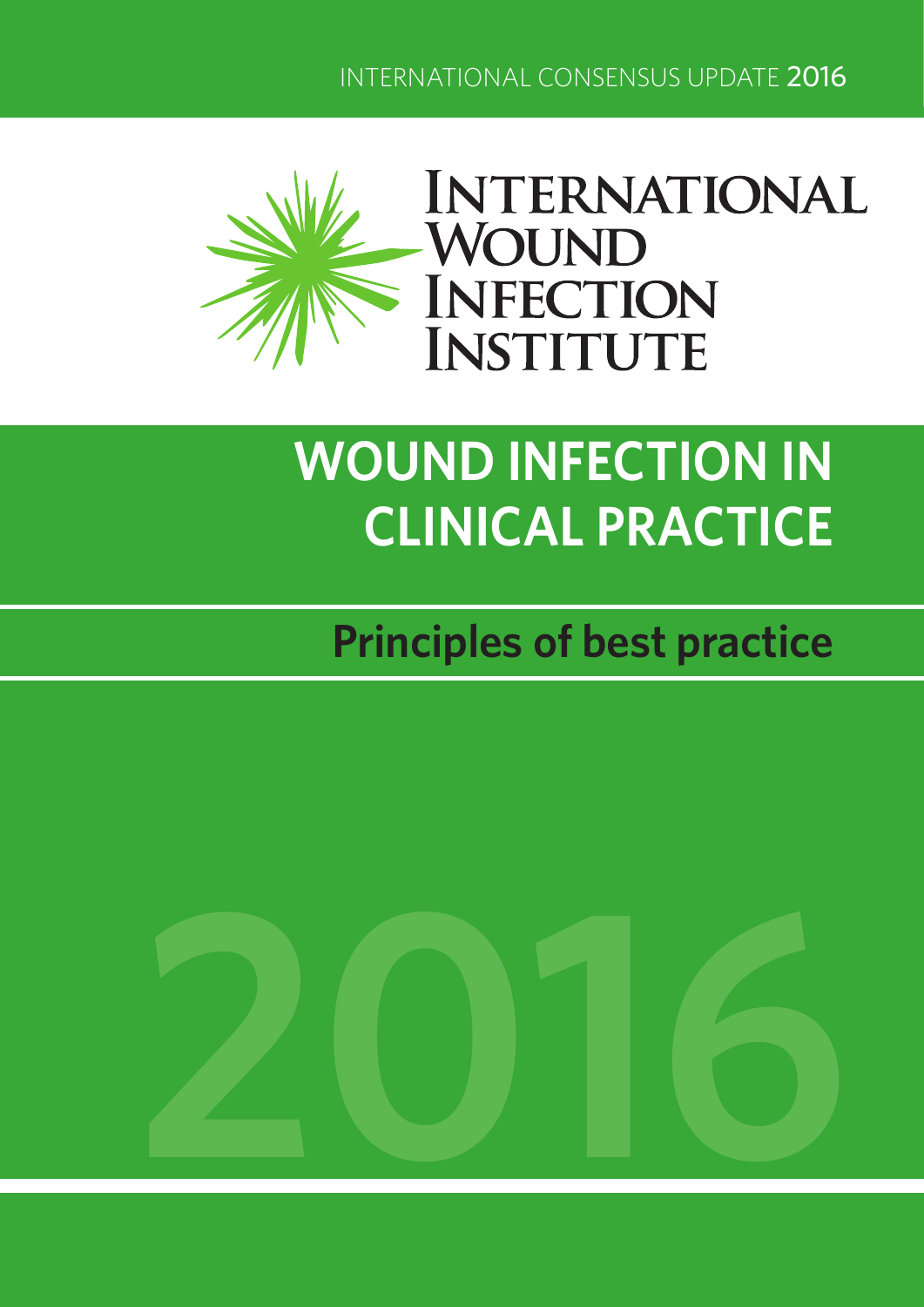



Supported by an educational grant from IWII

#### **How to cite this document**

International Wound Infection Institute (IWII) *Wound infection in clinical practice.* Wounds International 2016

**Sponsored by**









The views expressed in this publication are those of the authors and do not necessarily reflect those of the sponsors

Produced by Wounds International — a division of Omnia-Med Ltd

1.01 Cargo Works, 1–2 Hatfields, London, SE1 9PG

All rights reserved ©2016. No reproduction, copy or transmission of this publication may be made without written permission.

No paragraph of this publication may be reproduced, copied or transmitted save with written permission or in accordance with the provisions of the Copyright, Designs and Patents Act 1988 or under the terms of any licence permitting limited copying issued by the Copyright Licensing Agency, 90 Tottenham Court Road, London, W1P 0LP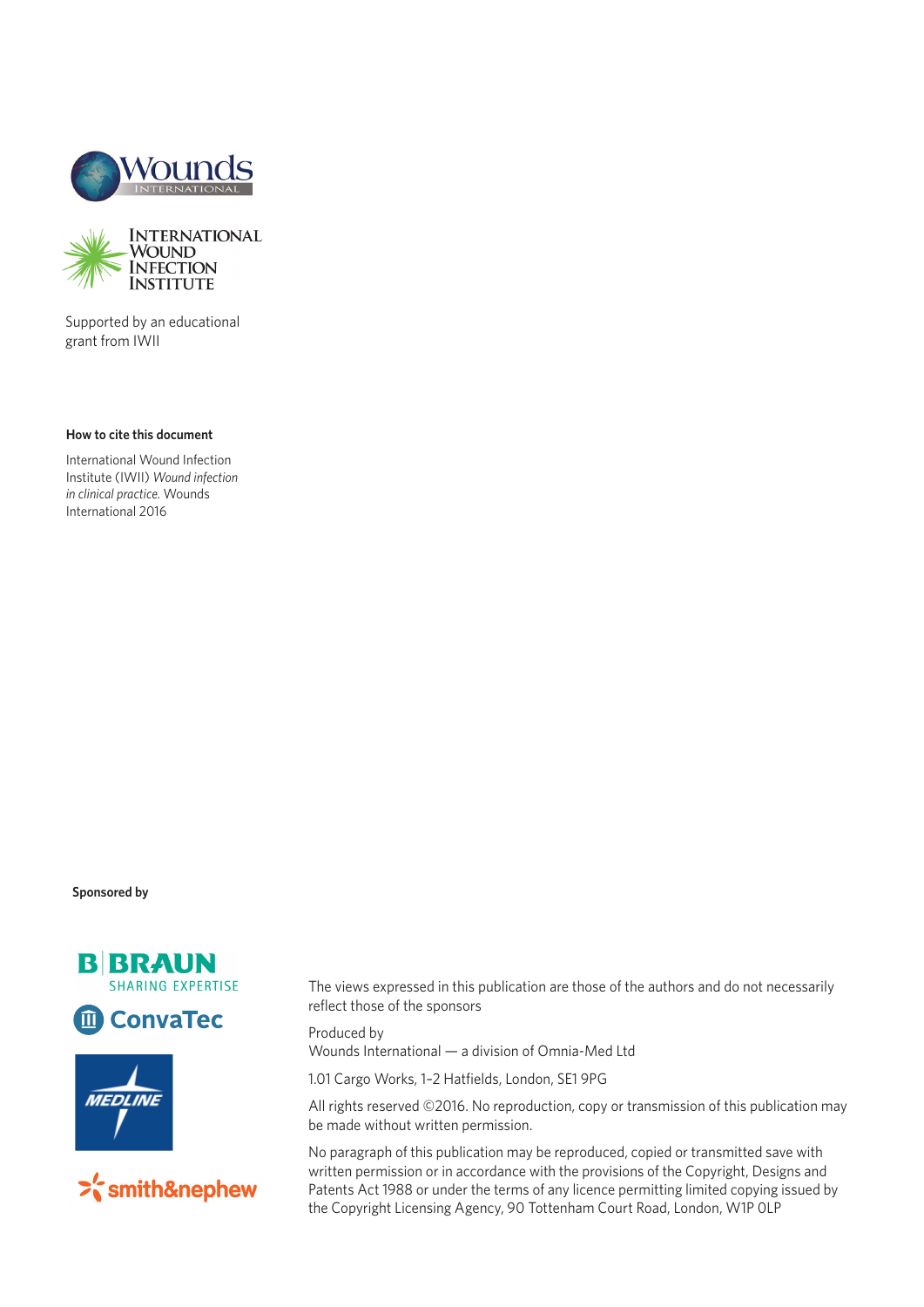### **Foreword**

he International Wound Infection Institute (IWII) is an organisation of volunteer interdisciplinary health professionals dedicated to advancing and improving practice relating to prevention and control of wound infection. This includes acute wounds (surgical, traumatic and burns) and chronic wounds of all types, although principally chronic wounds of venous, arterial, diabetic and pressure aetiologies.

Wound infection is a common complication of wounds. It leads to delays in wound healing and increases the risk of loss of limb and life. Implementation of effective strategies to prevent, diagnose and manage, is important in reducing mortality and morbidity rates associated with wound infection.

This second edition of *Wound Infection in Clinical Practice* is an update of the first edition published in 2008 by the World Union of Wound Healing Societies (WUWHS). The original document was authored by leading experts in wound management and endorsed by the WUWHS. The intent of this edition is to provide a practical, updated resource that is easy-to-use and understand.

For this edition, the IWII collaborative team has undertaken a comprehensive review of contemporary literature, including systematic reviews and meta-analyses when available.

In addition, the team conducted a formal Delphi process to reach consensus on wound infection issues for which scientific research is minimal or lacking. This rigorous process provides an update on the science and expert opinion regarding prevention, diagnosis and control of wound infection. This edition outlines new definitions relevant to wound infection, presents new paradigms and advancements in the management and diagnosis of a wound infection, and highlights controversial areas of discussion.

We hope this updated resource will guide your clinical practice and will serve as an informative resource for the education of other health professionals, as well as individuals with, or at risk of, wound infection.

> Terry Swanson, NPWM Project Chair

#### **Authors**

**Terry Swanson**, South West Healthcare, Warrnambool, Victoria (Australia) **Donna Angel**, Royal Perth Hospital, Perth (Australia) **Geoff Sussman**, Monash University, Melbourne (Australia) **Rose Cooper**, Cardiff Metropolitan University, Cardiff (UK) **Emily Haesler**, Curtin University and Australian National University, Canberra (Australia) **Karen Ousey**, Institute of Skin Integrity and Infection Prevention, Huddersfield (UK) **Keryln Carville**, Silver Chain Group and Curtin University, Perth (Australia) **Jacqui Fletcher**, Independent Nurse Consultant (UK) **Lindsay Kalan**, University of Pennsylvania, Philadelphia, Pennsylvania (USA) **David Keast**, Lawson Health Research Institute, London, Ontario (Canada) **David Leaper**, Imperial College, London (UK) **Greg Schultz**, University of Florida, Gainsville, Florida (USA) **Joyce Black**, University of Nebraska Medical Center Omaha, Nebraska (USA) **Evan Call,** EC Service and Weber State University, Centerville, Utah (USA)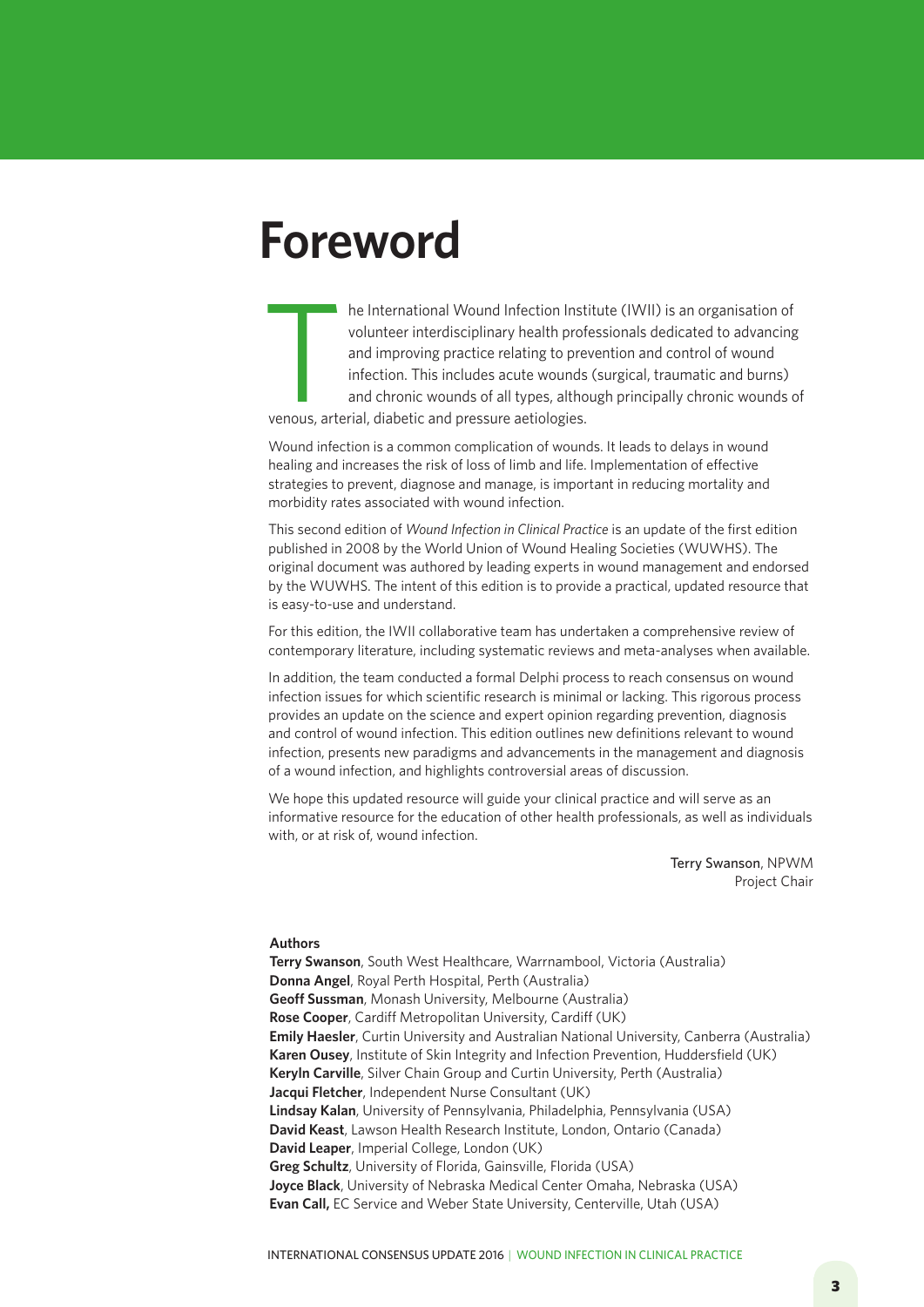### **Principles of best practice**

In this update provides an opportunity to explore contemporary advances<br>
in wound infection knowledge and practice. Since 2008, scientific<br>
and clinical understanding of chronic wound infection has developed<br>
significantly in wound infection knowledge and practice. Since 2008, scientific and clinical understanding of chronic wound infection has developed significantly.<sup>1-3</sup> In particular, awareness of the presence and impact of wound biofilm has advanced enormously; however, understanding of or at risk of, active wound infection remains essential to best practice in prevention, identification and management of wound infection. This is of particular importance in the context of increasing antibiotic resistance.

This update is the result of a comprehensive literature review that identified relevant contemporary evidence, together with a formal Delphi process to establish expert consensus on topics where scientific evidence is lacking. The full methodology is outlined in Appendix 1. Key updates appraised in this edition include:

- $\blacksquare$  The wound infection continuum
- $\blacksquare$  Definitions related to wound chronicity
- $\blacksquare$  Identification and diagnosis of wound infection
- $\blacksquare$  Topical and systemic management of wound infection using a holistic approach.

The primary determinants of the pathological process through which presence of bacteria and other microorganisms results in wound infection and harmful effects on an individual with, or at risk of, a wound remains the same. These primary factors can be briefly outlined as:

- $\blacksquare$  The ability of the immune system to combat potential pathogens (host defence)<sup>9-11</sup>
- $\blacksquare$  The number of microbes in the wound. A greater number of microbes can overwhelm host defences<sup>11</sup>
- The species of bacteria or microbe present. Some microbes have greater capacity to produce a detrimental effect in low numbers (virulence) and some are able to form and reform biofilm more rapidly.12, 13



*The effectiveness of the host's defence system, together with*  **the effectiveness of the host's defence system, togeth**<br>the quantity and virulence of microbes, influences the<br>development of wound infection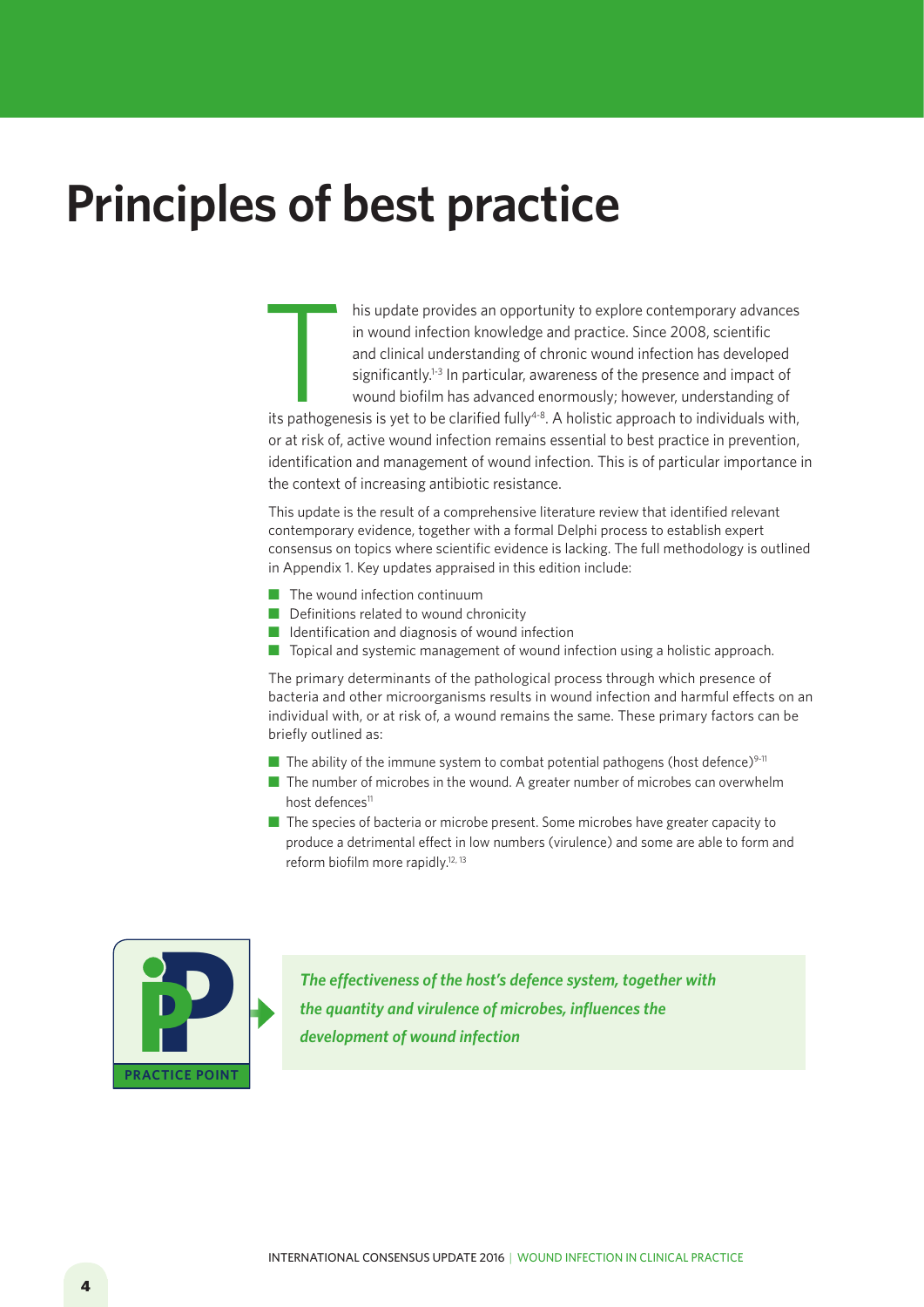*"A holistic approach to individuals with, or at risk of, active wound infection remains essential to best practice in prevention, identification and management of wound infection. This is of particular importance in the context of increasing antibiotic resistance."*

#### **DEFINITIONS**

International debate regarding the wound infection continuum and definitions associated with wound infection is ongoing. A persistent area of contention has been identification of the point at which management of wound infection should commence, particularly for wounds that do not exhibit the classic signs and symptoms associated with wound infection.

Through three rounds of Delphi voting, the IWII expert authors agreed on the following:

- $\blacksquare$  Critical colonisation should be removed from the wound infection continuum due to the lack of a specific definition or unanimous understanding of the term
- The term 'microbes' should replace 'bacteria' in the wound infection continuum, given the understanding that organisms other than bacteria (e.g. fungi) are common causatives of wound infection
- $\blacksquare$  Presence of biofilm should be added to the wound infection continuum
- $\blacksquare$  Definitions for acute and chronic wounds.

The IWII experts reached agreement on the following definitions:

Acute wound: a wound with an aetiology that occurs suddenly, either with or without intention, but then heals in a timely manner.

Chronic wound: a wound that has a slow progression through the healing phases, or shows delayed, interrupted or stalled healing due to intrinsic and extrinsic factors that impact on the individual and their wound. A chronic, non-healing wound could be suggestive of a biofilm, providing holistic evaluation has excluded or corrected underlying pathologies such as ischaemia.

Biofilm: a structured community of microbes with genetic diversity and variable gene expression (phenotype) that creates behaviours and defences used to produce unique infections (chronic infection). Biofilms are characterised by significant tolerance to antibiotics and biocides while remaining protected from host immunity.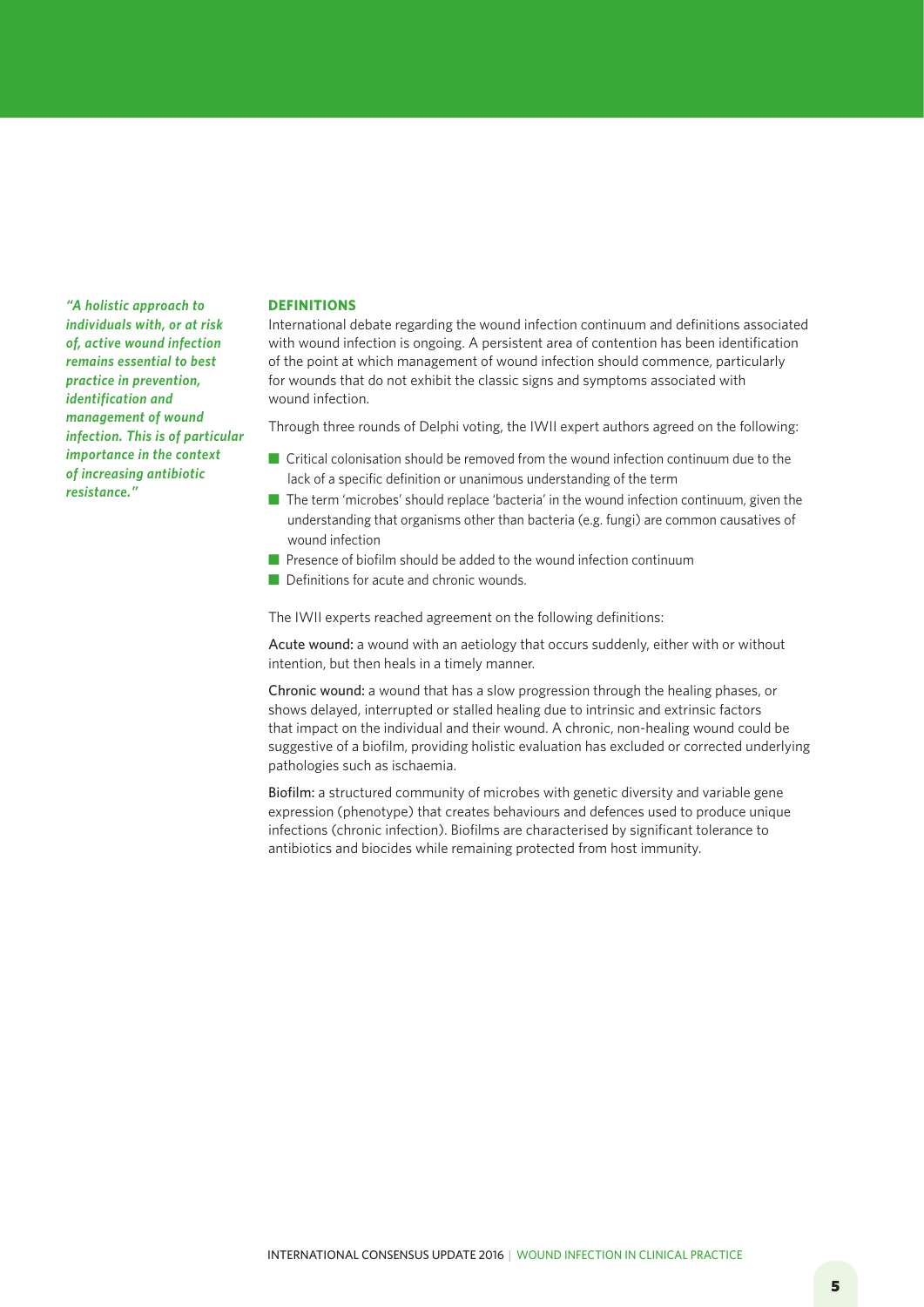### **The wound infection continuum**



*Wound infection is the presence of microbes in sufficient numbers or virulence to cause a host response locally and or systemically*

#### **Box 1: Advances in terminology**

The term 'critical colonisation' has been a topic of debate since it was first proposed in 1998 as a concept describing the identification of wound infection through clinical observation rather than microbial confirmation.1 Several terms are synonymous with critical colonisation, including local infection, topical infection and covert infection. Regardless of the term used, it is now generally accepted that a wound with microbial imbalance exhibits subtle signs and symptoms that can be observed by experienced clinicians.<sup>2, 3</sup> These covert signs of local infection are often apparent before the wound exhibits classic (overt) signs and symptoms.

ound infection is the invasion of a wound by proliferating<br>
microorganisms to a level that invokes a local and/or systemic<br>
response in the host. The presence of microorganisms within<br>
the wound causes local tissue damage microorganisms to a level that invokes a local and/or systemic response in the host. The presence of microorganisms within the wound causes local tissue damage and impedes wound healing.3, 11 Intervention is generally required to assist host

provides a framework through which the impact microbes have on a wound and wound healing can be conceptualised (Figure 1).

#### **STAGES IN THE WOUND INFECTION CONTINUUM**

The relationship between the host, the wound and microorganisms in the development of wound infection has been well described in the literature. However, the concept of wound microbial balance and the progression from a state of wound contamination to systemic infection is yet to be established fully.

It is well acknowledged that it is more than the presence of bacteria that leads to adverse events in wounds. The wound infection continuum has been updated to reflect that microbes other than bacteria are associated with wound infection, and microbial virulence (as well as numbers) contributes to the development of wound infection.2, 3, 11, 14-16 The stages in the wound infection continuum describe the gradual increase in the number and virulence of microorganisms, together with the response they invoke within the host (Figure 1).<sup>3</sup>

#### Contamination

Wound contamination is the presence of non-proliferating microbes within a wound at a level that does not evoke a host response.<sup>2,3</sup> Virtually from the time of wounding, all open wounds are contaminated with microbes. Chronic wounds become contaminated from endogenous secretions (i.e. natural flora) and exogenous microbial sources, including poor hand hygiene practised by healthcare clinicians and environmental exposure.17 Unless compromised, the host defences respond swiftly to destroy bacteria through a process called phagocytosis.18

#### Colonisation

Colonisation refers to the presence within the wound of microbial organisms that undergo limited proliferation without evoking a host reaction.<sup>3,11</sup> Microbial growth occurs at a non-critical level, and wound healing is not impeded or delayed.<sup>18, 19</sup> Sources for microorganisms may be natural flora, exogenous sources or as a result of environmental exposure.

#### Local infection

Wound infection occurs when bacteria or other microbes move deeper into the wound tissue and proliferate at a rate that invokes a response in the host.<sup>2,11</sup> Local infection is contained in one location, system or structure. Especially in chronic wounds, local wound infection often presents as subtle signs that can be considered covert signs of infection<sup>20, 21</sup> that may develop into the classic, overt signs of infection. This is discussed in more detail opposite and in Table 1.

#### Spreading infection

Spreading infection describes the invasion of the surrounding tissue by infective organisms that have spread from a wound. Microorganisms proliferate and spread, to a degree that signs and symptoms extend beyond the wound border.<sup>22, 23</sup> Spreading infection may involve deep tissue, muscle, fascia, organs or body cavities.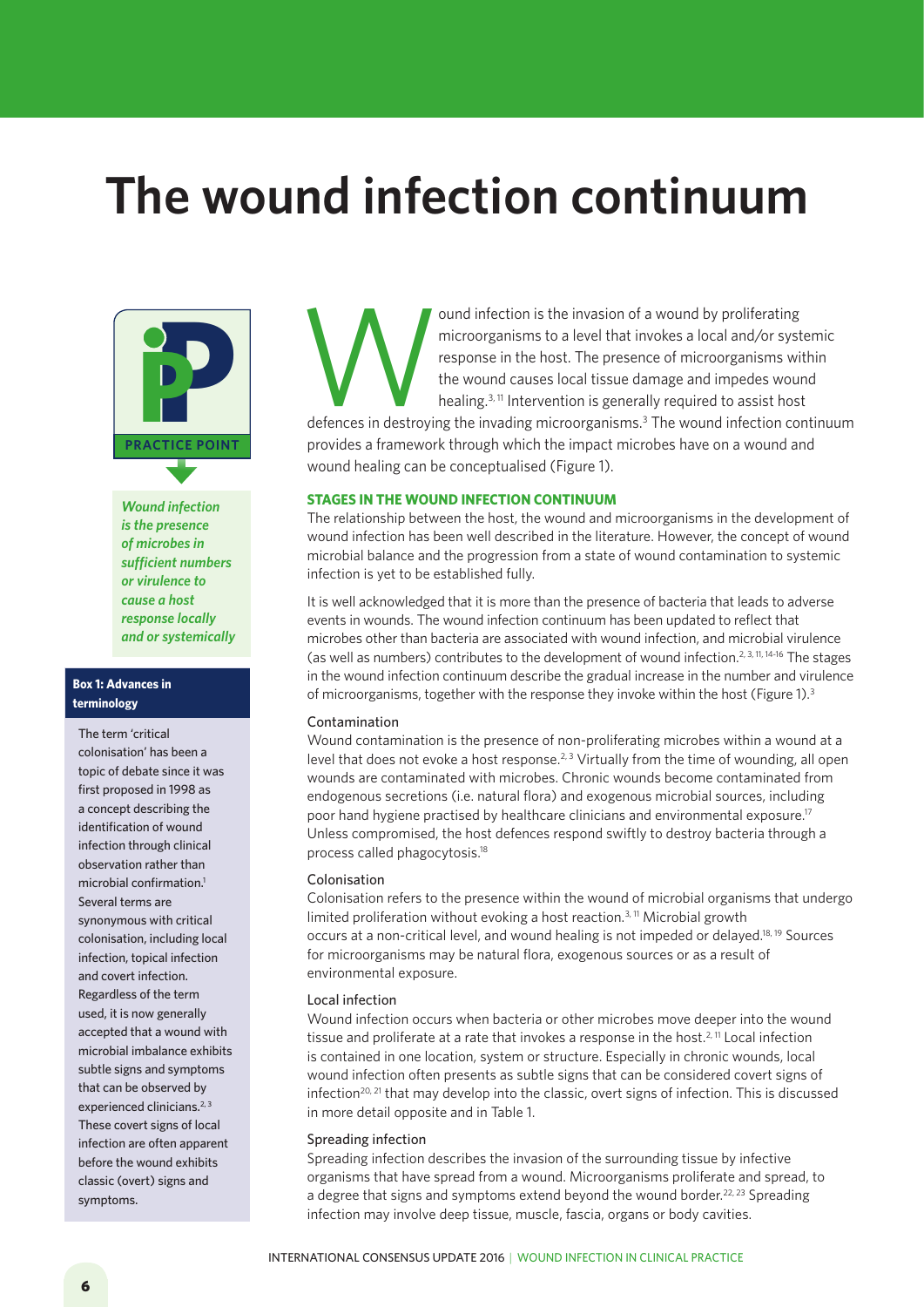#### Systemic infection

Systemic infection from a wound affects the body as a whole,<sup>22</sup> with microorganisms spreading throughout the body via the vascular or lymphatic systems. Systemic inflammatory response, sepsis and organ dysfunction are signs of systemic infection.23

In the development of this update, the IWII experts agreed that the display of covert signs of infection is an early stage of local infection, and does not represent a distinctly different phase in the wound infection continuum. Thus, the term 'critical colonisation', which has previously been poorly defined, has been removed from the continuum in this update (Box 1).

Table 1 provides detailed information regarding the signs and symptoms commonly exhibited by the individual and the wound as infection emerges and proliferates. This includes the distinction between covert and overt local infection.

#### Figure 1 | IWII wound infection continuum<sup>22, 24, 25</sup>



| Table 1: Signs and symptoms associated with stages of the wound infection continuum                                                                                                                                                                                                                                                                     |                                                                                                                                            |                                                                                                                                                                                                                                                                                                                                                                            |                                                                                                                                                                                                                                                             |                                                                                                                                                                                                                                                                                                     |                                                         |
|---------------------------------------------------------------------------------------------------------------------------------------------------------------------------------------------------------------------------------------------------------------------------------------------------------------------------------------------------------|--------------------------------------------------------------------------------------------------------------------------------------------|----------------------------------------------------------------------------------------------------------------------------------------------------------------------------------------------------------------------------------------------------------------------------------------------------------------------------------------------------------------------------|-------------------------------------------------------------------------------------------------------------------------------------------------------------------------------------------------------------------------------------------------------------|-----------------------------------------------------------------------------------------------------------------------------------------------------------------------------------------------------------------------------------------------------------------------------------------------------|---------------------------------------------------------|
| Contamination $26$                                                                                                                                                                                                                                                                                                                                      | Colonisation <sup>26</sup>                                                                                                                 | <b>Local infection</b>                                                                                                                                                                                                                                                                                                                                                     |                                                                                                                                                                                                                                                             | Spreading infection <sup>22, 23</sup>                                                                                                                                                                                                                                                               | Systemic infection <sup>22, 23</sup>                    |
| All wounds may<br>acquire micro-<br>organisms. If suitable<br>nutritive and physical<br>conditions are not<br>available for each<br>microbial species, or<br>they are not able to<br>successfully evade<br>host defences, they will<br>not multiply or persist;<br>their presence is<br>therefore only transient<br>and wound healing is<br>not delayed | Microbial<br>species<br>successfully<br>grow and<br>divide, but<br>do not cause<br>damage to<br>the host or<br>initiate wound<br>infection | Covert (subtle) signs of local<br>infection: $2, 27-36$<br>$\blacksquare$ Hypergranulation<br>(excessive 'vascular'<br>tissue)<br>Bleeding, friable<br>granulation<br>Epithelial bridging and<br>pocketing in granulation<br>tissue<br>Wound breakdown and<br>enlargement<br>Delayed wound healing<br>beyond expectations<br>New or increasing pain<br>Increasing malodour | Overt (classic) signs<br>of local infection: <sup>2, 27,</sup><br>28, 35, 36<br>Erythema<br>Local warmth<br>Swelling<br>Purulent discharge<br>Delayed wound<br>healing beyond<br>expectations<br>New or increasing<br>pain<br><b>Increasing</b><br>malodour | Extending in<br>duration<br>$+/-$ erythema<br>Lymphangitis<br>Crepitus<br>Wound<br>breakdown/<br>dehiscence with<br>or without satellite<br><i>lesions</i><br>Malaise/<br>lethargy or non-<br>specific general<br>deterioration<br>Loss of appetite<br>Inflammation.<br>swelling of lymph<br>glands | Severe sepsis<br>Septic shock<br>Organ failure<br>Death |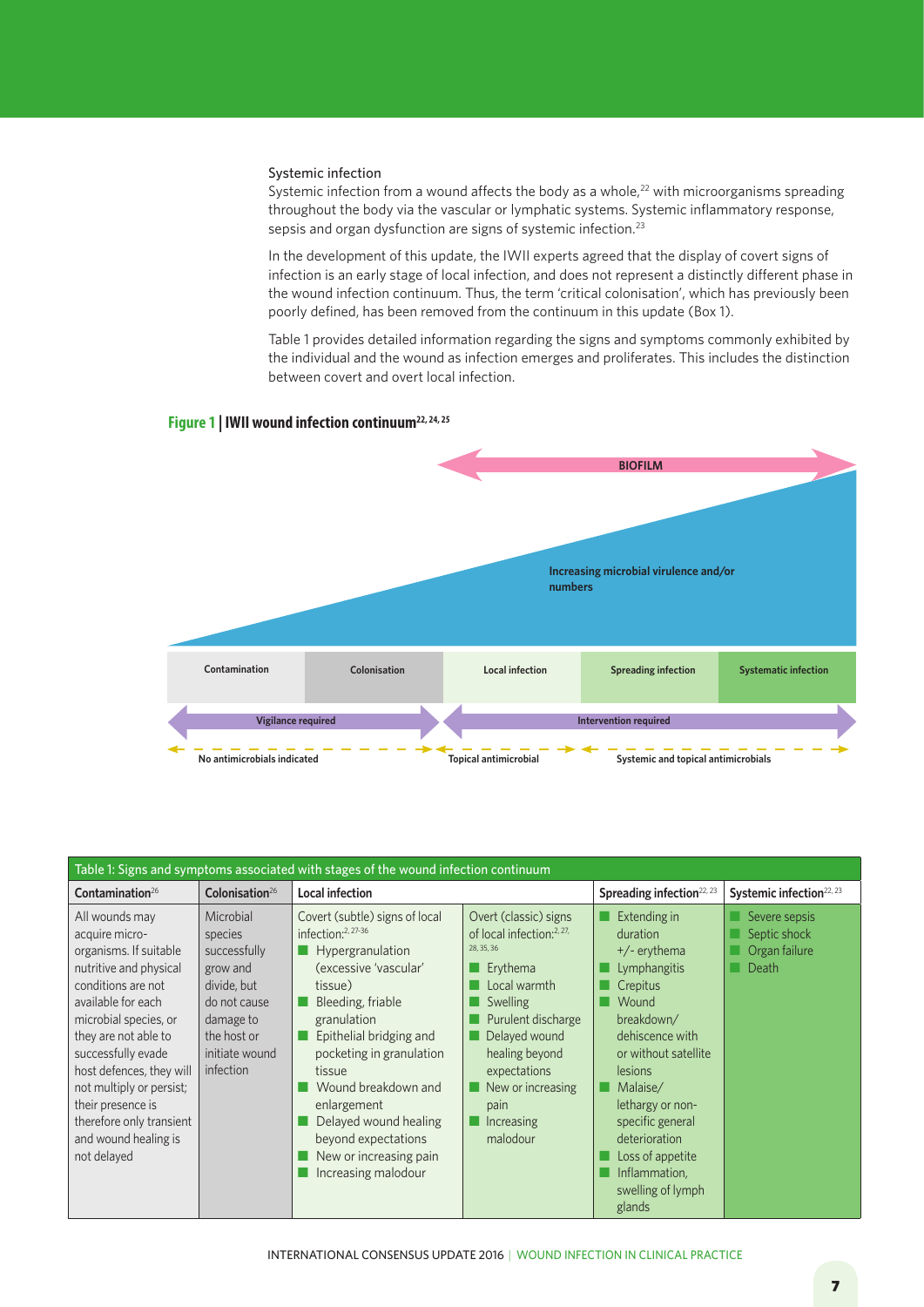### **Biofilm in the wound**

The wound infection continuum has been updated to include biofilm.<br>Early research has provided evidence regarding biofilms and the disease<br>concept.<sup>37, 38</sup> The seminal work of three studies published in 2008 confir<br>that bi he wound infection continuum has been updated to include biofilm. Early research has provided evidence regarding biofilms and the disease concept.37, 38 The seminal work of three studies published in 2008 confirmed that biofilms develop in wounds. $4, 6, 14$  Using scanning electron microscopy, in 2008 James et al, via a prospective study, established that 60% of chronic expanding body of scientific literature has described the impact of biofilm on a wound. The growing understanding and acceptance of the role of biofilm in wound infection has led to evolution in clinical management of the chronic, non-healing wound that seeks to address potential presence of biofilm.<sup>39, 40</sup> Revision of the wound infection continuum highlights the significant progression of both scientific knowledge and clinical practice with respect to understanding and managing wound biofilm.

#### **BIOFILM CYCLE**

Despite significant advances, emerging science from the laboratory has yet to provide us with a full understanding of wound biofilm in the clinical context. However, biofilmassociated complications that increase the risk of morbidity and mortality warrant emphasis on wound bed preparation<sup>41</sup> that incorporates the principles of biofilm-based wound care (BBWC).<sup>23, 42-44</sup> Treatment strategies should be based on the cycle of biofilm<sup>38, 45</sup> (Figure 2), and aim to prevent attachment, interrupt quorum sensing and planktonic phenotypic changes, and to prevent or delay re-formation of biofilm.

Figure 2 illustrates the cycle of biofilm formation, maturation and dispersal. Based on *in vitro* research the stages in the biofilm cycle are briefly described:

#### **Planktonic**

In the planktonic phase, free-floating, non-attached single microbes attach to a surface or each other. In this early phase, the attachment is weak and reversible. The attachment is mediated by pili, flagella or other surface appendages or specific receptors.<sup>46,47</sup> Most antimicrobial treatments are based on disrupting or killing microbes during the planktonic phase.

#### **Irreversible attachment**

If single microbes that are anchored together or to a surface are not separated, the attachments made via pili, flagella and other appendages become stronger and irreversible. Attachment of microbes is mediated by the secretions of the extracellular polymeric substance (EPS). The EPS surrounds the growing colony and acts as a protective barrier against the host immune response.<sup>47</sup>

#### **Cell proliferation**

After attachments become strong and irreversible, microbe cells begin proliferating via a mechanism called quorum sensing (a process by which bacteria can regulate and respond to fluctuations in cell population density).<sup>48</sup> When quorum-sensing molecules are secreted, other microbes become attracted to, and join, the biofilm colony.<sup>47</sup> This process results in formation of micro-colonies.

#### **Growth and maturation**

The biofilm grows and differentiates, culminating in a mature biofilm community with structural features such as water channels and towering clusters of cells. The host's defences are inadequate to eradicate the biofilm, but recognise its presence with inappropriate over-recruitment of neutrophils, pro-inflammatory cytokines and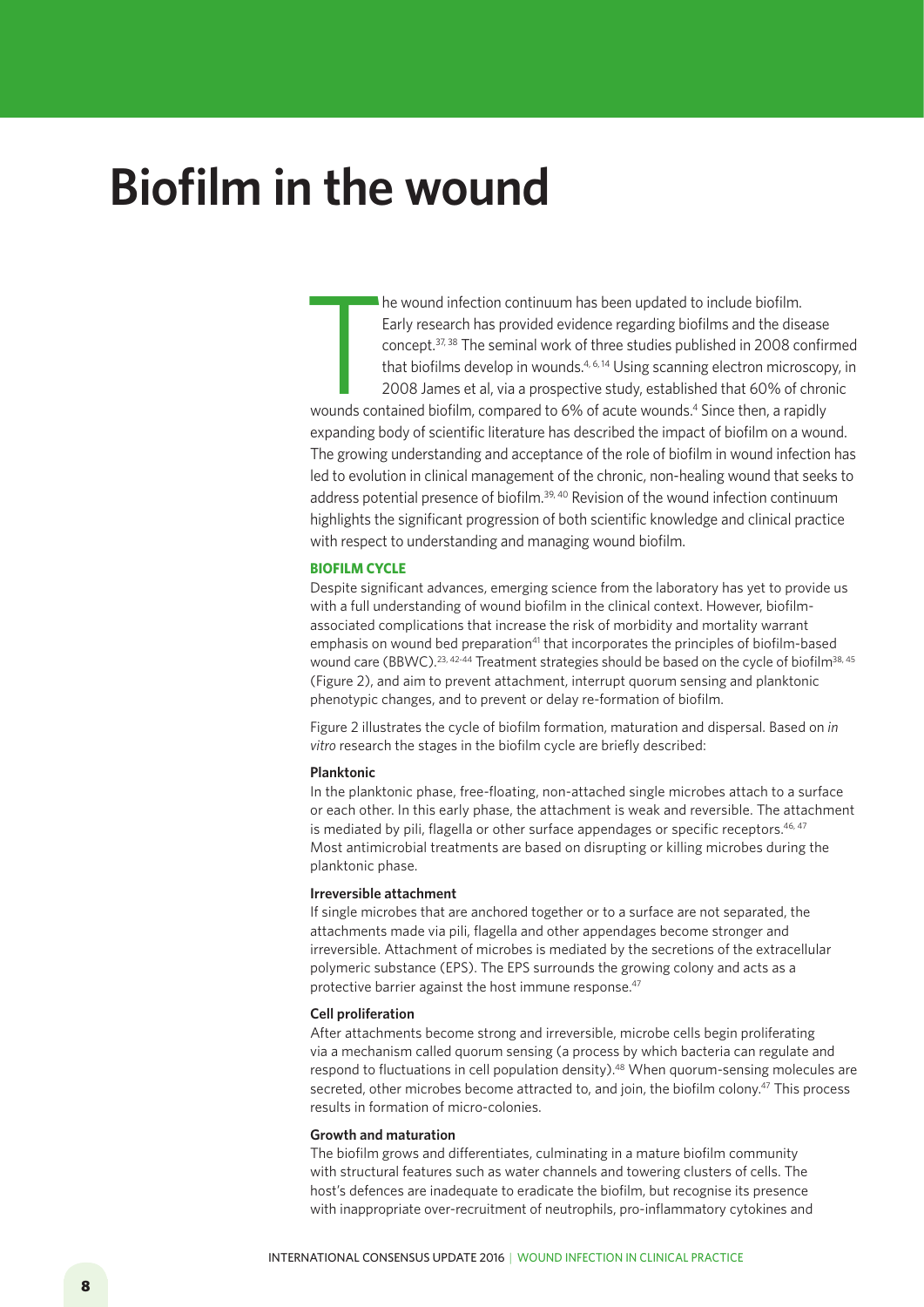

#### **Figure 2 | Biofilm cycle**

(Adapted from Stoodley et al, 200238 and Clinton and Carter, 2015.45 *Reprinted with permission*)



*Biofilm cannot be directly visualised in a wound. The experienced clinician may suspect biofilm is present through observation of indicative wound characteristics* 

excessive host-derived proteases. This leads to tissue destruction and increased capillary permeability which, in turn, provides nutrition for the biofilm.47 Once biofilm is in the mature state, it is postulated that normal wound management strategies are less effective.

#### **Dispersal**

Mature biofilm begins reseeding the wound surface with planktonic microbes as either a passive or active dispersal process. Abundant nutrition is suggested as one trigger for passive dispersal.47, 49

#### **IDENTIFYING BIOFILM IN A WOUND**

The identification of biofilm in a wound via visual indicators has been a recent area of debate.23 Some commentary has suggested that 'foreign' material (e.g. fibrin, necrosis, slimy surface substance) on a wound surface represents biofilm.<sup>50, 51</sup> However, research on wound samples indicates that, while biofilm may account for the visible appearance of some wounds, it is not a conclusive indicator.

Further, many wounds that appear to be healthy to the naked eye are shown via laboratory investigation to have biofilm present that contributes to stalled healing.<sup>52</sup> Biofilm can form deep in wound tissue where it is impossible to identify visually.<sup>5,53</sup> Further research is required for this particular aspect of biofilm identification, and research on identification of signs and symptoms of biofilm continues in laboratory and clinical fields.<sup>51</sup> Box 2 outlines the criteria indicative of a potential biofilm.

#### **Box 1: Criteria indicative of potential biofilm**

- $\blacksquare$  Failure of appropriate antibiotic treatment
- $\blacksquare$  Recalcitrance to appropriate antimicrobial treatment
- $\blacksquare$  Recurrence of delayed healing on cessation of antibiotic treatment
- $\blacksquare$  Delayed healing despite optimal wound management and health support
- $\blacksquare$  Increased exudate/moisture
- $\blacksquare$  Low-level chronic inflammation
- $\blacksquare$  Low-level erythema
- $\blacksquare$  Poor granulation/friable hypergranulation
- $\blacksquare$  Secondary signs of infection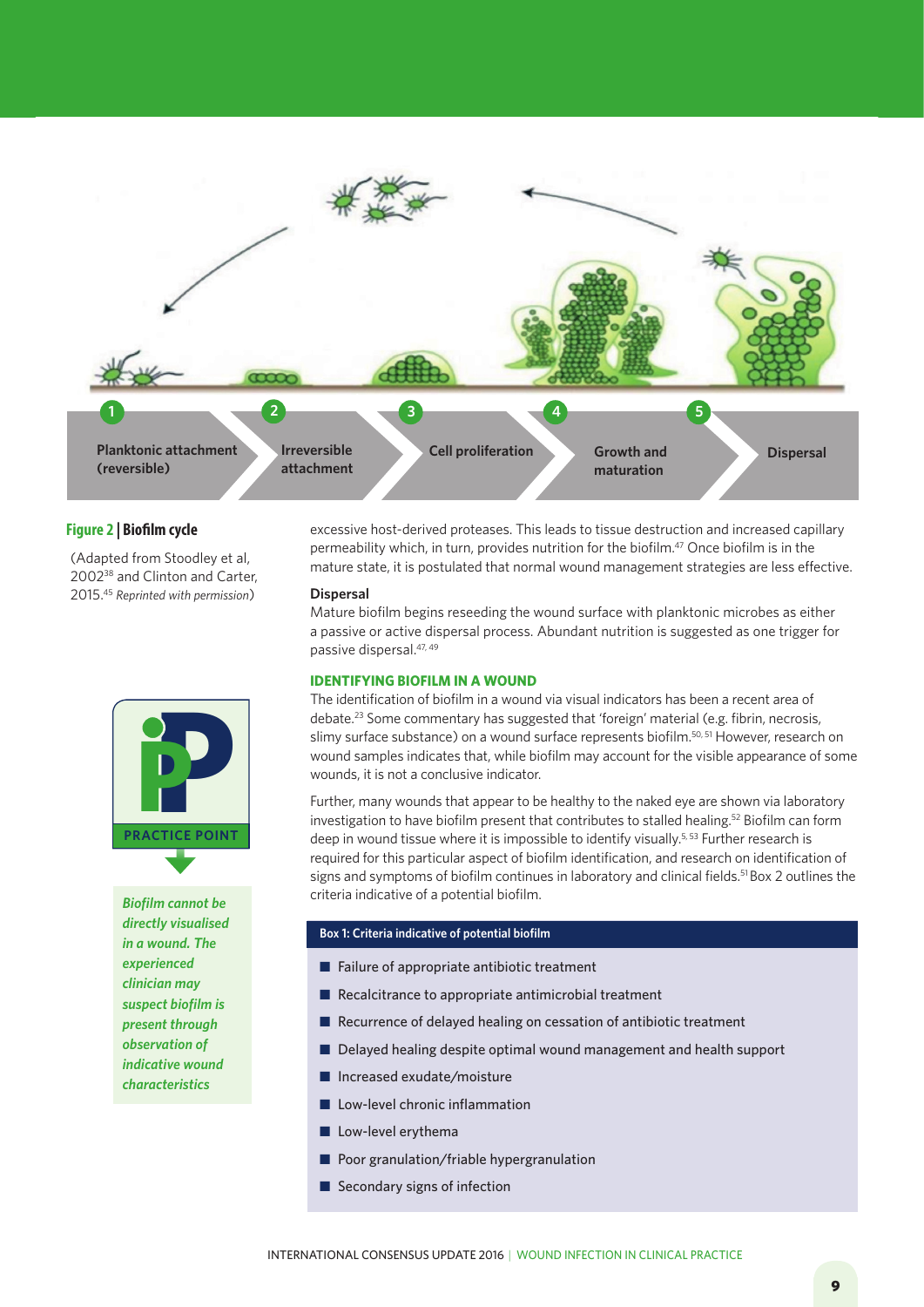## **Diagnosis of wound infection**

nderstanding the risk factors, and the signs and symptoms of wound<br>infection is imperative for health professionals. The presumptive<br>diagnosis of wound infection is principally based on the clinician's<br>assessment of the in infection is imperative for health professionals. The presumptive diagnosis of wound infection is principally based on the clinician's assessment of the individual (host), the wound and periwound tissue, and host responses such as systemic inflammatory response

and timely treatment.

#### **RISK OF INFECTION**

Characteristics of both the individual, their wound and the wound environment can contribute to the development of infection in a wound. The type of wound (i.e. acute or chronic) contributes to infection risk, and a variety of additional factors associated with the operative procedure increase the risk for infection in surgical wounds.<sup>54, 55</sup>

In most cases, development of wound infection is multifactorial and occurs when cumulative risk factors overwhelm the host's defence system.55 Table 2 outlines factors that are associated with an increased risk of wound infection.

| Table 2: Factors associated with increased risk of wound infection                                                                                                                                                                                                                                                                                                                       |                                                                                                                                                |                                     |  |  |  |
|------------------------------------------------------------------------------------------------------------------------------------------------------------------------------------------------------------------------------------------------------------------------------------------------------------------------------------------------------------------------------------------|------------------------------------------------------------------------------------------------------------------------------------------------|-------------------------------------|--|--|--|
| Characteristics of the individual <sup>21, 40, 41, 56-60</sup> 21, 40, 41, 54, 55, 58, 61-66                                                                                                                                                                                                                                                                                             |                                                                                                                                                |                                     |  |  |  |
| Poorly controlled diabetes                                                                                                                                                                                                                                                                                                                                                               |                                                                                                                                                |                                     |  |  |  |
| Prior surgery                                                                                                                                                                                                                                                                                                                                                                            |                                                                                                                                                |                                     |  |  |  |
| Radiation therapy or chemotherapy                                                                                                                                                                                                                                                                                                                                                        |                                                                                                                                                |                                     |  |  |  |
| renal impairment, rheumatoid arthritis, shock)                                                                                                                                                                                                                                                                                                                                           | ■ Conditions associated with hypoxia and/or poor tissue perfusion (e.g. anaemia, cardiac or respiratory disease, arterial or vascular disease, |                                     |  |  |  |
| Immune system disorders (e.g. acquired immune deficiency syndrome, malignancy)                                                                                                                                                                                                                                                                                                           |                                                                                                                                                |                                     |  |  |  |
| Inappropriate antibiotic prophylaxis, particularly in acute wounding                                                                                                                                                                                                                                                                                                                     |                                                                                                                                                |                                     |  |  |  |
| Protein-energy malnutrition                                                                                                                                                                                                                                                                                                                                                              |                                                                                                                                                |                                     |  |  |  |
| Alcohol, smoking and drug abuse                                                                                                                                                                                                                                                                                                                                                          |                                                                                                                                                |                                     |  |  |  |
| Characteristics of the wound <sup>21, 40, 54, 55</sup>                                                                                                                                                                                                                                                                                                                                   |                                                                                                                                                |                                     |  |  |  |
| Acute wounds                                                                                                                                                                                                                                                                                                                                                                             | Chronic wounds                                                                                                                                 | Both wound types                    |  |  |  |
| ■ Contaminated or dirty wounds                                                                                                                                                                                                                                                                                                                                                           | Degree of chronicity/duration of wound<br>m.                                                                                                   | Foreign body (e.g. drains, sutures) |  |  |  |
| $\blacksquare$ Trauma with delayed treatment                                                                                                                                                                                                                                                                                                                                             | $\blacksquare$ Large wound area                                                                                                                | $\blacksquare$ Haematoma            |  |  |  |
| $\blacksquare$ Pre-existing infection or sepsis                                                                                                                                                                                                                                                                                                                                          | Necrotic wound tissue<br>Deep wound                                                                                                            |                                     |  |  |  |
| ■ Spillage from gastro-intestinal tract                                                                                                                                                                                                                                                                                                                                                  | Anatomically located near a site of potential<br>Inpaired tissue perfusion                                                                     |                                     |  |  |  |
| Penetrating wounds over 4 hours                                                                                                                                                                                                                                                                                                                                                          | contamination (e.g. perineum or sacrum)<br>Increased exudate or moisture                                                                       |                                     |  |  |  |
| Inappropriate hair removal                                                                                                                                                                                                                                                                                                                                                               |                                                                                                                                                |                                     |  |  |  |
| ■ Operative factors (e.g. long surgical<br>procedure, hypothermia, blood transfusion)                                                                                                                                                                                                                                                                                                    |                                                                                                                                                |                                     |  |  |  |
| Characteristics of the environment <sup>21, 40, 66</sup>                                                                                                                                                                                                                                                                                                                                 |                                                                                                                                                |                                     |  |  |  |
| ■ Hospitalisation (due to increased risk of exposure to antibiotic resistant organisms)<br>Poor hand hygiene and aseptic technique<br>■ Unhygienic environment (e.g. dust, unclean surfaces, mould/mildew in bathrooms)<br>■ Inadequate management of moisture, exudate and oedema<br>Inadequate pressure off-loading<br>Repeated trauma (e.g. inappropriate dressing removal technique) |                                                                                                                                                |                                     |  |  |  |
|                                                                                                                                                                                                                                                                                                                                                                                          |                                                                                                                                                |                                     |  |  |  |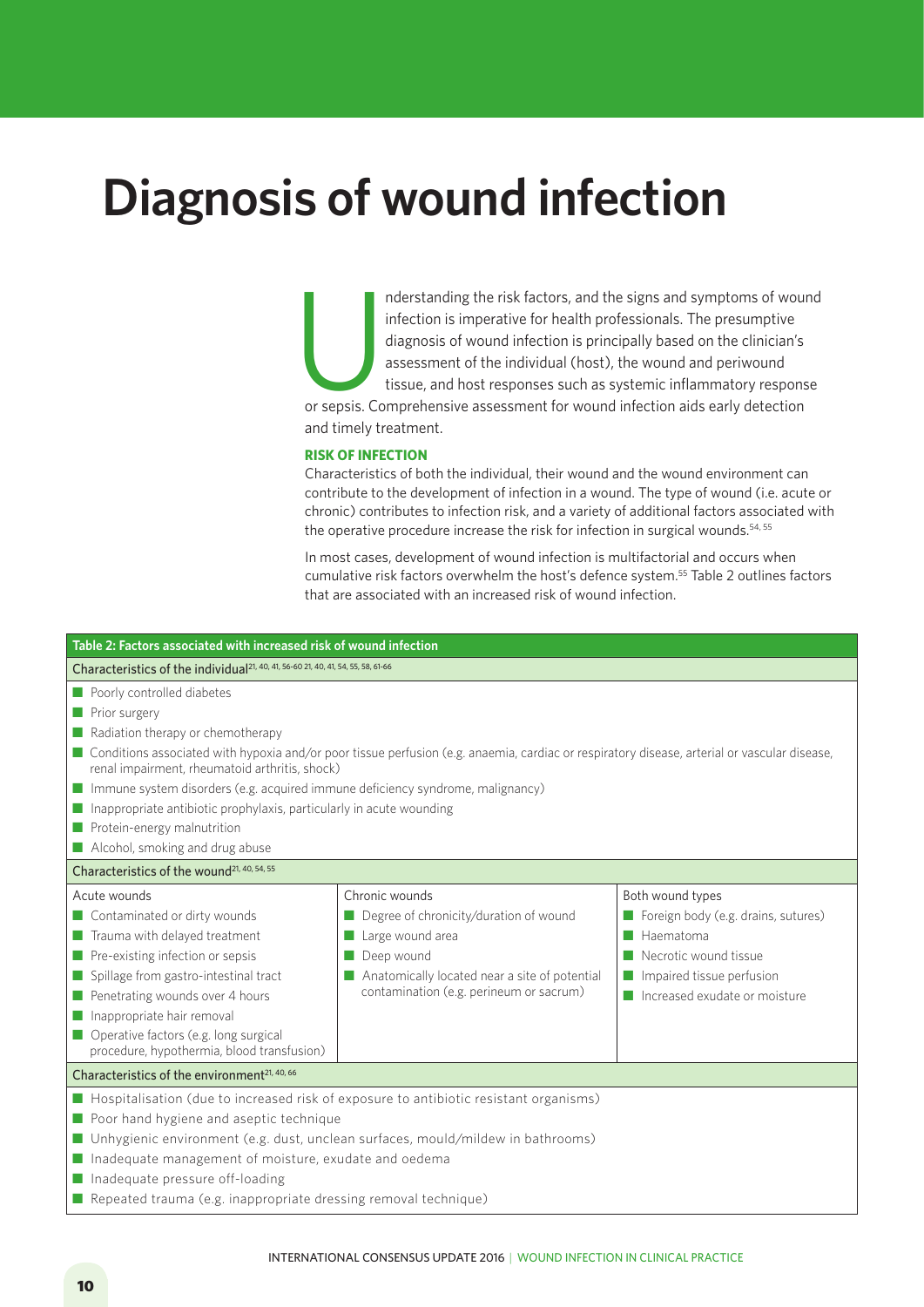#### **SIGNS AND SYMPTOMS OF WOUND INFECTION**

Characteristics of both the individual, their wound and the wound environment can contribute to the development of infection in a wound. The type of wound (i.e. acute or chronic) contributes to infection risk, and a variety of additional factors associated with the operative procedure increase the risk for infection in surgical wounds.<sup>54, 55</sup> In most cases, development of wound infection is multifactorial and occurs when cumulative risk factors overwhelm the host's defence system.55 Table 2 (page 10) outlines factors that are associated with an increased risk of wound infection.

Infection in acute wounds (including surgical/traumatic wounds and burns) in otherwise healthy individuals is usually obvious to an experienced clinician. Individuals present with classic (overt) signs and symptoms of wound infection (Table 1, page 8).<sup>23</sup> However, in immunocompromised individuals and those with chronic wounds, early detection of infection relies on identification of subtle or covert signs of infection. Covert signs of wound infection include:<sup>2, 27-36</sup>

- $\blacksquare$  Friable, bright red granulation tissue
- $\blacksquare$  Increasing malodour
- $\blacksquare$  New or increased pain or change in sensation
- $\blacksquare$  Epithelial bridging and pocketing in granulation tissue
- $\blacksquare$  Delayed wound healing beyond expectations
- **n** Wound breakdown and enlargement or new ulcerations of the peri-wound (satellite lesions).

Clinicians need to act promptly if an individual with a wound demonstrates signs of potentially fatal infection, including systemic inflammatory response, sepsis, extensive tissue necrosis, gas gangrene or necrotising fasciitis.

Scoring systems and diagnostic criteria have been developed to assist in the identification of infection in specific types of acute wounds. For example, the ASEPSIS<sup>67</sup> scoring system is validated for assessing surgical site infection in sternal wounds.<sup>68</sup> The Centers for Disease Control and Prevention have developed definitions for wound infection; however, they are limited to types of surgical site infection.<sup>69</sup> Validated scoring systems to aid diagnosis of wound infection in chronic wounds have not yet been developed. If a wound infection scoring system is used to aid diagnosis, it should be reliable and valid for the type of wound being assessed.<sup>68</sup>

#### **INVESTIGATIONS TO DIAGNOSE WOUND INFECTION**

Clinical assessment can be supplemented with microbiological investigation, blood tests and/or imaging to:

- $\blacksquare$  Establish specific pathogen strains in the wound
- $\blacksquare$  Confirm the microbes are sensitive to the type of antibiotics commenced or to be prescribed
- $\blacksquare$  Identify any possible complications
- **n** Guide management strategies.

#### *Microbiology*

Microbiological investigations depend on the availability of local services. Microbiology should not be undertaken routinely or without substantial cause.70-72 Indications for undertaking microbiological analysis are provided in Box 3.

#### Box 2: Indications for wound specimen collection for standard microbiological analysis<sup>22, 72</sup>

- $\blacksquare$  Acute wounds with classic signs and symptoms of infection
- Chronic wounds with signs of spreading or systemic<sup>\*</sup> infection $\updownarrow$
- $\blacksquare$  Infected wounds that have failed to respond to antimicrobial intervention, or are deteriorating despite appropriate antimicrobial treatment
- $\blacksquare$  In compliance with local protocols for the surveillance of drug-resistant microbial species
- $\blacksquare$  Wounds where the presence of certain species would negate a surgical procedure (e.g. beta haemolytic streptococci in wounds prior to skin grafting)

\* In individuals showing signs of sepsis, blood cultures are also indicated, and other likely sites of infection should be considered for sampling ‡ In patients with compromised immune competency (e.g. those taking immunosuppressants or corticosteroids, or with diabetes mellitus or arterial peripheral disease), consider sampling chronic wounds with signs of local wound infection and/or delayed healing



*Do not undertake microbiological analysis of wound specimens in the absence of an appropriate indication*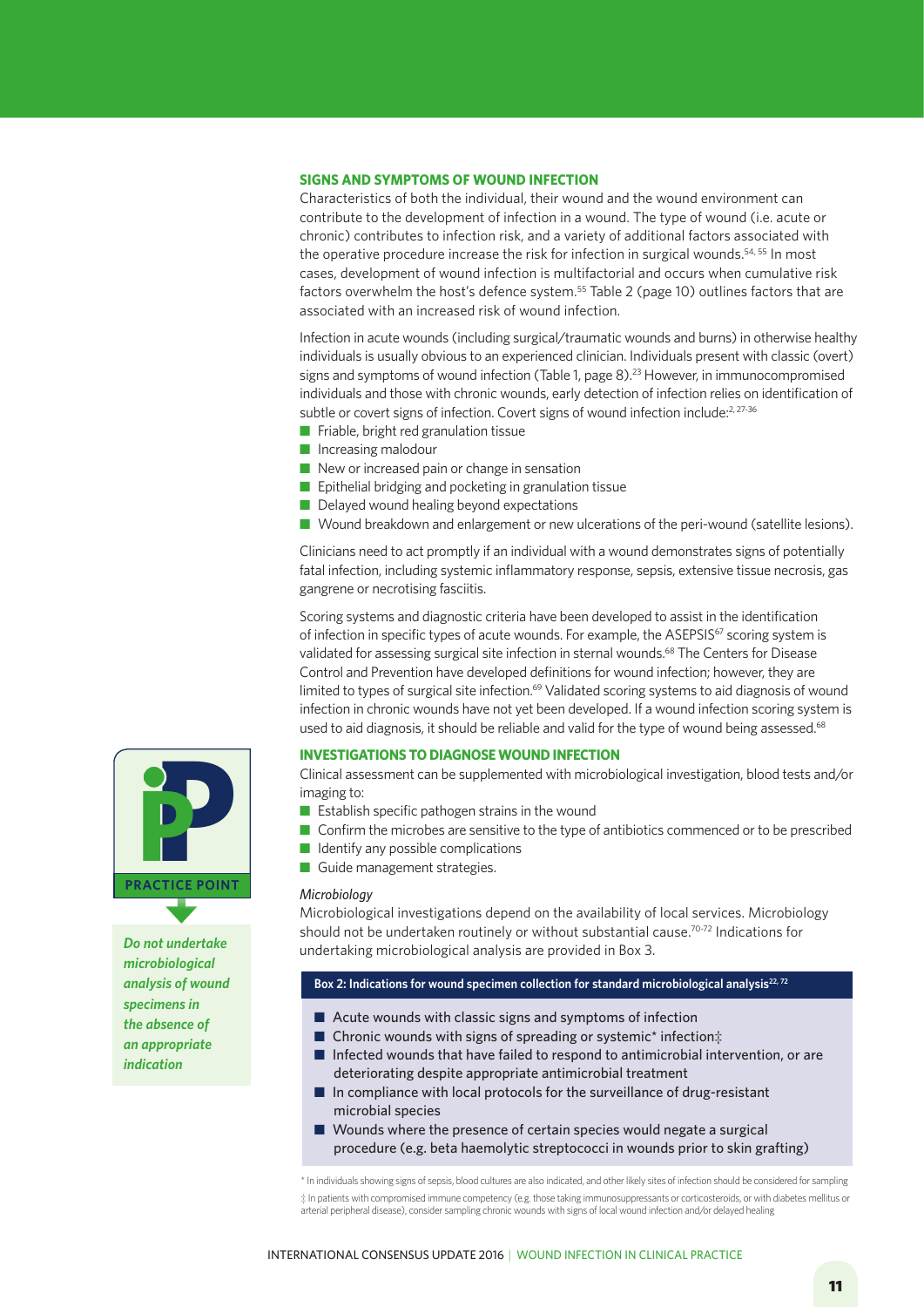

*It is important to recover species at and below the wound surface, therefore wound cleansing and debridement (if necessary) without antimicrobials should be completed before sampling when using the Levine technique*

Sampling techniques to obtain a specimen for microbiological analysis include wound culture or swabbing the wound bed, needle aspiration and tissue biopsy. Where pus is present it should be collected directly by syringe or swab.

Despite being the most widely used technique for microbial monitoring, wound culture may not distinguish between colonisation and wound infection.73 Unequal distribution of pathogens in wounds has been demonstrated,<sup>5</sup> and this can influence the effectiveness of a wound swab in attaining a microbial specimen. Although definitive studies on the optimum method of sample collection have not yet been performed, several studies suggest that the Levine technique (Table 3) is more effective than the Z-swab technique.<sup>73-75</sup>

|                | Table 3: Levine technique                                 |                                                                                                                                                                                                                                                                                                                                                                                                    |  |  |
|----------------|-----------------------------------------------------------|----------------------------------------------------------------------------------------------------------------------------------------------------------------------------------------------------------------------------------------------------------------------------------------------------------------------------------------------------------------------------------------------------|--|--|
| Step           | Action                                                    | Further information                                                                                                                                                                                                                                                                                                                                                                                |  |  |
| 1              | Cleanse and<br>debride wound<br>prior to wound<br>culture | Inform and seek permission from patient to obtain specimen<br>Cleanse wound using warm normal saline<br>Debride non-viable tissue as required<br>Cleanse wound again                                                                                                                                                                                                                               |  |  |
| $\overline{2}$ | Moisten culture tip                                       | Moisten culture tip with sterile normal saline, especially with dry wounds                                                                                                                                                                                                                                                                                                                         |  |  |
| 3              | Where to obtain<br>specimen                               | Obtain specimen from cleanest area in the wound<br>Where possible, do not obtain from slough or necrotic tissue                                                                                                                                                                                                                                                                                    |  |  |
| $\overline{4}$ | Technique                                                 | Inform the patient that procedure may cause discomfort<br>Place wound culture into wound<br>Firmly press swab into wound and rotate<br>Using a sterile technique, place swab into culture container                                                                                                                                                                                                |  |  |
| 5              | Label appropriately                                       | Patient label on culture container and pathology slip<br>Provide site, time and initials of who obtained specimen (e.g. left medial distal<br>malleolus wound)<br>Provide as much relevant history as appropriate:<br>Current antibiotic or medication (steroid)<br>Comorbidity (DM)<br>Specific microbe suspected (Pseudomonas aeruginosa)<br>Provisional diagnosis of wound<br>Duration of wound |  |  |
| 6              | Apply dressing as<br>appropriate                          | Medicated dressings may be appropriate<br>Moisture management and wound bed preparation principles should be adhered to                                                                                                                                                                                                                                                                            |  |  |

The literature suggests that wound biopsies are recommended for wounds with antibioticresistant species and to determine the effect of antimicrobial intervention. In clinical practice, wound biopsies are rarely performed on a routine basis<sup>73</sup> due to cost, access to services and discomfort to the individual.<sup>76</sup>

All wound samples should be transported to the microbiology laboratory for processing within 4 hours, accompanied by full clinical details to ensure that appropriate testing is performed. Documentation accompanying the wound sample should include:<sup>77</sup>

- $\blacksquare$  Details about the wound (e.g. anatomical location, duration and aetiology)
- Details about the individual (e.g. demographics and significant contributing comorbidities)
- Clinical indication for the wound sample (e.g. signs and symptoms and suspected microbes)
- $\blacksquare$  Current or recent antibiotic use.

Quantitative analysis is not routinely available. Characterisation of microbial flora takes at least 24 hours (longer for anaerobes, mycobacteria and fungi). When rapid investigation is required (e.g. in cases of sepsis) a blood culture may yield results within 4 hours, or microscopic examination of specimens by more specialised laboratory staff may guide antimicrobial therapy faster.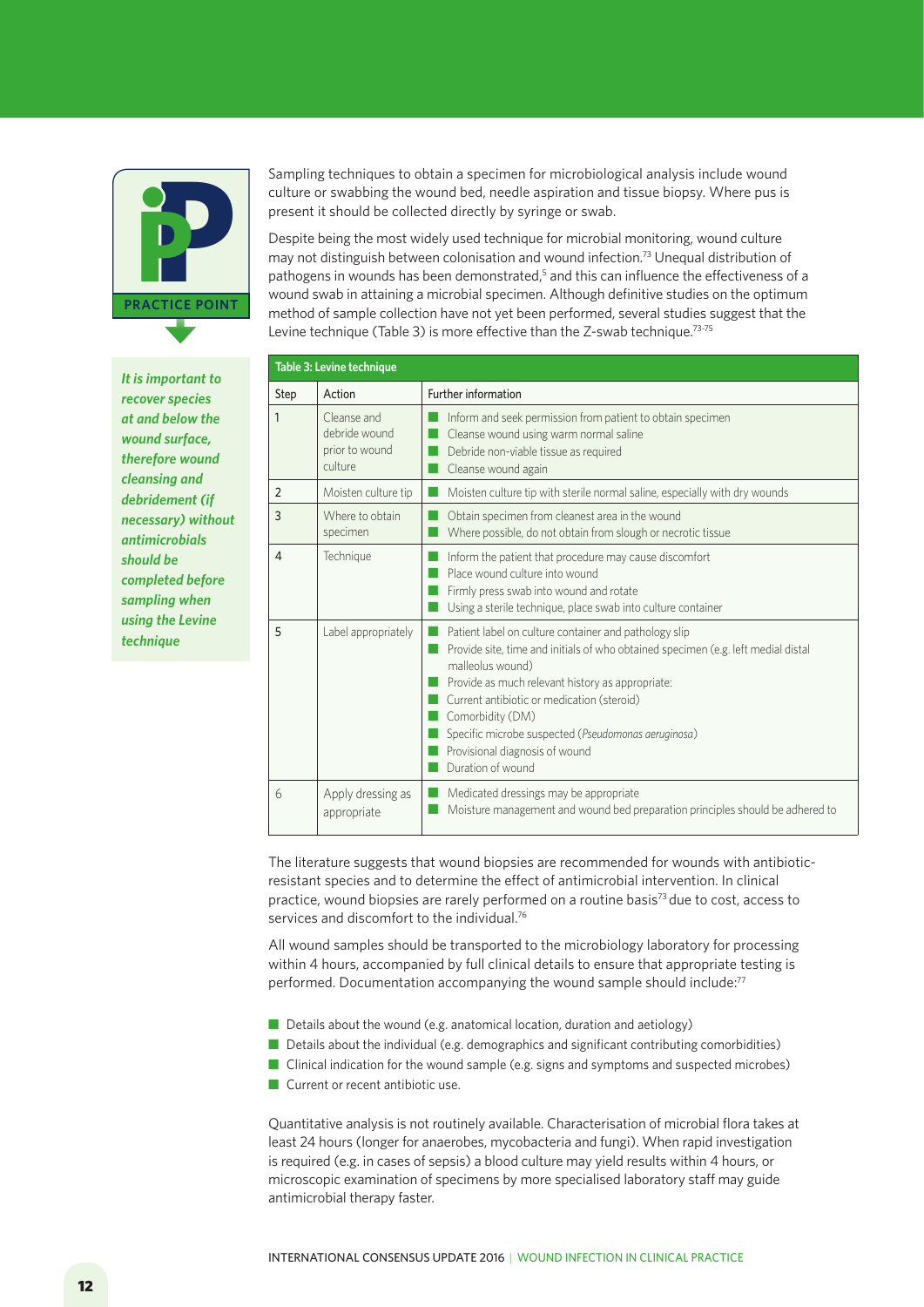#### **EMERGING DIAGNOSTIC TECHNIQUES**

Standard clinical microbiology laboratory results only provide information about a small percentage of the total bacterial species that are present, particularly in chronic wounds.<sup>77</sup> Testing for fungi and anaerobic bacteria requires additional investigations and processing.

If sensitivities are provided, less experienced clinicians may feel the need to commence antibiotics without considering the clinical indications. Clinicians should be wary of interpreting a microbiology report in isolation. Consider the report in the context of the individual, their wound and your clinical judgement. If appropriate, consult a microbiologist or an infectious disease expert.

Since many microorganisms are difficult to culture by standard techniques, strategies to characterise genetic markers of microbial species using molecular techniques have been developed in specialist facilities.78-80 These molecular techniques, some of which are used to identify biofilm in a wound.<sup>81-83</sup> are summarised in Table 4.

| Table 4: Types of microscopy <sup>81-83</sup> |                                                                                                           |                                                      |                                                                                                                                                                                                                                                                                                                      |                                                                                                                                                                               |
|-----------------------------------------------|-----------------------------------------------------------------------------------------------------------|------------------------------------------------------|----------------------------------------------------------------------------------------------------------------------------------------------------------------------------------------------------------------------------------------------------------------------------------------------------------------------|-------------------------------------------------------------------------------------------------------------------------------------------------------------------------------|
| Type of microscopy                            | Mechanism                                                                                                 | Limit of<br>resolution<br>(maximum<br>magnification) | Advantages                                                                                                                                                                                                                                                                                                           | Disadvantages                                                                                                                                                                 |
| Light microscopy                              | Visible light                                                                                             | $0.2 \,\mu m$ (1500x)                                | Mostly used on isolated cultures or<br>sections of tissue<br><b>Gram stain used to establish</b><br>presumptive identification of<br>species<br>Low-cost and readily available                                                                                                                                       | $\blacksquare$ Impossible to obtain<br>definitive identification of<br>microbial species<br>Cannot identify biofilm                                                           |
| Fluorescence<br>microscopy<br>(FISH)          | Ultraviolet light                                                                                         | $0.1 \mu m (2000x)$                                  | With fluorescent dyes/labels,<br>species can be identified and their<br>relative locations mapped<br>$\blacksquare$ Can identify biofilm                                                                                                                                                                             | Use limited to microbial<br>cell suspensions and thin<br>tissue sections<br>Cost of specific dyes and<br>probes<br>Only fluorescent structures<br>observed                    |
| Confocal laser scanning<br>microscopy (CLSM)  | A laser beam<br>coupled to a light<br>microscope                                                          | $0.1 \mu m (2000x)$                                  | With fluorescent dyes/labels,<br>species can be identified and their<br>relative locations mapped<br>$\blacksquare$ Tissue blocks can be examined<br>and images obtained at regular<br>depths can be reconstructed to<br>generate 2D or 3D structure of the<br>whole specimen<br>$\blacksquare$ Can identify biofilm | Cost of equipment and<br>technical support<br>Cost of specific dyes and<br>probes<br>Fluorescence decays<br>relatively quickly<br>Only fluorescent structures<br>are observed |
| Scanning electron<br>microscopy (SEM)         | Electrons are<br>beamed onto the<br>specimen from an<br>angle and deflected<br>electrons are<br>collected | $10 \mu m$<br>(500,000x)                             | Minimal sample preparation time<br>Inages of the surface layers of<br>specimens provide insight into<br>3D structure<br>$\blacksquare$ Can identify biofilm                                                                                                                                                          | Cannot examine living<br>material<br>Dehydration of samples<br><b>COL</b><br>may cause changes<br>Cost of equipment and<br>technical support                                  |
| Transmission electron<br>microscopy (TEM)     | Flectrons are<br>beamed through a<br>thin section of the<br>specimen                                      | $0.2 \mu m$<br>(5,000,000x)                          | Images provide detailed<br>information on internal cellular<br>structures<br>$\blacksquare$ Can identify biofilm <sup>84</sup>                                                                                                                                                                                       | Cannot examine living<br>material<br>Specimen preparation is<br>lengthy, and may introduce<br>artefacts<br>Cost of equipment and<br>technical support                         |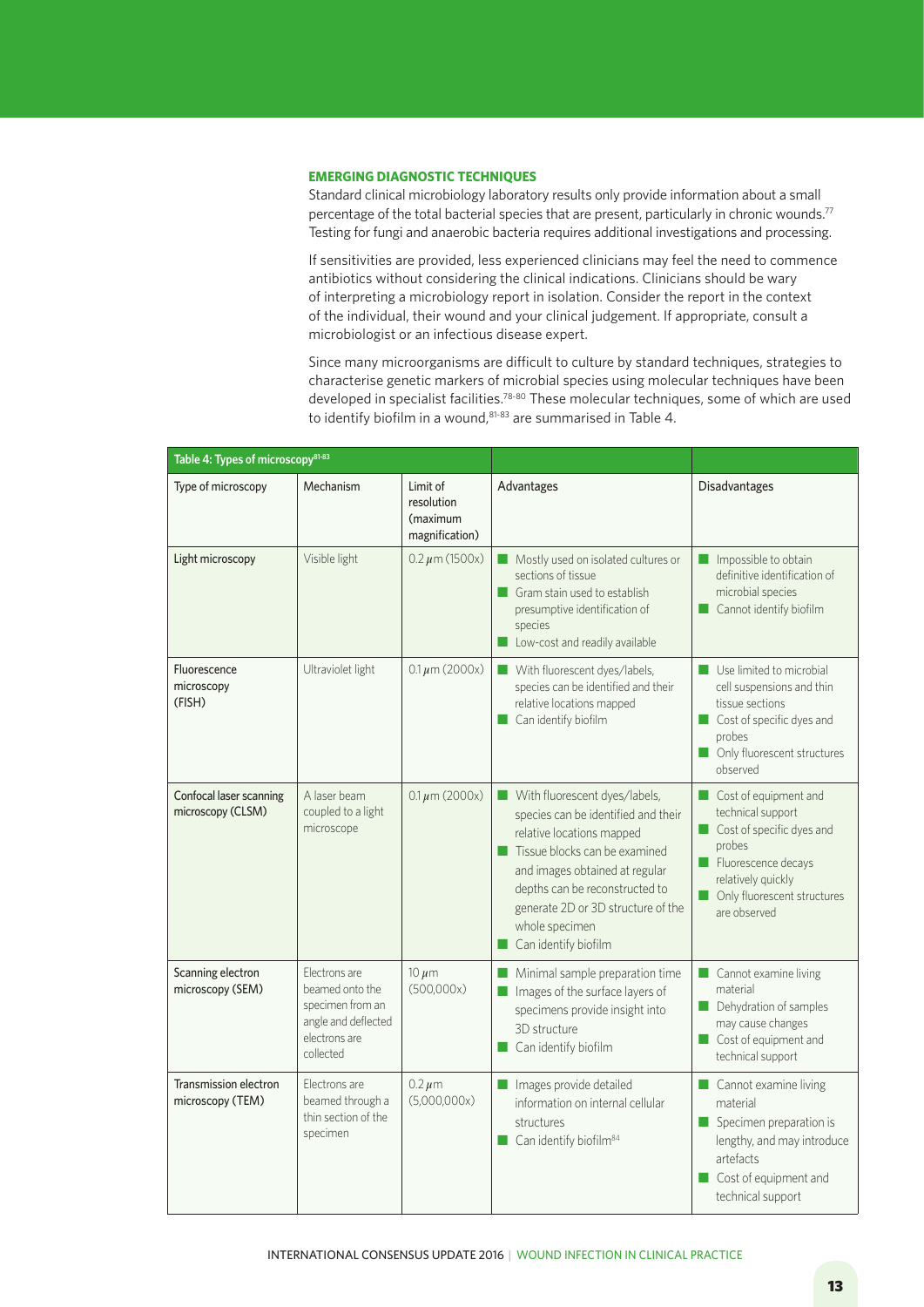In addition, use of DNA sequencing techniques that can more precisely identify species of microbes in a wound specimen is rapidly advancing, including microbes not identified by culture-based techniques. Samples of genetic material from a biofilm are obtained and a universal barcode marker is amplified using polymerase chain reaction, a technique that creates multiple copies of the organism's DNA sequence.<sup>85</sup> These DNA samples are analysed and compared with a database of existing DNA sequences to identify all of the microbial species involved in wound infection<sup>85</sup> and to inform the selection of strategies to manage biofilm.<sup>86</sup> In the future, DNA sequencing will likely have a greater role in diagnostics. 87, 88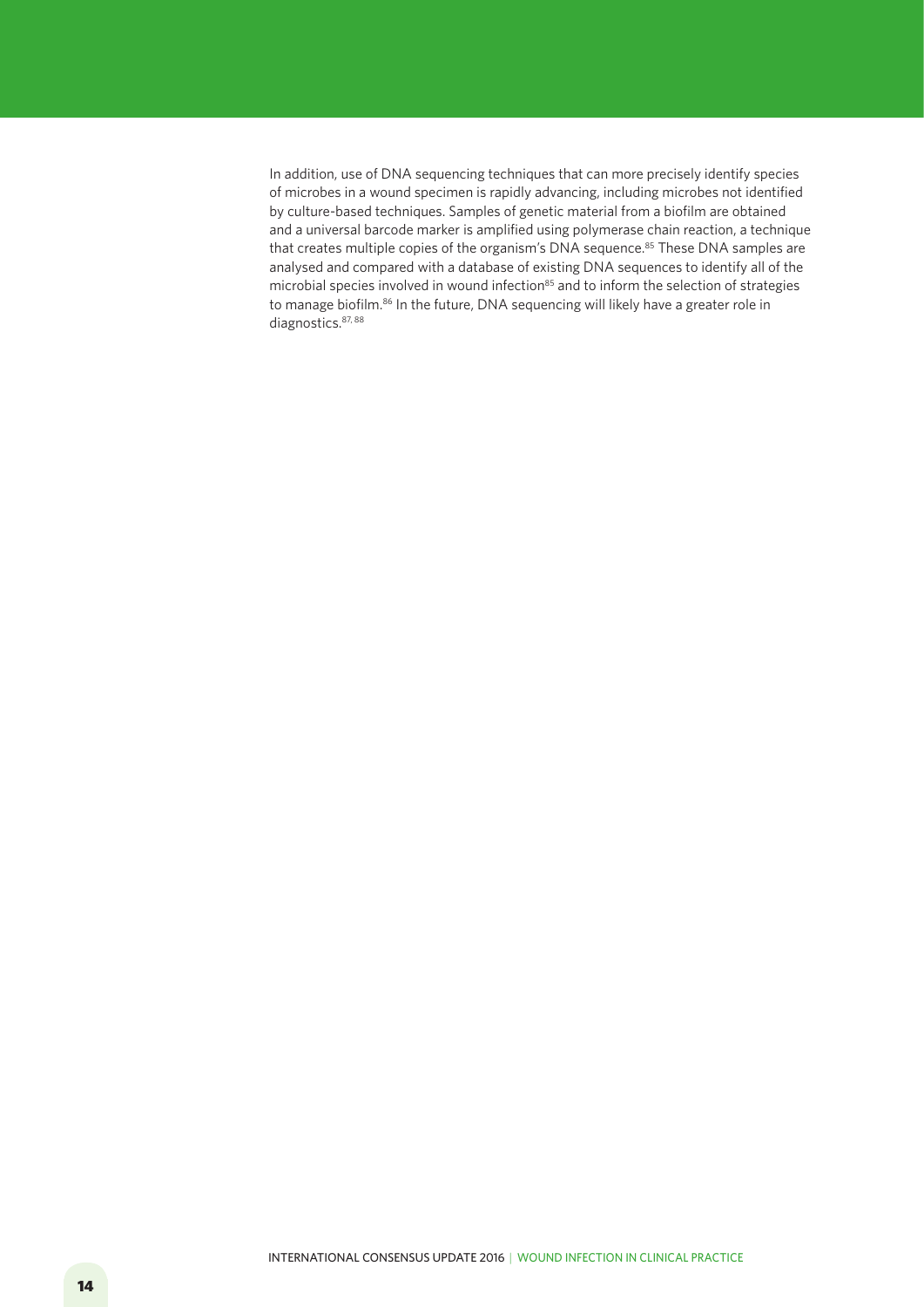### **Holistic management**



*Implement local infection control policies and procedures*

Characteristics of both the individual, their wound and the wound environment can contribute to the development of infection in a wound. The type of wound (i.e. acute or chronic) contributes to infection risk, and a variety of additional factors associated with the operative procedure increase the risk for infection in surgical wounds. $54, 55$ 

In most cases, development of wound infection is multifactorial and occurs when cumulative risk factors overwhelm the host's defence system.55 Table 2 (page 10) outlines factors that are associated with an increased risk of wound infection.

A holistic approach is essential to diagnose and treat wound infection accurately. Effective management of a wound infection in the light of co-morbidities and subsequent wound healing requires an interdisciplinary team approach.<sup>89</sup> The goal of patient-centred care is to readjust the interaction between the individual and the infecting pathogen in favour of the individual by:

- $\blacksquare$  Optimising the host response
- $\blacksquare$  Reducing the number or virulence of microorganisms in the wound
- $\blacksquare$  Optimising the wound healing environment.

#### **OPTIMISING HOST RESPONSE**

Measures to optimise the host response attempt to maximise healing potential by enhancing the ability of the individual to resist infection. This includes addressing systemic and/or intrinsic factors that may have contributed to the development of the wound infection (e.g. optimisation of glycaemic control and the use of disease-modifying drugs in rheumatoid arthritis).90-92

Factors that contribute to wound infection are often the same factors that contributed to the development of the initial wound. Local moisture management, pressure offloading and oedema control are recognised as important interventions for maximising the wound healing environment and decreasing biofilm nutrition.<sup>93</sup>

#### **INFECTION CONTROL IN WOUND CARE**

To prevent further contamination and cross infection, it is important to maintain an aseptic non-touch technique when managing the wound. Performing the aseptic technique during relevant clinical procedures (e.g. changing the wound dressing) protects the individual by reducing exposure to pathogenic microorganisms. Aseptic technique also reduces the risk of cross infection.

A risk assessment should be conducted prior to performing wound management procedures. If it is necessary to touch any area of the wound directly, sterile gloves and equipment are required. Asepsis is supported by standard precautions, including:94

- $\blacksquare$  Practising regular and effective hand hygiene
- $\blacksquare$  Appropriate use of sterile and non-sterile gloves
- $\blacksquare$  Use of personal protective equipment (e.g. mask and gown)
- $\blacksquare$  Conducting wound care in a clean environment
- $\blacksquare$  Strategic sequencing of care
- $\blacksquare$  Sharps management
- $\blacksquare$  Environmental controls.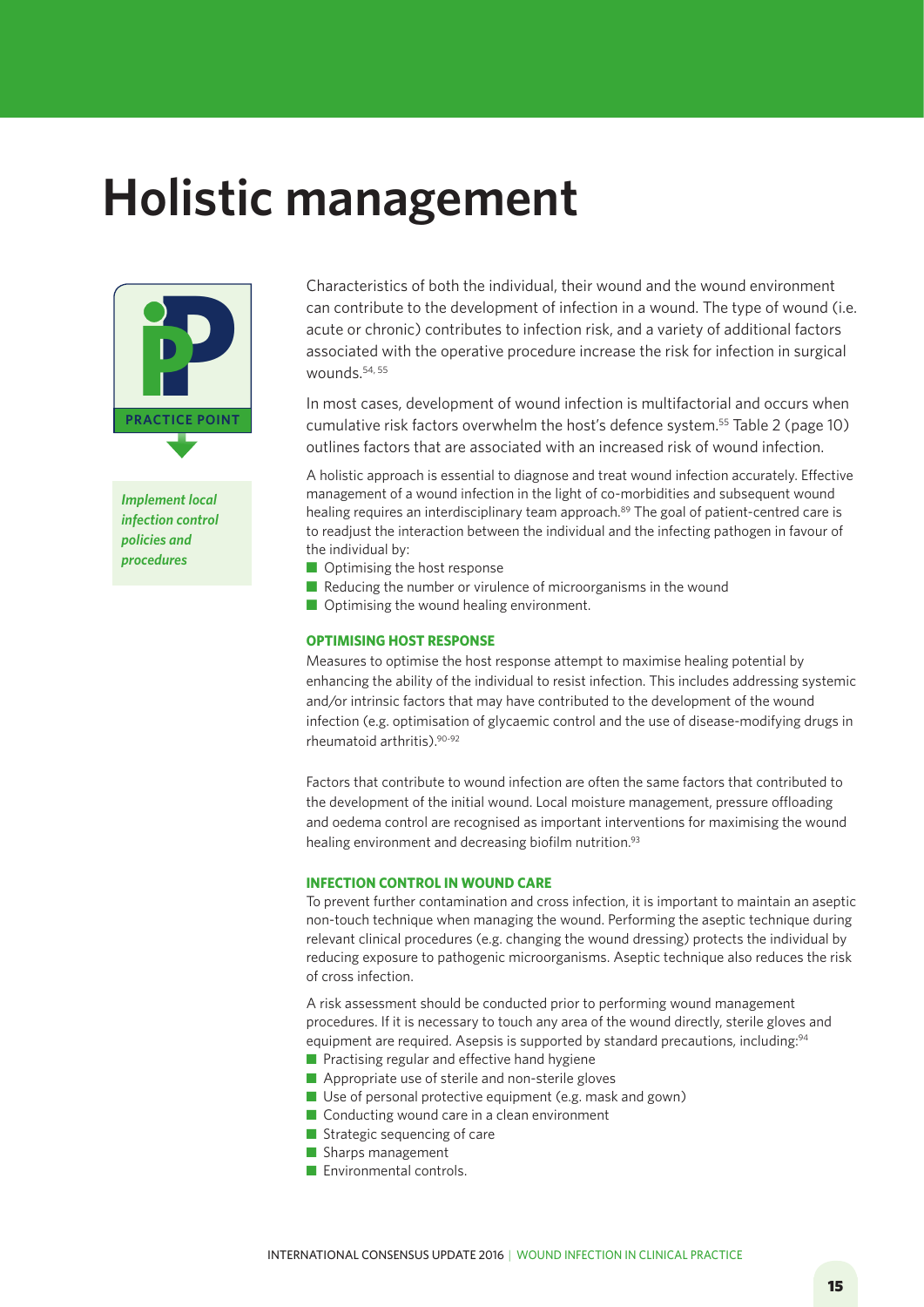

 *Individuals with severe sepsis require immediate, high-level resuscitation with fluids, oxygen and systemic antibiotic therapy*

#### **EFFECTIVE MANAGEMENT OF WOUND INFECTION**

Effective wound management requires holistic assessment of the individual, their wound and the wound care environment to promote host defence and response to infection. For individuals with significant and life-threatening infection (e.g. sepsis), admission to a higher level of monitoring/care and with immediate resuscitation with fluids, oxygen and antibiotics is imperative. Management strategies for individuals with, or at risk of, wound infection is summarised in Figure 3.

#### EFFECTIVE WOUND INFECTION MANAGEMENT

#### **Optimise individual host response**

**n** Optimise management of comorbidities (e.g. diabetes, tissue perfusion/oxygenation)  $\blacksquare$  Minimise or eliminate risk factors that increase infection

risk where feasible

hydration

pain, pyrexia)

 $\blacksquare$  Optimise nutritional status and

 $\blacksquare$  Promote psychosocial support  $\blacksquare$  Provide appropriate systemic antimicrobial therapy  $\blacksquare$  Ensure the individual is

engaged in development of an personalised management plan  $\blacksquare$  Promote education by the interdisciplinary wound management team to the individual and their caregivers

 $\blacksquare$  Assess and manage other anatomical sites of infection (e.g. urinary tract, chest)  $\blacksquare$  Treat systemic symptoms (e.g.

#### **Reduce wound microbial load**

- $\blacksquare$  Prevent cross infection by implementing universal precautions and aseptic technique
- $\blacksquare$  Facilitate wound drainage
- $\blacksquare$  Ensure peri-wound hygiene and protection
- $\blacksquare$  Manage wound exudate
- $\Box$  Optimise the wound bed:
- Remove necrotic tissue. debris, foreign bodies, wound dressing remnants and slough
- Disrupt biofilm by debriding
- Cleanse the wound with each dressing change
- $\blacksquare$  Use appropriate dressings to manage exudate – a dressing containing an antimicrobial may be considered
- $\blacksquare$  If deemed necessary, consider an appropriate topical antiseptic for a short period for time (e.g. 2 weeks)

#### **Promote environmental and general measures**

- $\blacksquare$  Perform wound care in a clean environment
- $\blacksquare$  Determine that the appropriate aseptic technique required is based on risk assessment of the patient, the wound and the environment
- $\blacksquare$  Store equipment and supplies appropriately
- $\blacksquare$  Provide education for the individual and their caregivers
- $\blacksquare$  Regularly review local policies and procedures

#### **Regular reassessment**

- $\blacksquare$  Diagnostic interpretation requires holistic knowledge of the individual and their wound
- $\blacksquare$  Evaluate interventions based on efficacy in resolving signs and symptoms of wound infection and the overall condition of the individual. Consider the following:
- Has the individual's pain decreased?
- Has exudate decreased?
- Has malodour resolved?
- Has erythema and oedema decreased?
- Is there a reduction in non-viable tissue?
- Is the wound reducing in size and/or depth?
- $\blacksquare$  Monitor condition of the peri-wound, particularly in heavily exuding wounds
- $\blacksquare$  If there is limited or no improvement in signs and symptoms of wound infection, reassess the individual and their wound and adjust the management plan
- $\blacksquare$  Consider if further investigations are required
- $\blacksquare$  Consider referring the individual to specialised services (e.g. a wound clinic)
- $\blacksquare$  Document wound assessments (e.g. serial digital photography)

**Figure 3 | Effective management of**  wound infection<sup>95</sup>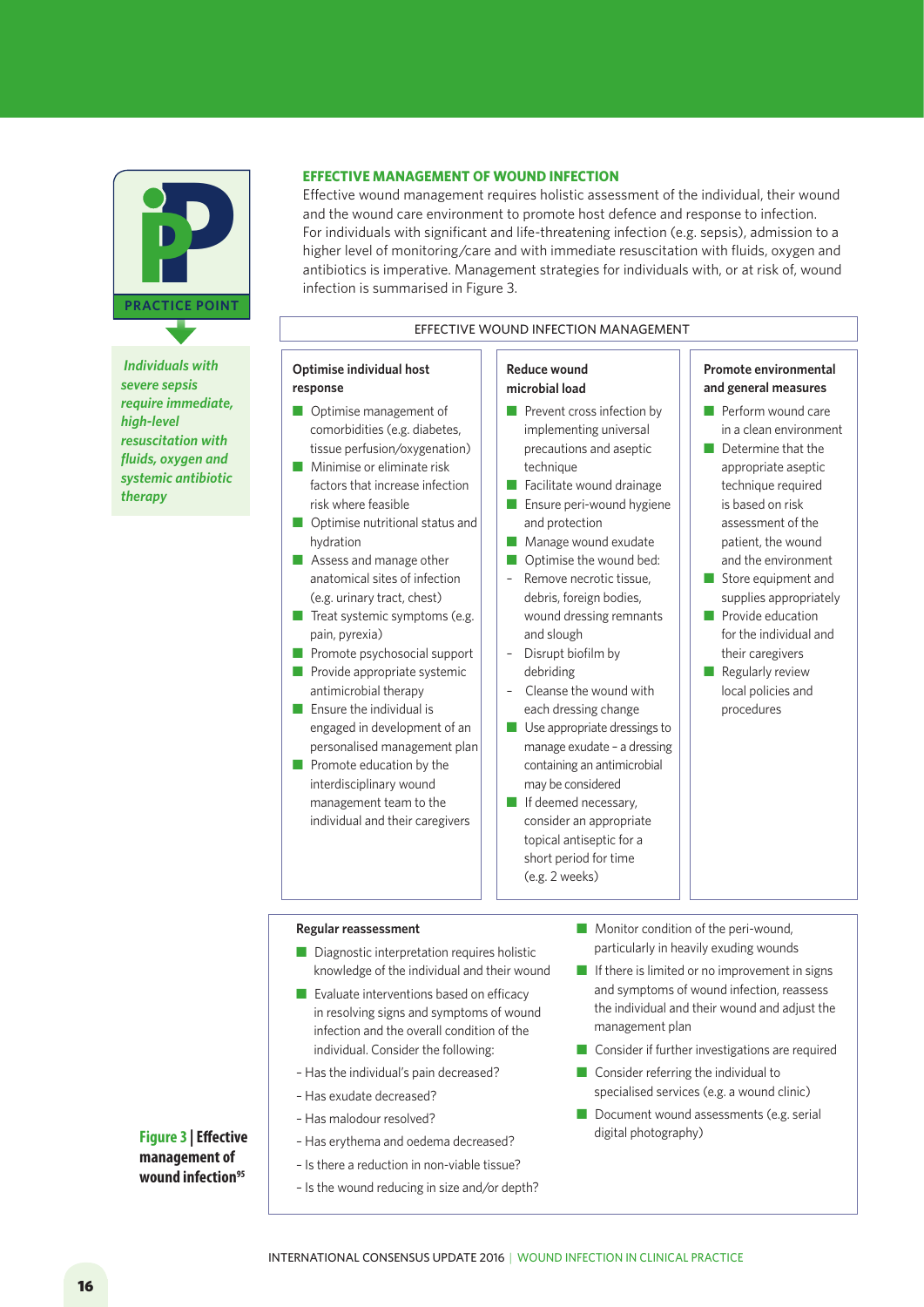# **Wound bed preparation**

ecrotic, non-viable tissue provides a focus for infection, exacerbates<br>the inflammatory response and impedes wound healing.<sup>12</sup> This include<br>foreign material (wound dressing remnants, multiple organism-relat<br>biofilm or slo the inflammatory response and impedes wound healing.<sup>12</sup> This includes foreign material (wound dressing remnants, multiple organism-related biofilm or slough, exudate and debris) on the wound bed. The principles of wound bed preparation are the entrenched concepts, which also include the acronyms TIME (Tissue; Infection/Inflammation; Moisture; Edge)<sup>23, 96</sup> and Biofilm-based Wound Care (BBWC).<sup>97</sup> These principles promote maintenance of a healthy wound bed through therapeutic wound cleansing, disruption of biofilm and removal of necrotic, non-viable tissue through wound debridement.

#### **DEBRIDEMENT**

To stimulate wound healing and manage bioburden there are a number of methods of debridement (see Table 5). It has been demonstrated that debridement provides a window of opportunity in which the biofilm defences are temporarily interrupted, allowing increased efficacy of topical and systemic management strategies.13 Further research is required to establish the optimal frequency of debridement; however, expert opinion suggests that debridement should be performed at least weekly. To disrupt biofilm attachment and prevent dispersal, use a combination of debridement strategies together with therapeutic cleansing with topical antiseptics and application of antimicrobial wound therapy dressings.12, 98 New, effective biofilm disruptors that do not contain antiseptic may offer an alternative to antiseptic-containing therapies.

| Table 5: Types of debridement     |                                                                                                                                                                                                                                                                        |                                                                                                                                         |  |  |
|-----------------------------------|------------------------------------------------------------------------------------------------------------------------------------------------------------------------------------------------------------------------------------------------------------------------|-----------------------------------------------------------------------------------------------------------------------------------------|--|--|
| Type of debridement               | Method                                                                                                                                                                                                                                                                 | Effect on biofilm                                                                                                                       |  |  |
| Surgical                          | Performed in the operating room using scalpel<br>and scissors <sup>91, 99</sup>                                                                                                                                                                                        | Disrupts biofilm and removes foci of infection <sup>99</sup><br>If all tissue is removed, deeper biofilm can be disrupted <sup>99</sup> |  |  |
| Conservative/sharp                | Performed using aseptic technique with sterile<br>curette, scalpel and scissors <sup>91, 99</sup>                                                                                                                                                                      | Removes and disrupts superficial biofilm <sup>99</sup>                                                                                  |  |  |
| Autolytic                         | Selective, slow debridement that occurs<br>naturally and can be aided by using topical<br>agents and contemporary wound dressings,<br>including: <sup>91, 99</sup><br>Cadexomer jodine<br>Honey<br>Fibre gelling wound dressings<br>Polyhexamethylene biguanide (PHMB) | Varying efficacy on biofilm depending on the product and the phase of the<br>biofilm cycle in which it is applied <sup>99</sup>         |  |  |
| Mechanical                        | Non-selective debridement performed using:99<br>$\blacksquare$ Therapeutic irrigation (4 to 15 psi)<br>Monofilament fibre pads<br>Low-frequency ultrasound<br>Hydrosurgery                                                                                             | Some levels of disruption and removal of biofilm <sup>99</sup>                                                                          |  |  |
| Enzymatic/<br>chemical/surfactant | Application of exogenous enzymes or<br>chemicals to the wound surface, including: <sup>99</sup><br>Alginogel<br>Enzymatic debriders<br>Wound cleaners and gels with high or low<br>concentrations of surfactant                                                        | Some levels of disruption and removal of biofilm <sup>99,106</sup>                                                                      |  |  |
| Biosurgical/<br>larval therapy    | Sterile fly larvae that produce a mixture of<br>proteolytic enzymes <sup>91, 100, 101</sup>                                                                                                                                                                            | Good evidence of removal of biofilm in vitro <sup>100, 101</sup>                                                                        |  |  |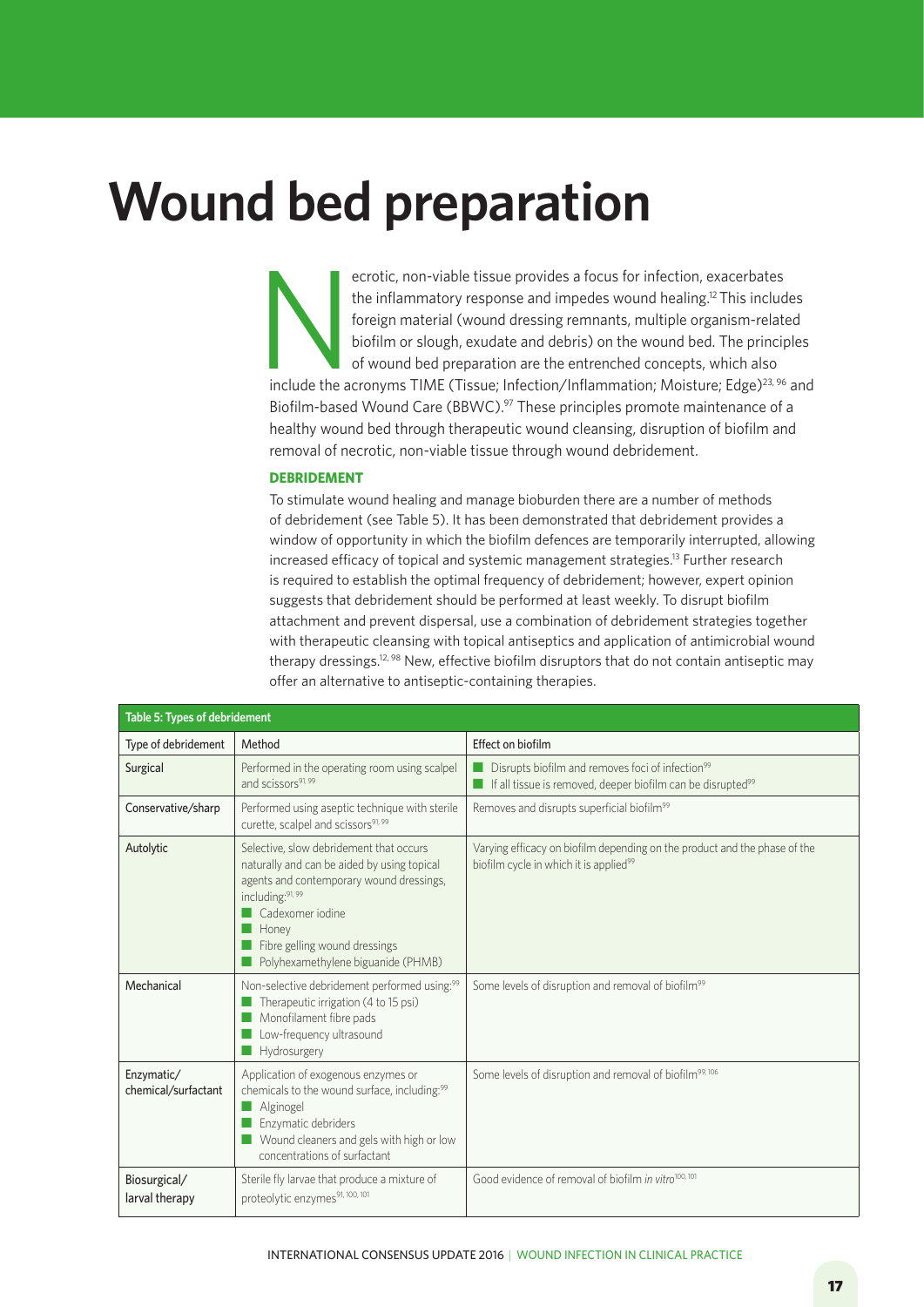The impact of the different types of debridement on biofilm is dependent upon its stage in the life cycle. Clinicians should be aware of the efficacy of different debridement strategies and therapeutic topical agents on biofilm prevention, maturation and dispersal. When performing wound debridement, they should always work within the scope of practice, and local policy and procedures.

#### **CLEANSING INFECTED WOUNDS**

Infected wounds should be cleansed thoroughly at each wound dressing change. There is a difference between rinsing a wound and cleansing a wound. Therapeutic wound cleansing exhibits the following characteristics:23

- $\blacksquare$  Application of a cleansing solution that has potential to disrupt biofilm and kill planktonic bacteria and other organisms (Table 6 outlines the efficacy of various cleansing solutions)  $\blacksquare$  Promotion of safety of the wound and the individual
- Availability in a variety of settings (hospital, clinic and home environment)
- $\blacksquare$  Irrigation that is performed at an appropriate pound per square inch pressure
- $\blacksquare$  The periwound being maintained and protected from maceration.

The ideal cleansing agent and the optimal method of wound cleansing has not been established conclusively. There may be a role for judicious irrigation with an antiseptic solution (see Topical Antimicrobial Therapy).

Surfactants lower the surface tension between the wound bed and the liquid (or between two liquids), thereby promoting spread of the liquid across the wound bed and facilitating separation of loose, non-viable tissue. This characteristic has been capitalised on in the development of several surfactants that are combined with antimicrobials (e.g. polyhexamethylene biguanide [PMHB] and undecylenamidopropyl betaine; octenidine dihydrochloride and phenoxyethanol; and octenidine and ethylhethylglycerin).<sup>23</sup> The use of these surfactant-containing antimicrobial cleansers or antimicrobial preservativecontaining cleansers is useful for disrupting biofilm in the wound.<sup>102, 106</sup>

There are also newer cleansing agents that are super-oxidised and/or have lower concentrations of hypochlorous acid and sodium hypochlorite compared with traditional highly toxic preparations that are no longer recommended. These newer solutions are purported to disrupt biofilm and kill planktonic bacteria and other organisms while being safe for the wound and the individual.<sup>103, 104</sup>

#### **APPLICATION TO PRACTICE**

Prompt diagnosis and treatment of infection promotes wound healing and minimises the impact on the individual, their carer and healthcare systems. Treatment of an infected wound should follow a clear and decisive treatment plan.

Management of comorbidities requires a multidisciplinary team approach. Thorough wound hygiene technique and wound debridement will facilitate eradication of microbes, either planktonic or biofilm. In the absence of systemic signs of wound infection, local treatment with antiseptics, surfactants (in gel or solution form) and antimicrobial dressings may be sufficient.

Post-debridement, topical antimicrobials have been recommended in order to prevent (or at least delay) attachment of planktonic microbes and to kill any disrupted or dispersed biofilm. Table 7 provides a summary of topical options for wound infection.



*Stop anointing wounds and start cleansing wounds*



*Regular reassessment of the individual, their wounds and the management plan is essential*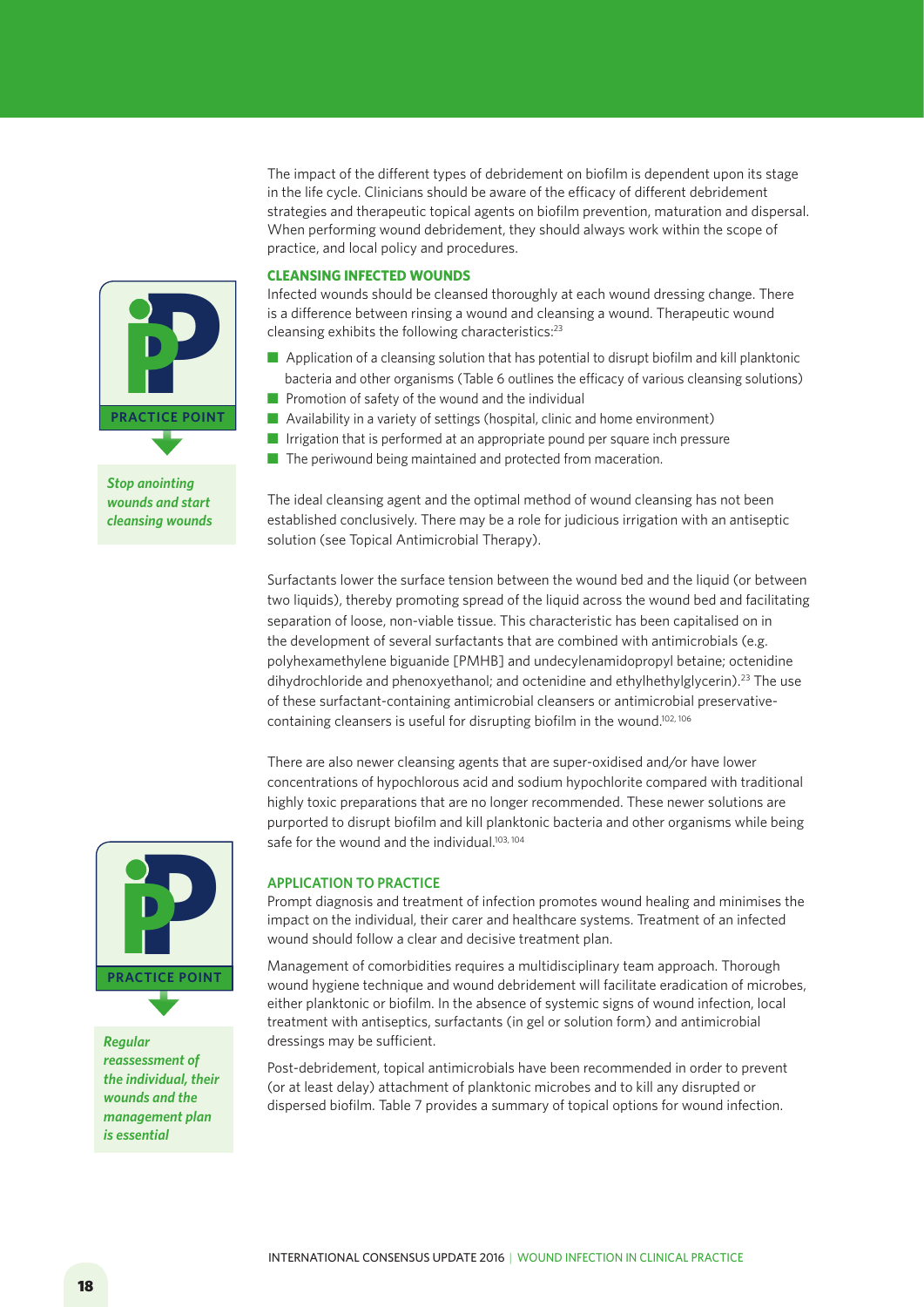| Table 6: Cleansing solutions and gels                                                    |                             |                                                                                                                                                                            |                                                                                                                                                                                  |                                                                                                                                                                                                                                                                               |
|------------------------------------------------------------------------------------------|-----------------------------|----------------------------------------------------------------------------------------------------------------------------------------------------------------------------|----------------------------------------------------------------------------------------------------------------------------------------------------------------------------------|-------------------------------------------------------------------------------------------------------------------------------------------------------------------------------------------------------------------------------------------------------------------------------|
| Solution                                                                                 | Type                        | Cytotoxicity                                                                                                                                                               | Effect on biofilm                                                                                                                                                                | Comments                                                                                                                                                                                                                                                                      |
| Sterile normal saline                                                                    | Isotonic <sup>105</sup>     | <b>None</b>                                                                                                                                                                | <b>None</b>                                                                                                                                                                      | Sterile, non-antiseptic solution <sup>103</sup>                                                                                                                                                                                                                               |
| Sterile water                                                                            | Hypotonic                   | <b>None</b>                                                                                                                                                                | <b>None</b>                                                                                                                                                                      | Sterile, non-antiseptic solution <sup>103</sup>                                                                                                                                                                                                                               |
| Potable tap water                                                                        | Varies in<br>content        | Unknown/variable                                                                                                                                                           | <b>None</b>                                                                                                                                                                      | $\blacksquare$ Not sterile <sup>103</sup>                                                                                                                                                                                                                                     |
| Polyhexa-<br>methylene<br>biguanide<br>(PHMB)                                            | Surfactant<br>antimicrobial | $1$ ow to none <sup>23</sup>                                                                                                                                               | Surfactant qualities disrupt biofilm attachments <sup>23,106</sup>                                                                                                               | Available in gel and irrigation preparations<br>that can be used together or separately<br>Lowers liquid surface tension, allowing<br>greater spread and facilitating separation<br>of non-viable tissue <sup>23</sup><br>Does not promote bacterial resistance <sup>23</sup> |
| Octenidine<br>dihydrochloride<br>(OCT)                                                   | Surfactant<br>antimicrobial | $\blacksquare$ In vitro tests show high<br>toxicity <sup>107</sup><br>Lack of absorption suggests<br>no systemic effects <sup>107</sup><br>Not shown to disrupt<br>healing | $\blacksquare$ Prevents formation of new biofilm for at<br>least 3 hours <sup>108</sup><br>Inhibits planktonic and bacterial biofilm<br>growth for up to 72 hours <sup>108</sup> | Available in gel and irrigation preparations<br>that can be used together or separately <sup>107</sup><br>Lowers liquid surface tension allowing<br>greater spread and facilitating separation<br>of non-viable tissue <sup>108</sup>                                         |
| Super-oxidised<br>with hypochlorous<br>acid (HOCL) and<br>sodium hypochlorite<br>(NaOCL) | Antiseptic                  | May vary depending on<br>concentrations                                                                                                                                    | Penetrates biofilm rapidly, killing formations<br>from within <sup>103</sup><br>Does not promote resistant bacteria<br>strains <sup>103</sup>                                    | Purported to provide desloughing and<br>antimicrobial activity<br>Available in gel and irrigation preparations<br>that can be used together or separately                                                                                                                     |
| Povidone jodine                                                                          | Antiseptic                  | Varies depending on<br>concetrations <sup>108</sup>                                                                                                                        | Inhibits development of new biofilm <sup>110</sup><br>Eradicates young biofilm colonies <sup>110</sup><br>Significantly reduces mature biofilm<br>colonies <sup>110</sup>        | Modulates redox potentials and enhances<br>angiogenesis, thereby promoting healing <sup>111</sup><br>May inhibit excess protease levels in<br>chronic wounds <sup>111</sup>                                                                                                   |

|                                                                                                                                         | Table 7: Topical wound infection therapies                                                                                                                                            |                                                                                                                                                                                                                                                                                                                                                                                                      |                                                                                                                                                                         |
|-----------------------------------------------------------------------------------------------------------------------------------------|---------------------------------------------------------------------------------------------------------------------------------------------------------------------------------------|------------------------------------------------------------------------------------------------------------------------------------------------------------------------------------------------------------------------------------------------------------------------------------------------------------------------------------------------------------------------------------------------------|-------------------------------------------------------------------------------------------------------------------------------------------------------------------------|
| Antimicrobial<br>agent                                                                                                                  | Type                                                                                                                                                                                  | <b>Biofilm efficacy</b>                                                                                                                                                                                                                                                                                                                                                                              | Guidance for use                                                                                                                                                        |
| Enzyme alginogel                                                                                                                        | Alginate gel with two enzymes:<br>Lactoperoxidase<br>Glucose oxidase                                                                                                                  | Prevents formation of biofilms at concentration<br>M0.5% (w/y) <sup>112,113</sup><br>$\blacksquare$ Inhibits growth of established biofilms at<br>higher concentrations<br>Does not disrupt biofilm biomass <sup>112,113</sup>                                                                                                                                                                       | ■ Concentrations of alginate of 3% and 5% depending<br>on level of exudate <sup>112,113</sup>                                                                           |
| lodine (povidone<br>and cadexomer)                                                                                                      | Solution<br>Impregnated wound dressings<br>Powder and paste                                                                                                                           | $\blacksquare$ Inhibits development of new biofilm <sup>110, 114</sup><br>$\blacksquare$ Eradicates young biofilm colonies <sup>110, 115</sup><br>$\blacksquare$ Significantly reduces mature biofilm colonies <sup>110, 114</sup>                                                                                                                                                                   | Contraindicated in individuals sensitive to jodine or<br>with thyroid or renal disorders <sup>110</sup><br>Contraindicated in those with extensive burns <sup>110</sup> |
| Honey                                                                                                                                   | Medical grade<br>Honey impregnated dressings                                                                                                                                          | $\blacksquare$ Inhibits biofilm growth <sup>116-118</sup><br>Reduces biofilm colony formation <sup>119</sup><br>$\blacksquare$ Inhibits quorum sensing of biofilm, thereby<br>reducing ability to proliferate <sup>120</sup>                                                                                                                                                                         | Select products that have been gamma irradiated <sup>119</sup><br>Leptospermum species is more effective than other<br>types <sup>119</sup>                             |
| Silver                                                                                                                                  | Salts (e.g. silver sulphadiazine,<br>silver nitrate, silver, sulphate,<br>silver CMC)<br>Metallic, e.g. nanocrystalline,<br>silver-coated nylon fibres<br>Impregnated wound dressings | Denatures existing bacterial biofilm in<br>concentrations over $5 \mu\text{g/ml}$ 120                                                                                                                                                                                                                                                                                                                | $\blacksquare$ Change more frequently in wounds with heavy<br>exudate<br>Avoid in individuals with silver sensitivities $^{121}$                                        |
| Ionic silver<br>combined<br>ethylenediamine-<br>tetraacetate<br>(EDTA) and<br>benzethonium<br>chloride<br>(BEC) (antibiofilm<br>agents) | Carboxymethylcellulose<br>gelling dressing impregnated<br>with ionic silver enhanced<br>with FDTA and BFC.                                                                            | Combines antibiofilm and antimicrobial<br>components that work in synergy to disrupt<br>biofilm and expose associated microorganisms<br>to the broad-spectrum antimicrobial action of<br>ionic silver <sup>122</sup><br>$\blacksquare$ Eradicates mature biofilm within 5 days <sup>124</sup><br>Prevents biofilm formation <sup>124</sup><br>Associated improvement in healing rates <sup>125</sup> | $\blacksquare$ Change more frequently in wounds with heavy<br>exudate<br>Avoid in individuals with sensitivities to silver, EDTA<br>or $BFC^{123}$                      |
| Surfactant                                                                                                                              | Concentrated surfactant gels<br>with antimicrobial preservatives                                                                                                                      | $\blacksquare$ Prevents biofilm formation <sup>126</sup><br>Increases antibiotic efficacy<br>$\blacksquare$ Fradicates mature biofilm                                                                                                                                                                                                                                                                | ■ Can be used between and post-debridement to<br>prevent re-establishment of biofilm<br>■ May require daily application for the first few days                          |

#### INTERNATIONAL CONSENSUS UPDATE 2016 | WOUND INFECTION IN CLINICAL PRACTICE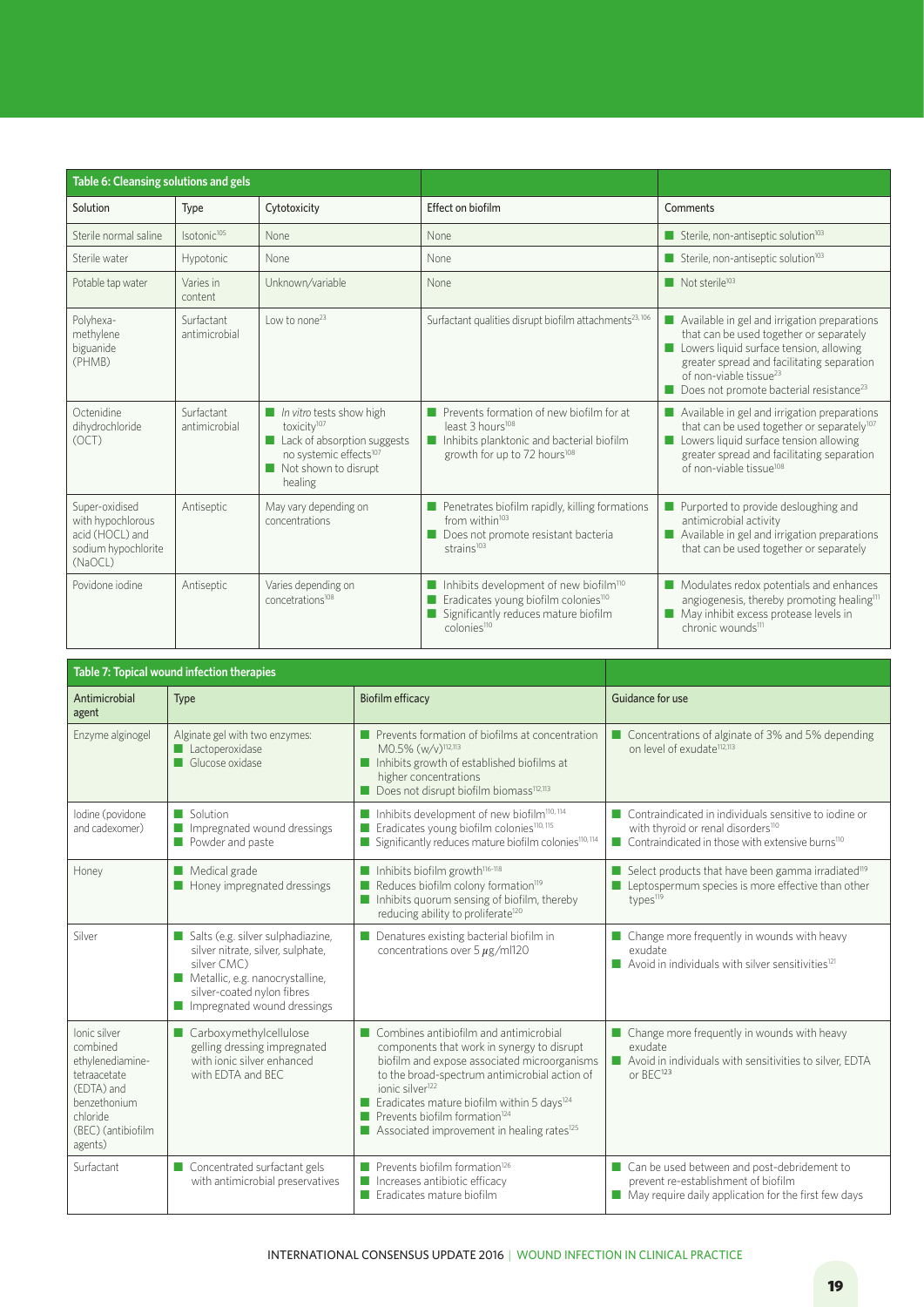## **Topical antimicrobial therapy**



*Use antiseptics at the lowest effective concentration to minimise harm to skin and tissue cells involved in wound healing*

he term 'antimicrobial' refers to disinfectants, antiseptics and antibiotics.<sup>11</sup> Disinfectants are substances recommended by the manufacturer for application to an inanimate object to kill microorganisms and are not suitable for internal use. Some disinfectants in lower concentrations are used as antiseptics (e.g. sodium hypochlorite).

# T **TOPICAL ANTISEPTIC THERAPY**

Antiseptics, also known as skin disinfectants, have a disruptive or biocidal effect on bacteria, fungi and/or viruses, depending on the type and concentration of the preparation. Antiseptics have multiple sites of antimicrobial action on target cells and therefore have a low risk of bacterial resistance. Thus, antiseptics have the potential to play an important role in controlling bioburden in wounds while limiting exposure to antibiotics and reducing the risk of further antibiotic resistance.127 In the context of increasing resistance to antibiotics and the dramatic fall in the number of antibiotics in development, restriction on the use of potentially useful antiseptic treatments (e.g. silver) is particularly unfortunate.

Topical antiseptics are non-selective and may be cytotoxic if not delivered to the wound in a sustained manner. This means they may kill skin and tissue cells involved in healing (e.g. neutrophils, macrophages, keratinocytes, and fibroblasts), thereby impairing the healing process. Cytotoxicity may be concentration-dependent, $11, 23$  as some antiseptics in low concentrations are not cytotoxic. Newer-generation antiseptics such as PMHB<sup>23</sup> and octenidine dihydrochloride<sup>107</sup> are non-cytotoxic. It is essential to use products with a sustained release of antimicrobial agent at concentrations low enough to minimise toxicity but still able to destroy or inhibit bacterial and fungal growth.

Many older antiseptics, including hydrogen peroxide and sodium hypochlorite (e.g. EUSOL), are no longer recommended due to the high risk of tissue damage associated with their use.<sup>128, 129</sup> The exception is use for wound management in low-resource settings, where alternative, contemporary antiseptics are not always available.

In general, most healing wounds do not require the use of antimicrobial therapy. Topical antiseptic therapies are recommended for the following:<sup>23</sup>

**PRACTICE POINT PPP** 

*Use a topical antiseptic for 2 weeks before reaching conclusions regarding its effectiveness in managing infection in a wound*

- $\blacksquare$  Prevention of infection in individuals who are considered to be at an increased risk
- $\blacksquare$  Treatment of localised wound infection
- $\blacksquare$  Local treatment of wound infection in cases of local spreading or systemic wound infection using antiseptics, in conjunction with systemic antibiotics.

Duration of use should be individualised and based on regular wound assessment. Many clinicians recommend the use of a 2-week challenge with a topical antiseptic, as this allows sufficient time for the topical agent to exert a beneficial activity. Usage should be reviewed after 2 weeks and the management plan adjusted accordingly.<sup>23, 103</sup>

The practice of alternating or rotating topical wound therapies has gained popularity.130 The premise for this strategy is that suppression of a range of microbials is attained through the application of different topical antiseptics in a 2- or 4-week rotation. In conjunction with therapeutic cleansing and debridement, alternating the type of antiseptic applied to the wound may assist in restoration of microbial balance; however, further research is required to support this emerging clinical practice.130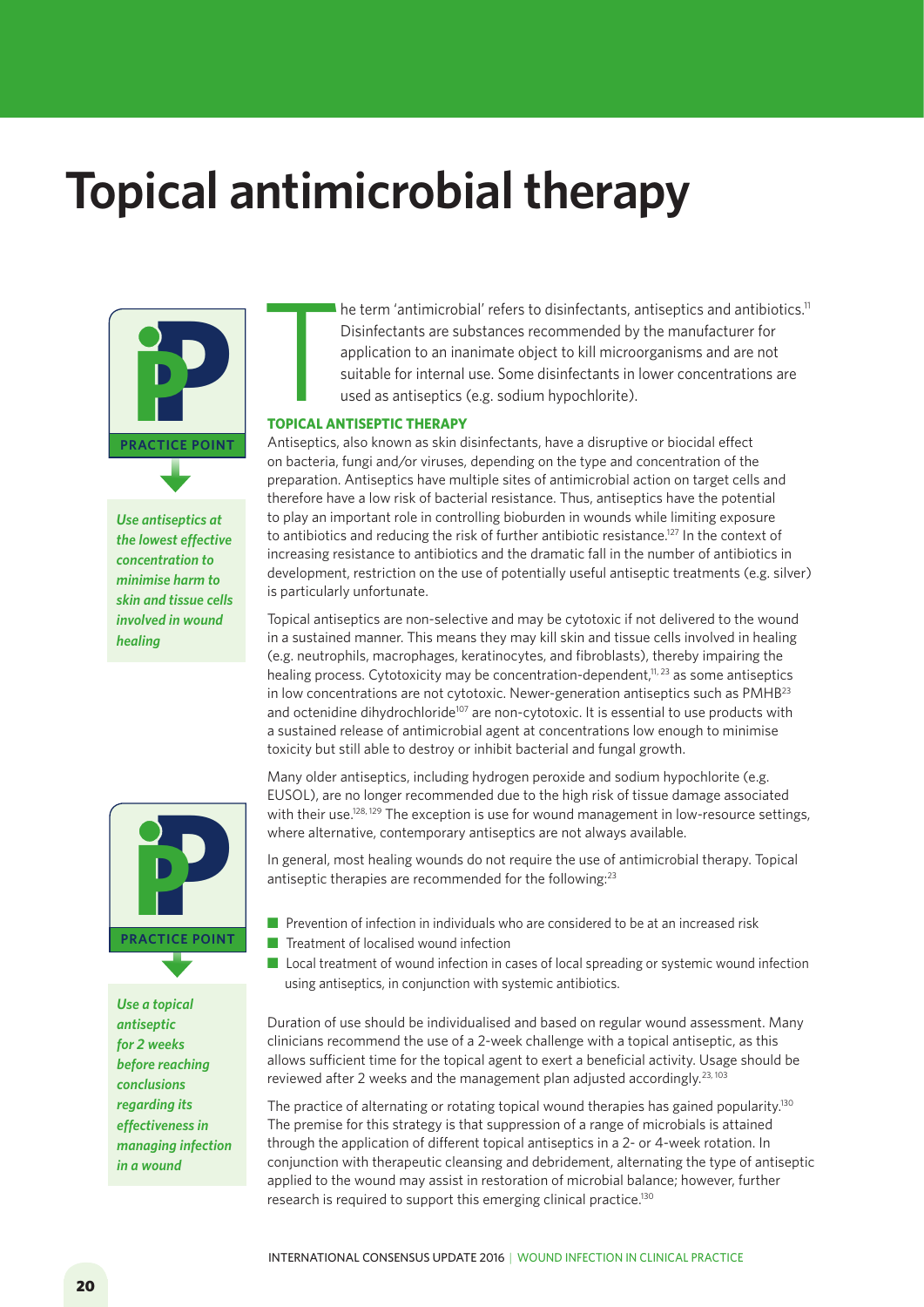

*Topical antibiotics are not recommended for general management of wound infection* 

#### **TOPICAL ANTIBIOTICS**

The use of topical antibiotics, which contain a low-dose form of antibiotic, may induce resistance. Controversy surrounds the use topical anitbiotics and the debate is compounded by extensive work on the microbiota of the individual wound. Given the global concern regarding antibiotic resistance, use of topical antibiotics for wound management should only be considered in infected wounds under very specific circumstances by experienced clinicians.<sup>131</sup> Examples include the use of:

- $\blacksquare$  Topical metronidazole gel for the treatment of malodour in fungating wounds<sup>132</sup>
- Silver sulphadiazine for the treatment of burns and wounds<sup>130</sup>
- $\blacksquare$  Mupirocin, a specific topical antibiotic, with no similar compounds used systemically or orally.<sup>133</sup>

The overall evidence on the efficacy of topical antimicrobials in the management of wounds is confusing. Most use is based on laboratory studies rather than clinical research. Of concern is the topical use of chloramphenicol ophthalmic ointment used widely by plastic surgeons as a post-operative topical surgical prophylaxis.134

Application of a single dose of topical chloramphenicol to high-risk sutured wounds after minor surgery produces a moderate absolute reduction in infection rate that is statistically, but not clinically, significant.<sup>134</sup> A theoretical, but as yet inconclusively proven, risk of chloramphenicol-induced idiosyncratic aplastic anaemia exists with topical ophthalmic therapy. A small number of non-fatal cases of suspected topical chloramphenicol-induced blood dyscrasia have been reported.135, 136

#### **TOPICAL ANTIFUNGAL THERAPY**

Topical antifungal therapy can be used in conjunction with good wound care practice (e.g. management of wound exudate and other sources of moisture in which fungi proliferate). Accurate identification of fungi, although rare, is imperative in selecting appropriate topical and systemic treatment.<sup>137</sup> The association of fungal infection with a high mortality rate in individuals with burns suggests more aggressive management with systemic treatment is appropriate.<sup>138, 139</sup>

Wound sampling and molecular analysis suggest that chronic wounds with fungal-associated biofilm have unique microbial profiles that require an individualised approach. Antifungal therapies (e.g. topical miconazole) may be appropriate; however, poor penetration throughout biofilm that contributes to selection of resistant phenotypes is a risk.15, 140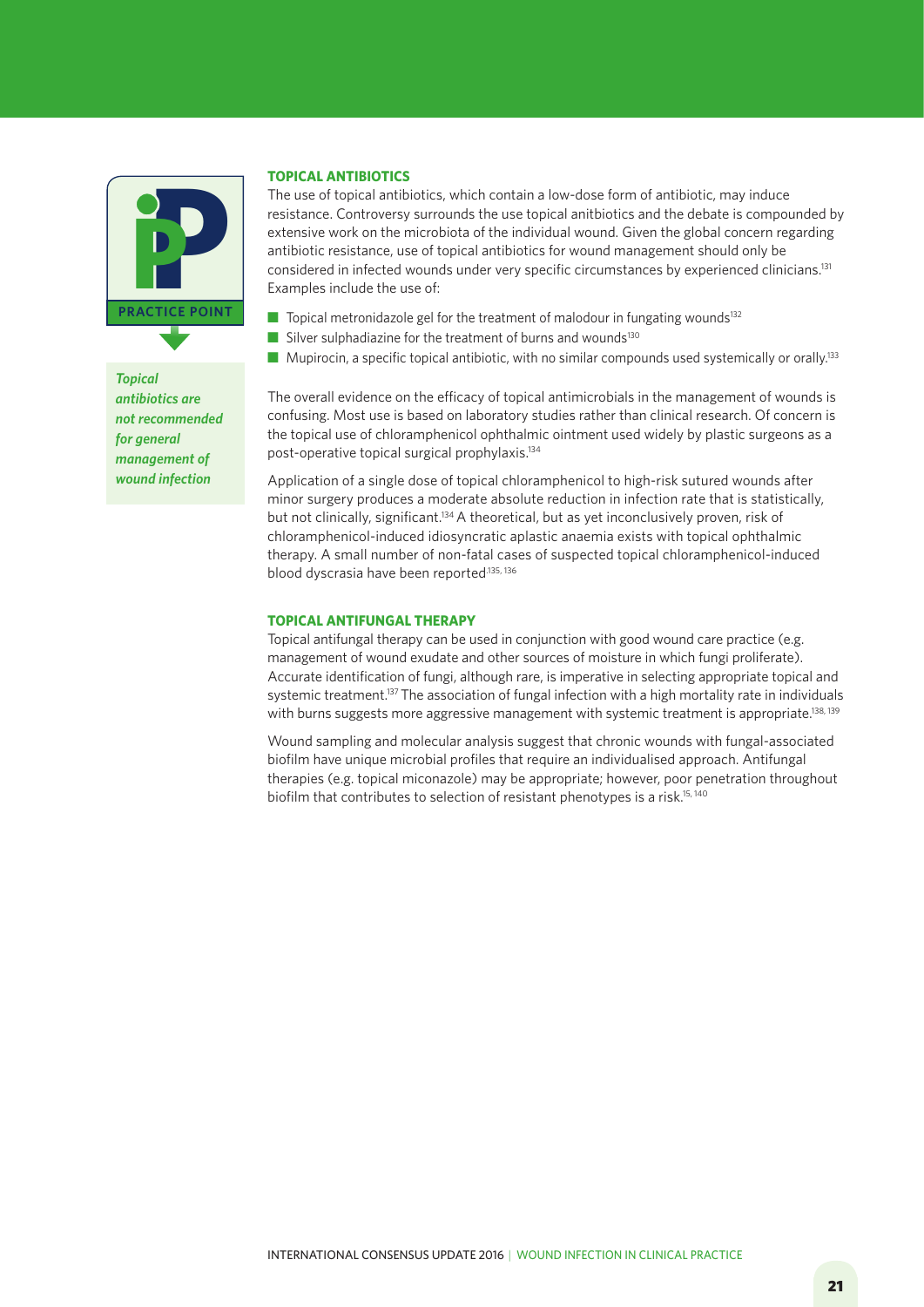## **Antibiotic therapy**



*Systemic antibiotics should be reserved for use only when the degree of infection is not able to be controlled with local intervention (i.e. topical antiseptic and debridement at every dressing change) alone*

ntibiotics should not be used routinely for the promotion of wound<br>healing alone. Judicious use of antibiotics is reserved for wound<br>infections confirmed by clinical signs and symptoms and/or<br>confirmation by microbiologica healing alone. Judicious use of antibiotics is reserved for wound infections confirmed by clinical signs and symptoms and/or confirmation by microbiological inquiry. Antibiotics must be used in combination with prudent wound management strategies such as

Overuse of antibiotics in humans and livestock, combined with inappropriate antibiotic prescribing and patterns of use, has resulted in an increase in antibiotic resistance around the world.<sup>142, 143</sup> Over time, strains of bacteria that do not succumb to the bactericidal effect of antibiotics proliferate and spread throughout communities. As a result, untreatable, multiresistant bacteria are becoming more common and leading to increased mortality rates.<sup>143, 144</sup>

Standard wound culturing and advanced technologies (see Investigations to diagnose wound infection) do not necessarily provide conclusive information regarding the identity of causative bacteria in an infected wound or treatments to which the causative microbe will be sensitive.<sup>141</sup> Using the wrong antibiotic therapy therefore contributes to development of multi-resistant bacteria.<sup>144</sup>

Even when an appropriate antibiotic is chosen to manage a wound infection, there are treatment challenges. Antibiotics must be able to reach the anatomical site of infection in adequate concentrations in order to be effective in destroying infective agents. The bioavailability of different antibiotics is variable and dependent on their ability to cross tissue barriers and penetrate into bone (e.g. to treat osteomyelitis). The penetration of an antibiotic is influenced by absorption, circulation, profusion and plasma protein binding.<sup>11, 145</sup> If uncertain, contact a pharmacist or medical microbiologist for advice.

#### **ANTIBIOTIC PROPHYLAXIS**

Prophylaxis is the use of one or more measures to prevent the development of disease in individuals who are at high risk of infection. While prophylactic interventions may be chemical, biological or mechanical, in the case of surgical wounds, prophylaxis usually refers to systemic antibiotic therapy.146

Antibiotic prophylaxis is most often used to prevent infection in surgical incision sites and traumatic wounds where the level of microbial contamination is expected to be significant.54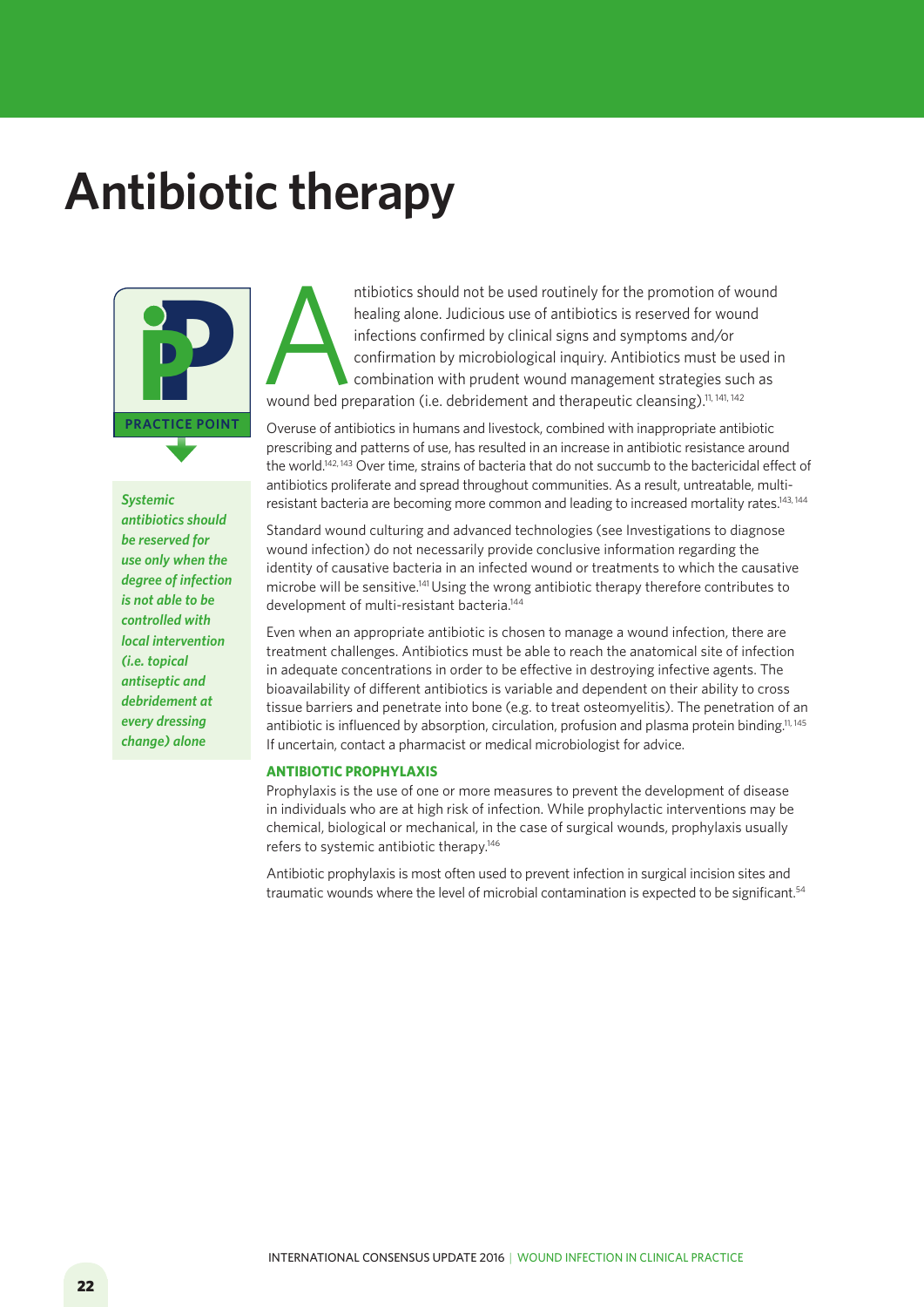### **Future developments**

The the ever-increasing resistance of pathogens to antibiotics, there is an urgent need to develop new and novel treatments for wound infection.<br>At present, a variety of research projects are being undertaken to evaluate t urgent need to develop new and novel treatments for wound infection. At present, a variety of research projects are being undertaken to evaluate the role of several methods for treating infection. Some of this promising work is outlined below.

New dressing technologies such as a combination silver dressings incorporating EDTA and surfactant BeCL have demonstrated *in vitro* biofilm disruption with safe topical application.125 As previously stated the evidence that surfactant has effectiveness for anti-biofilm activity is growing. A new concentrated surfactant gel without an antiseptic but containing an antimicrobial preservative system has demonstrated biofilm disruption efficacy in an explant model.<sup>106</sup>

Multicellular organisms have evolved an arsenal of host-defence molecules,<sup>106</sup> including antimicrobial peptides (AMPs), aimed at controlling microbial proliferation and at modulating the host's immune response to a variety of biological insults. Antimicrobial peptides may have therapeutic potential for the treatment of non-life-threatening skin and other epithelial injuries.<sup>147</sup> Two examples include talactoferrin, which has been shown to stimulate wound healing, and pexiganan, which was developed for the topical treatment of diabetic foot ulcers.

Bacteriophages and lysins are interventions that use bacterial viruses as antibacterial agents, ultimately causing lysis and death of host bacterial cells. These interventions were in popular use many years ago, but the development of antibiotics in Western countries rendered their use obsolete. However, they were still being developed in countries such as Russia, and are now being reinvestigated in the Western world.103

Therapeutic monoclonal antibodies are available to treat cancer and other diseases. Thus far, none have been approved for the treatment of bacterial infection; however, there is considerable ongoing research in this field. Antibodies that bind directly to the bacteria usually work by opsonising the bacteria for phagocytosis.

Potentiators of currently used antibiotics, including antibody–antibiotic conjugates, could function either by reversing resistance mechanisms in naturally sensitive pathogens or by sensitising naturally resistant strains. Much of this work is still *in vitro*; however, there is much potential for future use of these methods.<sup>148, 150</sup>

Research is also in progress to explore the use of nanoparticles to deliver target therapeutic agents to the wound bed. This may prove useful in managing bacteria and fungi.

Photodynamic therapy uses photosensitising drug agents, which are selectively absorbed by bacteria. These molecules, when exposed to visible light, produce reactive oxygen species lysing the bacteria. Research is ongoing into the use of this therapy in inhibiting wound infection.

Other areas of research involve developments in detection and management of biofilm, including:<sup>151</sup>  $\blacksquare$  Diagnostic tests to detect biofilm at the bedside

- $\blacksquare$  A clearer understanding of strategies for debridement to disrupt biofilm
- $\blacksquare$  Treatments that block biofilm formation through disruption of quorum sensing.

Point-of-care bedside detection of bacteria is also progressing with electronic devices, nanoparticles and photodynamic therapy. A device (Moleculight) now exists that illuminates the wound with a narrow band of violet light, causing fluorophores in the bacteria to fluoresce, enabling capture of an electronic image. Approximately 10 species of bacteria common to chronic wounds are detected to a depth of 1.5mm. Initial clinical testing of the devices has proven useful in guiding wound debridement. Studies are required to elucidate the clinical significance of findings.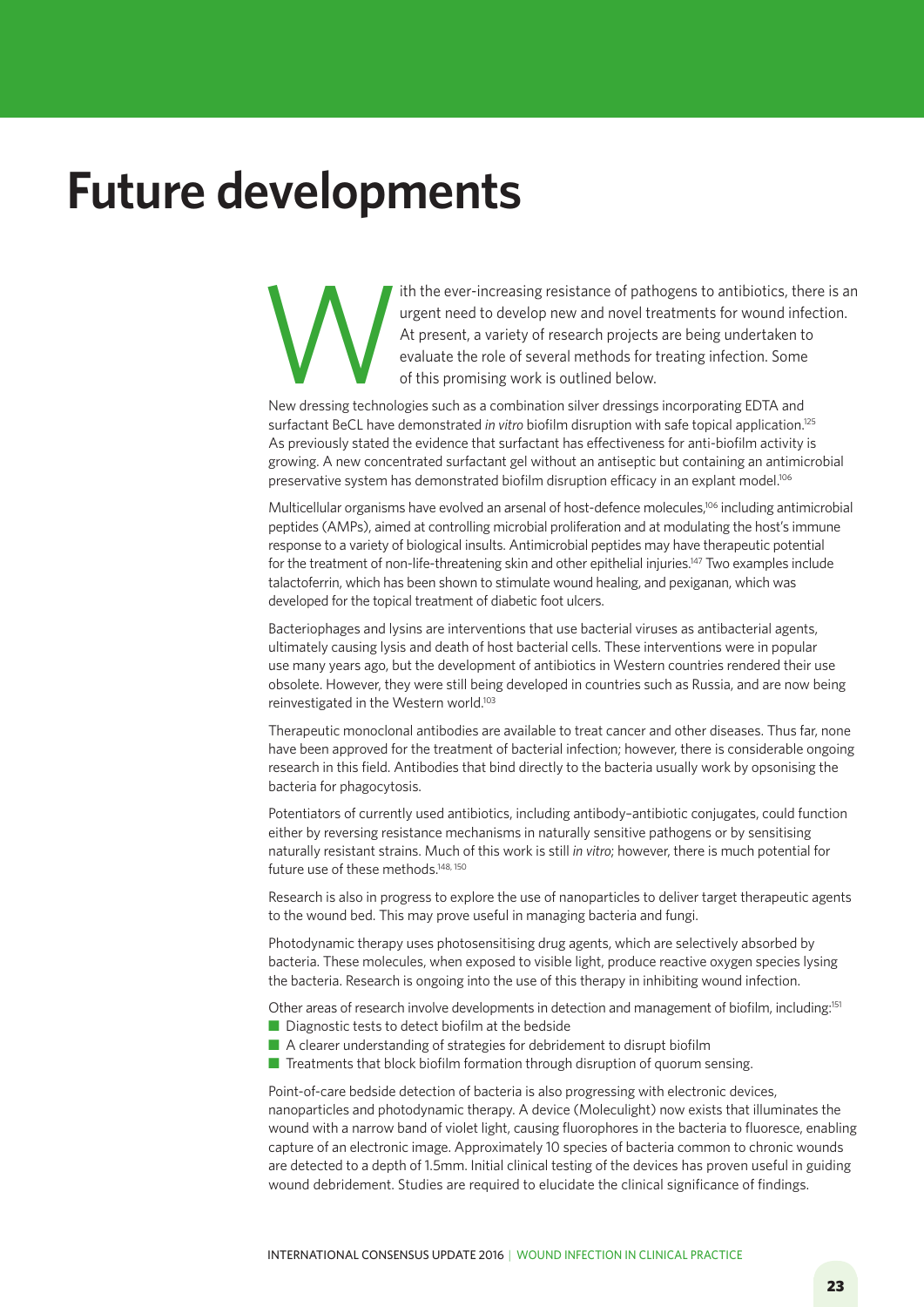# **Glossary of terms**

Aerobe: An organism that requires the presence of oxygen in its environment in order to survive and multiply.152

Anaerobe: An organism that can survive and multiply in the absence of oxygen in its environment. Some bacteria are classified as facultative anaerobes as they can sense concentration of oxygen in their environment and adjust their metabolism accordingly.152

Antimicrobial: A substance that acts directly on a microbe in a way that will either kill the organism or significantly hinder development of new colonies. The term incorporates disinfectants, antiseptics and antibiotics.<sup>91</sup> Antimicrobial therapy may be required when other methods of eradication of wound infection are insufficient to manage localised wound infection, or when the infection is systemic/spreading.

Antibiotics: A small natural or synthetic molecules that have the capacity to destroy or inhibit bacterial growth.153, 154 Antibiotics target specific sites within bacterial cells while having no influence on human cells, thus they have a low toxicity. They may be administered systemically or in topical preparations. Antibiotic resistance is a major global health concern.143, 144

Antifungals: Pertaining to a substance that kills fungi or inhibits their growth or reproduction. Can be systemic or topical agents.

Antisepsis: The removal of bioburden from living tissue.

Antiseptics: Non-selective agents that are applied topically in order to inhibit multiplication of or kill microorganisms. They may have a toxic effect on human cells. Development of resistance to antiseptics is uncommon.

Aseptic technique: A wound management technique that minimises introduction of new pathogenic microorganisms into the wound and protects the individual and health professional from cross infection.<sup>40, 155</sup>

Bacteria: A prokaryotic unicellular organism that may range from benign to an invasive pathogen. They may be aerobic, anaerobic, motile or immotile. They typically have a cell wall and membrane, which become the targets of many antibacterial compounds.

Bactericidal: Agents that kill bacteria through single or multiple cellular processes.

Bacteriostatic: Refers to bacterial multiplication/growth that has been prevented or inhibited, but may resume if the inhibitory agent is removed.

Bioburden: Degree or load of microorganisms (e.g. bacteria, virus, fungi) that create contamination in a wound.<sup>91</sup> The degree of bioburden is influenced by the quantity and virulence of microbes.

Cellulitis (also known as spreading infection): Occurs when bacteria and/or their products have invaded surrounding tissues causing diffuse, acute inflammation and infection of skin or subcutaneous tissues.153, 156

Crepitus: A crackling feeling or sound detected on palpation of tissues that is due to gas within the tissues being released by anaerobic microorganisms.<sup>91</sup> Crepitus may be associated with presence of Clostridium perfringens.

Debridement: The removal of devitalised (non-viable) tissue from or adjacent to a wound.<sup>154</sup> Debridement also removes exudate and bacterial colonies (e.g. biofilm) from the wound bed and promotes a stimulatory environment. Methods of debridement include autolytic debridement (promotion of naturally occurring autolysis), biological debridement (e.g. larval therapy), conservative sharp debridement, enzymatic debridement, mechanical debridement, low-frequency ultrasonic debridement and surgical sharp debridement.<sup>157</sup>

Delayed wound healing: Wound healing that progresses at a slower rate than expected for the individual and the wound. In open surgical wounds, the epithelial margin can be expected to advance approximately 5mm per week.<sup>33</sup> Clean pressure injuries can be expected to show signs of healing within 2 weeks.<sup>91</sup>

Disinfectant: Substances recommended by the manufacturer for application to a non-living object to kill microorganisms.

EDTA: Ethylenediaminetetra-acetic acid

Eschar: A thick, coagulated crust or slough produced by a corrosive application, thermal burn or by gangrene.<sup>91</sup>

Foreign body: Presence in the wound of non-natural bodies that may be a result of the wounding process (e.g. gravel, dirt or glass) or arise from wound repair (e.g. sutures, staples, orthopaedic implants or drains).

Friable: Tissue that bleeds easily, usually due to a high bioburden.<sup>91</sup>

Fungi: Eukaryotic, filamentous (multicellular fungal hyphae) or budding (single cellular yeast) or dimorphic organism that is a member of the kingdom Fungi. This includes a large number of ubiquitous organisms, some of which are potential pathogens.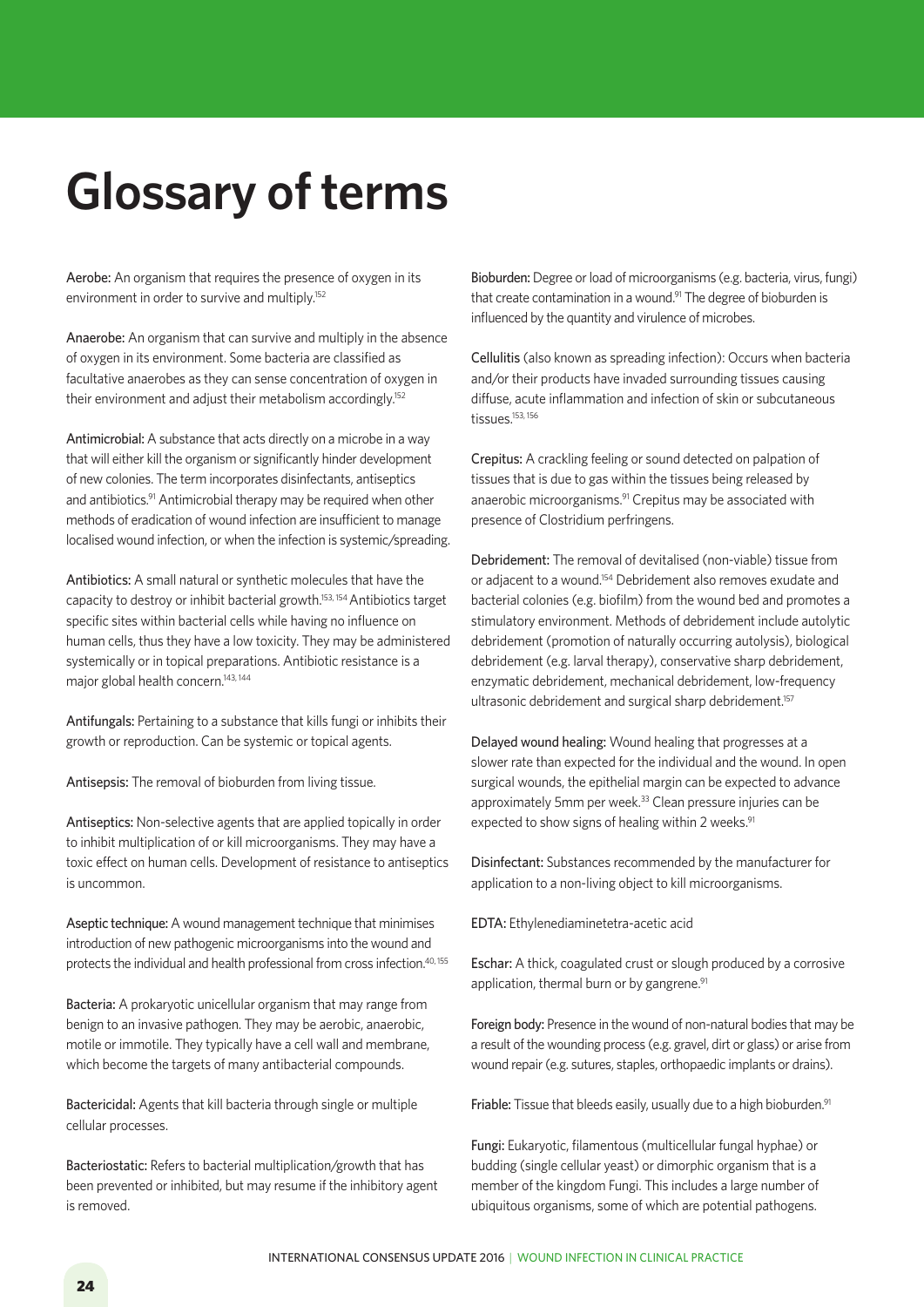Granulation tissue: The pink/red, moist, shiny tissue that glistens and is composed of new blood vessels, connective tissue, fibroblasts, and inflammatory cells that fills an open wound when it begins to heal. It typically appears deep pink or red with an irregular, granular surface.153

Induration: Hardening of the skin and subcutaneous tissues around a wound<sup>91</sup> due to inflammation, which may be secondary to infection.

Lymphangitis: Inflammation of lymph vessels, seen as red skin streaks running proximally from a site of infection.

Necrotic tissue/necrosis: Dead (devitalised) tissue that is dark in colour and comprised of dehydrated, dead tissue cells. Necrotic tissue acts as a barrier to healing by preventing complete tissue repair and promoting microbial colonisation.158

Periwound: The area immediately adjacent to the wound edge and extending out as far as the tissue colour and consistency changes extend.

Persister cells: A cell that resists a generally toxic level of a drug (e.g. an antibiotic) or intervention although the organism is generally not genetically resistant to the treatment.<sup>159</sup>

Phenotype: Observable characteristics or traits of a living organism that arise from its genetic make-up.

pH: A measure on a scale from 0 to 14 of acidity or alkalinity, with 7 being neutral, greater than 7 being more alkaline and less than 7 being more acidic.<sup>91</sup>

Phagocytosis: The process by which certain living cells (phagocytes) engulf or ingest other cells or particles.

Planktonic bacteria: Planktonic cells are bacteria growing in a free-floating environment, meaning they are not part of a structured community or biofilm.<sup>47</sup>

Pocketing: This occurs when granulation tissue does not grow in a uniform manner across the entire wound or when healing does not progress from the bottom up to the top of the wound. Pockets can harbour bacteria.<sup>91</sup>

Potable water: Water that is fit for consumption by humans and animals.91

Prophylaxis: The use of one or more measures to prevent the development of disease in susceptible hosts with high risk of infection. Prophylactic interventions can be chemical, biological or mechanical, but in the case of surgical wounds are usually systemic antibiotics.<sup>146</sup>

Pyrexia: Abnormal elevation of the body temperature, or a febrile condition.160

Quorum sensing: A density-dependent cell-to-cell communication system through small molecules that regulates the gene expressions and behaviour of bacteria within the community.47, 161

Resistance/tolerance: Antimicrobial resistance refers to a specific mechanism of drug resistance; for example, production of a beta-lactamase enzyme that confers resistance to beta-lactam antibiotics (i.e. penicillin). Tolerance refers to the decreased susceptibility and enhanced tolerance to antimicrobials in a non-specific manner.143 Biofilms have enhanced tolerance to antimicrobials because of reduced penetration and metabolism within the biofilm.

Sepsis: Sepsis is a life-threatening complication, characterised by a range of signs and symptoms, arising from an overwhelming host response to infection. Signs and symptoms of sepsis include excessive pain; confusion or disorientation; shortness of breath; shivering, fever or very cold temperature; high heart rate; and clamminess. It may also include more localised signs of infection (e.g. diarrhoea, sore throat, respiratory symptoms).162

Sequester: To detach or separate abnormally a small portion from the whole.<sup>160</sup>

Slough: Soft avascular or non-viable tissue. The colour and thickness varies depending on hydration of the tissue and may be obscuring underlying structures or tunnelling.

Surfactant: Surfactant is a complex naturally occurring substance made of six lipids (fats) and four proteins that is produced in the lungs. It can also be manufactured synthetically. Surfactant reduces the surface tension of fluid in the lungs and helps make the small air sacs in the lungs (alveoli) more stable.

Wound culture: A sample of tissue or fluid taken from the wound bed and placed in a sterile container for transportation to the laboratory. In the laboratory, the sample is placed in a substance that promotes growth of organisms and the type and quantity of organisms that grow are assessed by microscopy. Wound cultures are used to determine the type and quantity of microorganisms in a wound.163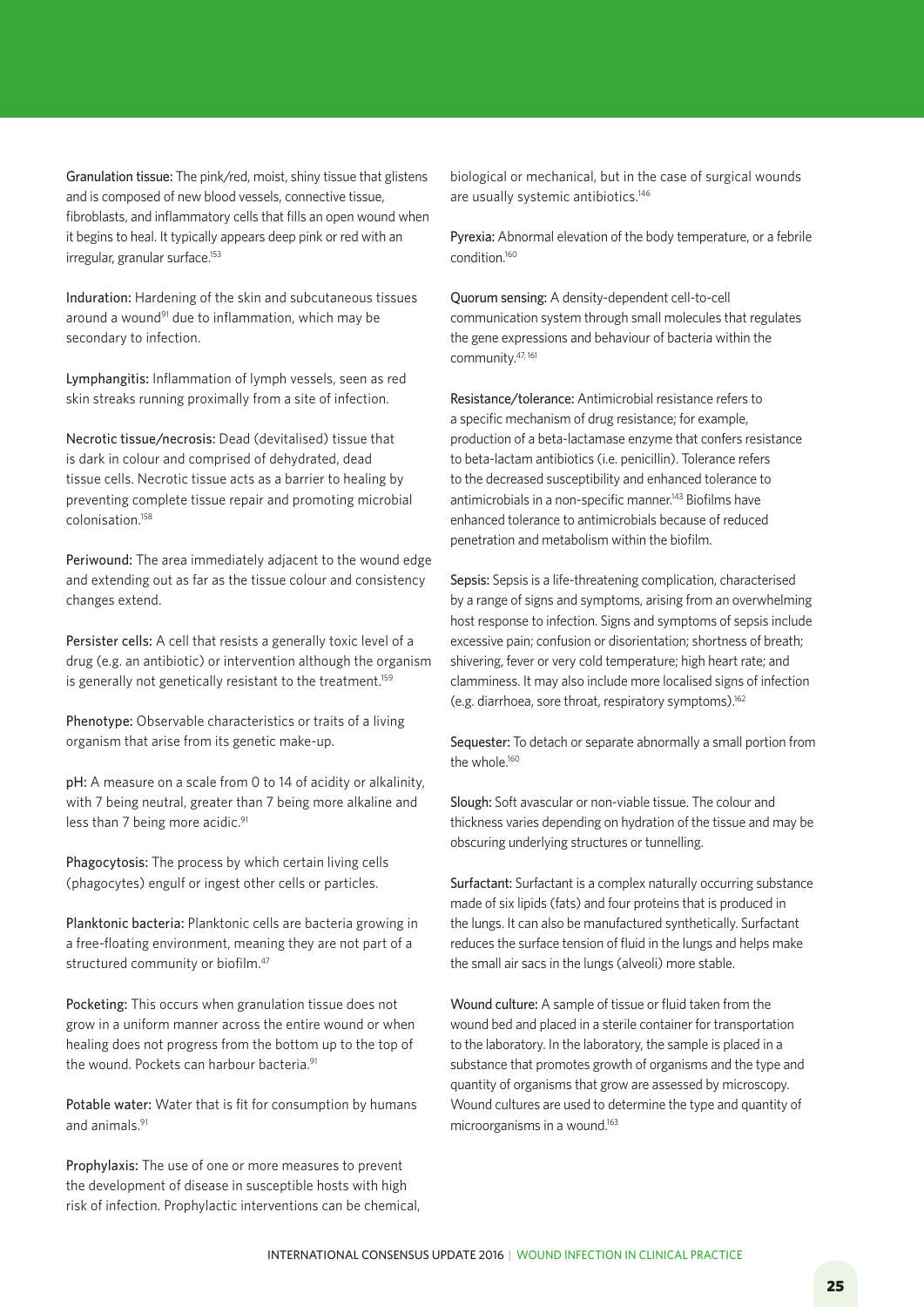#### **REFERENCES**

1. Davis E. Education, microbiology and chronic wounds. *J Wound Care* 1998; 7(6):27–4.

2. Collier M. Recognition and management of wound infections. *World Wide Wounds* 2004.

3. Eberlein T, Assadian O. Clinical use of polihexanide on acute and chronic wounds for antisepsis and decontamination. *Skin pharmacology and physiology* 2010 Sep 8; 23(Suppl. 1):45–51.

4. James GA, Swogger E, Wolcott R, Pulcini Ed, et al. Biofilms in chronic wounds. *Wound Repair Regen* 2008; 16(1):37–44.

5. Kirketerp-Møller K, Jenson PO, Fazli M, Madsen KG, et al. Distribution, organization, and ecology of bacteria in chronic wounds. *J Clin Microbiol* 2008; 46(8):2712–22.

6. Bjarnsholt T, Kirketerp-Møller K, Jensen PO, Madsen KG, et al. Why chronic wounds will not heal: A novel hypothesis. *Wound Repair Regen* 2008; 16(1):2–10.

7. Han A, Zenilman J, Melendez JH, Shirtliff ME, et al. The importance of a multifaceted approach to characterizing the microbial flora of chronic wounds *Wound Repair Regen* 2011; 19(5):532–41.

8. Metcalf D and Bowler P. Biofilm delays wound healing: A review of the evidence. *Burns & Trauma* 2013; 1(1):5–12.

9. Kingsley A. A proactive approach to wound infection. *Nursing Standard* 2001; 15(30):50–8.

10. Bowler P. Wound pathophysiology, infection and therapeutic options. *Ann Med* 2002; 34(6):419–27.

11. Siddiqui AR, Bernstein JM. Chronic wound infection: facts and controversies. *Clinics in dermatology* 2010 Oct 31;28(5):519–26.

12. Wolcott RD, Kennedy JP, and Dowd SE. Regular debridement is the main tool for maintaining a healthy wound bed in most chronic wounds. *J Wound Care* 2009; 18(2):54–6.

13. Wolcott RD, Rumbaugh KP, James G, Schultz G, et al. Biofilm maturity studies indicate sharp debridement opens a time-dependent therapeutic window. *J Wound Care* 2010; 19(8):320–8.

14. Davis SC, Ricotti C, Cazzaniga A, Welsh E, et al. Microscopic and physiologic evidence for biofilm-associated wound colonization *in vivo*. *Wound Repair Regen* 2008; 16(1):23–9.

15. Ramage G, Robertson SN, and Williams C. Strength in numbers: antifungal strategies against fungal biofilms. *Int J Antimicrob Agents* 2014; 43(2):114–20.

16. Leake JJ, Dowd SE, Wolcott RD, and Zischkau AM. Identification of yeast in chronic wounds using new pathogen-detection technologies. *J Wound Care* 2009; 18:103–8.

17. Sibbald R, Orsted H, Schultz G, Coutts P, et al. Preparing the wound bed 2003: Focus on infection and inflammation. *Ostomy Wound Management* 2003; 49(11):24–51.

18. Enoch S and Harding K. Wound bed preparation: The science behind the removal of barriers to healing. *Wounds* 2003; 15(7):213–229.

19. Dow G, Browne A, and Sibbald G. Infection in chronic wounds: Controversies in diagnosis and treatment. *Ostomy Wound Manage* 1999; 45(8):23–40.

20. Siddiqui AR and Bernstein JM. Chronic wound infection: Facts and controversies. *Clin Dermatol* 2010; 28(5):519–26.

21. Schultz GS, Sibbald RG, Falanga V, Ayello EA, et al. Wound bed preparation: a systematic approach to wound management. *Wound Repair Regen* 2003; 11(Supp 1):S1–28.

22. World Union of Wound Healing Societies (WUWHS), *Principles of best practice: Wound infection in clinical practice*. An international consensus, 2008. MEP Ltd, London.

23. Leaper DJ, Schultz G, Carville K, Fletcher J, et al. Extending the TIME concept: what have we learned in the past 10 years? *Int Wound J* 2012; 9(Suppl 2):1–19.

24. Edwards R and Harding KG, Bacteria and wound healing. *Curr Opin Infect Dis* 2004; 17(2):91–6.

25. Lipsky BA and Hoey C, Topical antimicrobial therapy for treating chronic wounds. *Clin Infect Dis* 2009; 49(10):1541–9.

26. Cooper R. *Understanding wound infection, in Identifying Criteria for Wound Infection*. European Wound Management Association Position Document. Cutting K, Gilchrist B, and Gottrup F, Editors, 2005. MEP Ltd, London.

27. Gardner SE and Frantz RA. Wound bioburden and infection-related

complications in diabetic foot ulcers. *Biol Res Nurs* 2008; 10(1):44–53.

28. Gardner SE, Franz RA, and Doebbeling BN. The validity of the clinical signs and symptoms used to identify localized chronic wound infection. *Wound Repair Rege*n 2001; 9(3):178–86.

29. Gardner SE, Frantz RA, Park H, and Scherubel M. The inter-rater reliability of the clinical signs and symptoms checklist in diabetic foot ulcers. *Ostomy Wound Manage* 2007; 53(1):46–51.

30. Kingsley AR. The wound infection continuum and its application to clinical practice. *Ostomy Wound Manage* 2003; 47(suppl A):S1–S.

31. Cutting KF, White RJ, Maloney P, and Harding KD. *Clinical identification of wound infection*. A Delphi approach, in European Wound Management Association Position Document: Identifying criteria for wound infection. Calne S, Editor, 2005. MEP Ltd, London.

32. Joseph WS and Lipsky BA. Medical therapy of diabetic foot infections. *J Am Podiatr Med Assoc* 2010; 100(5):395–400.

33. Cutting KF and Harding KG, Criteria for identifying wound infection. *J Wound Care* 1994; 3(4):198–20.

34. White RJ, Cutting KF, and Kingsley A. Critical colonisation: clinical reality or myth? *Wounds UK* 2005; 1(1):94–5.

35. Stotts NA and Hunt TK. Managing bacterial colonization and infection. *Clin Geriatr Med* 1997; 13:565–73.

36. Galpin JE, Chow AW, Bayer AS, and Guze LB. Sepsis associated with decubitus ulcers. *Am J Med* 1976; 61:346–50.

37. Costerton JW, Cheng KJ, Geesey GG, Ladd TI, et al., Bacterial biofilms in nature and disease. *Ann Rev Microiol* 1987; 41:435–64.

38. Stoodley P, Sauer K, Davies DG, and Costerton JW, Biofilms as complex differentiated communities. *Ann Rev Microbiol* 2002; 56(1):187–209.

39. Swanson T, Grothier L, and Schultz G. *Wound Infection Made Easy*, 2014. Wounds International.

40. Swanson T, Keast DH, Cooper R, Black J, et al. Ten top tips: identification of wound infection in a chronic wound. *Wounds Middle East* 2015; 2(1):20–5.

41. Schultz GS, Sibbald RG, Falanga V, Ayello EA, et al. Wound bed preparation: a systematic approach to wound management. *Wound Repair Regen* 2003; 11(Suppl 1):S1–28.

42. Wolcott R, Economic aspects of biofilm-based wound care in diabetic foot ulcers. *J Wound Care* 2015; 24(5):189–94.

43. Rhoads DD, Wolcott RD, and Percival S, Biofilms in wounds: management strategies. *J Wound Care* 2008; 17(11):502–8.

44. Bianchi T, Wolcott RD, Peghetti A, Leaper D, et al. Recommendations for the management of biofilm: a consensus document. *J Wound Care* 2016; 25(6): 305–17.

45. Clinton A and Carter T. Chronic wound biofilms: Pathogenesis and potential therapies. *Lab Med* 2015; 46(4):277–84.

46. Nouraldin AAM, Baddour MM, Harfoush RAH, and Essa SAM. Bacteriophage-antibiotic synergism to control planktonic and biofilm producing clinical isolates of Pseudomonas aeruginosa. *Alexandria Journal of Medicine* 2016; 52(2):99–105.

47. Cutting K and McGuire J. Safe bioburden management. A clinical review of DACC technology. *J Wound Care* 2015; 24(5):S1–30.

48. Miller MB and Bassler BL. Quorum sensing in bacteria. *Annu Rev Microbiol* 2001; 55:165–99.

49. Uppuluri P and Lopez-Ribot JL. Go forth and colonize: Dispersal from clinically important microbial biofilms. *PLoS Pathog* 2016; 12(2):e1005397.

50. Metcalf DG, Bowler PG, and Hurlow J. A clinical algorithm for wound biofilm identification. *J Wound Care* 2014; 23(3):137–42.

51. Hurlow J and Bowler PG. Clinical experience with wound biofilm and management: A case series. *Ostomy Wound Manage* 2009; 55(4):38–49.

52. Malone M, unpublished work. 2016.

53. Fazil M, Bjarnsholt T, Kirketerp-Møller K, Jørgensen B, et al. Non-random distribution of Pseudomonas aeruginosa and Staplyloccous aureus in chronic wounds. *J Clin Microbiol* 2009; 47(12):4084–9.

54. Gottrup F, Melling A, and Hollander DA. An overview of surgical site infections: aetiology, incidence and risk factors. *Wourld Wide Wounds* 2005. http://www.worldwidewounds.com/2005/september/Gottrup/Surgical-Site-Infections-Overview.html.

55. Korol E, Johnston K, Waser N, Sifakis F, et al. A systematic review of risk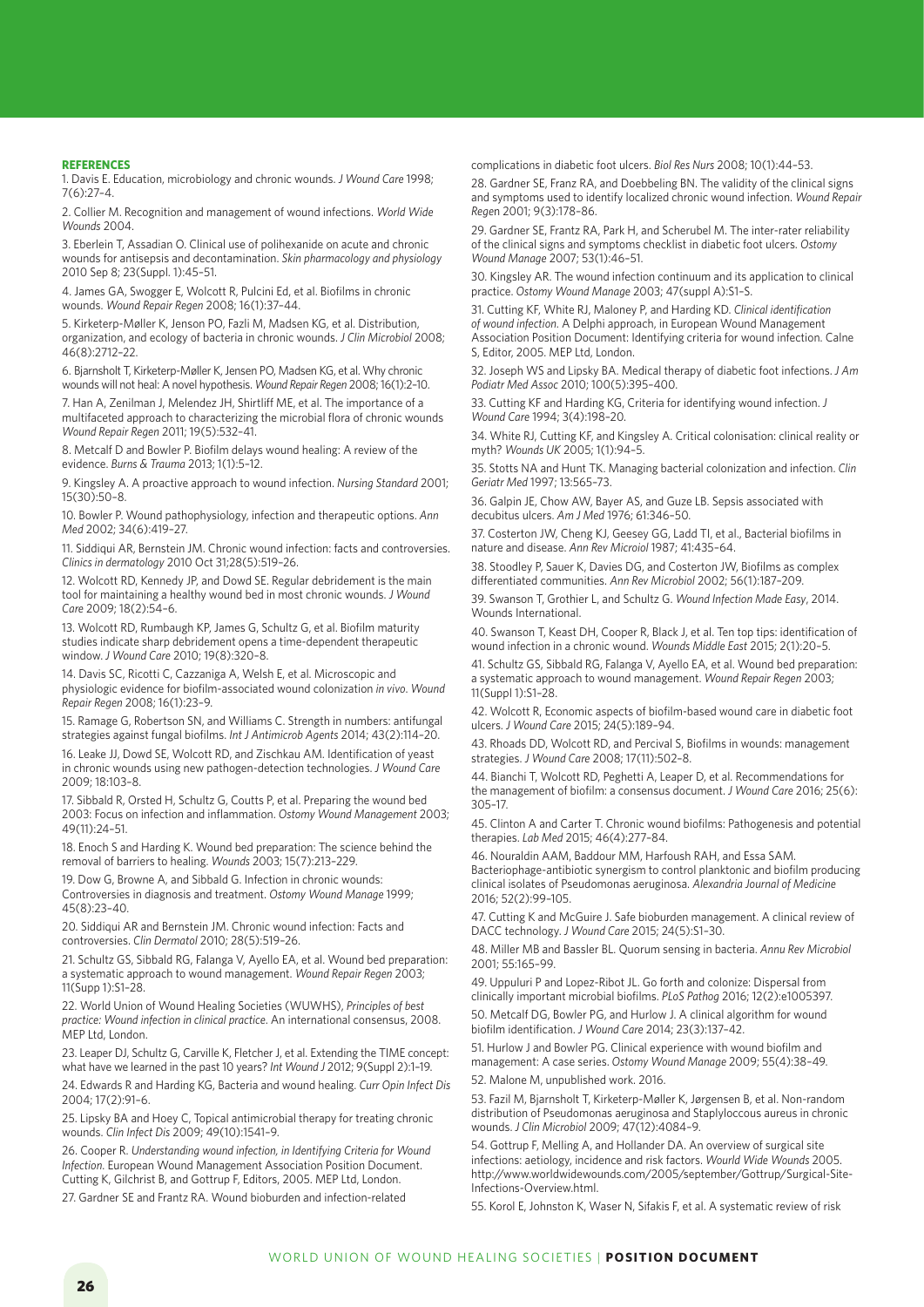factors associated with surgical site infections among surgical patients. *PLoS One* 2013. http://dx.doi.org/10.1371/journal.pone.0083743.

56. Ata A, Lee J, Bestle SL, Desemone J, et al. Postoperative hyperglycemia and surgical site infection in general surgery patients. *Arch Surg* 2010; 145(9):858–64.

57. Lecube A, Pachón G, Petriz J, Hernández C, et al. Phagocytic activity is impaired in type 2 diabetes mellitus and increases after metabolic improvement. *PLoS One* 2011; 6(8):e23366.

58. Cheadle WG. Risk factors for surgical site infection. *Surg Infect* (Larchmt) 2006; 7(Suppl 1):S7-11.

59. Reichman D and Greenberg JA, Reducing surgical site infections: A review. *Rev Obstet Gynecol* 2009; 2(4):212–21.

60. Haubner F, Ohmann E, Pohl F, Strutz J, et al. Wound healing after radiation therapy: Review of the literature. *Radiat Oncol* 2012; 7:162.

61. Sen CK, Wound healing essentials: Let there be oxygen. *Wound Repair Regen* 2009; 17(1):1–18.

62. Stechmiller JK, Understanding the role of nutrition and wound healing. *Nutr Clin Pract* 2010; 25(1).

63. Gouina JP and Kiecolt-Glaser J. The impact of psychological stress on wound healing: Methods and mechanisms. *Immunol Allergy Clin North Am* 2011; 31(1):81–93.

64. Curtis B, Hlavin S, Brubaker A, Kovacs ER, et al. Episodic binge ethanol exposure impairs murine macrophage infiltration and delays would closure by promoting defects in early innate immune responses. *Alcohol Clin and Exper Res* 2014; 38(5):1347–55.

65. Sørensen LT. Wound healing and infection in surgery: the pathophysiological impact of smoking, smoking cessation, and nicotine replacement therapy: a systematic review. *Ann Surg* 2012; 255(6):1069–79.

66. Torpy JM, Burke A, and Glass RM, Wound Infections. *JAMA* 2005; 294(16): 2122.

67. Wilson AP, Treasure T, Sturridge MF, and Gruneberg RN. A scoring method (ASEPSIS) for postoperative wound infections for use in clinical trials of antibiotic prophylaxis. *Lancet* 1986; 1(8476):311–13.

68. Siah CJ and Childs C. A systematic review of the ASEPSIS scoring system used in non-cardiac-related surgery. *J Wound Care* 2012; 21(3):124–30.

69. Mangram AJ, Horan TC, Pearson ML, Silver LC, et al. Guideline for prevention of surgical site infection. Hospital Infection Control Practices Advisory Committee. *Infect Control Hosp Epidemiol* 1999; 20:250–78.

70. Rondas AALM, Halfens RJG, Schols JMGA, Thiesen KPT, et al. Is a wound swab for microbiological analysis supportive in the clinical assessment of infection of a chronic wound? *Future Microbiol* 2015; 10(11):1815–24.

71. Schwarzkopf A and Dissemond J. Indications and practical implementation of microbiologic diagnostics in patients with chronic wounds. *J Dtsch Dermatol Ges* 2015. 13(3):203–10.

72. Healy B and Freedman A. ABC of wound healing: Infections. *BMJ* 2006; 332(7545):838–41.

73. Copeland-Halperin LR, Kaminsky AJ, Bluefeld N, and Miraliakbari R. Sample procurement for cultures of infected wounds: a systematic review. *J Wound Care* 2016; 25(4): S4–S10.

74. Angel DE, Lloyd P, Carville K, and Santamaria N. The clinical efficacy of two semi-quantitative wound-swabbing techniques in identifying the causative organism(s) in infected cutaneous wounds. *Int Wound J* 2011; 8(2):176–185.

75. Gardner SE, Frantz R, Hillis SL, Park H, et al., Diagnostic validity of semiquantitative swab cultures. Wounds, 2007. 19(2): 31-8

76. Spear M, When and how to culture a chronic wound. Wound Care Advisor, 2014. http://woundcareadvisor.com/when-and-how-to-culture-a-chronicwound-vol3-no1/.

77. Bowler P, Duerden B, and Armstrong DG, Wound microbiology and associated approaches to wound management. Clin Microbiol Rev, 2001 14(2): 244-69.

78. Dowd SE, Sun Y, Secor PR, Rhoads DD, et al. Survey of bacterial diversity in chronic wounds using pyrosequencing, DGGE, and full ribosome shotgun sequencing. *BMC Microbiol* 2008; 8:43.

79. Rhoads DD, Wolcott RD, Sun Y, and Dowd SE. Comparison of culture and molecular identification of bacteria in chronic wounds. *Int J Mol Sci* 2012; 13(3):2535–50.

80. Gardner SE, Hillis SL, Heilmann K, Segre JA, et al. The neuropathic diabetic foot ulcer microbiome is associated with clinical factors. *Diabetes Metab Res Rev* 2013; 62(3):923–30.

81. Wilson SM and Antony B. Preparation of plant cells for transmission electron microscopy to optimize immunogold labeling of carbohydrate and protein epitopes, Table 1: Advantages and limitations of different microscopy techniques. *Nat Protoc* 2012; 7:1716–27.

82. Davidson MW. *Microscopy U* 2016; Available from: http://www. microscopyu.com/.

83. Almeida C, Azevedo NF, Santos S, Keevil CW, et al. Discriminating multispecies populations in biofilms with peptide nucleic acid fluorescence in situ hybridization (PNA FISH). *PLoS One* 2011; 6(3):e14786.

84. Bell DC, Thomas WK, Murtagh KM, Dionne CA, et al. DNA base identification by electron microscopy. *Microsc Microanal* 2012; 18(5):1049–53.

85. Kelley ST, Theisen U, Angenent LT, Amand AS, Pace NR. Molecular analysis of shower curtain biofilm microbes. *Applied and environmental microbiology* 2004 Jul 1; 70(7):4187–92.

86. Attinger C and Wolcott R. Clinically addressing biofilm in chronic wounds. *Adv Wound Care* 2012; 1(3):127–32.

87. McGuire J and D'Alessandro J. Combating biofilms in the chronic wound. *Podiatry Today* 2016; 29(8).

88. Loesche M, Gardner SE, Kalan L, Horwinski J, et al. Temporal stability in chronic wound microbiota is associated with poor healing. *J Invest Dermatol*  2016; Aug 23, epub.

89. Sibbald RG, Goodman L, and Reneeka P. Wound bed preparation 2012. *J Cutan Med Surg* 2013; 17 (Suppl 1):S12–22.

90. Australian Wound Management Association (AWMA) and New Zealand Wound Care Society (NZWCS), Australia and New Zealand *Clinical Practice Guideline for Prevention and Management of Venous Leg Ulcers*, 2012. Cambridge Media: Osborne Park, WA.

91. National Pressure Ulcer Advisory Panel (NPUAP), European Pressure Ulcer Advisory Panel (EPUAP), and Pan Pacific Pressure Injury Alliance (PPPIA), *Prevention and Treatment of Pressure Ulcers: Clinical Practice Guideline*, 2014: Emily Haesler (Ed) Cambridge Media: Osborne Park, WA.

92. Lipsky BA, Aragón-Sánchez J, Diggle M, Embil JM, et al. IWGDF guidance on the diagnosis and management of foot infections in persons with diabetes. *Diabetes Metab Res Rev* 2016; 32(Supp 1):45–74.

93. Wolcott RD, Wolcott JJ, Palacio C, and Rodriguez S. A possible role of bacterial biofilm in the pathogenesis of atherosclerosis. *J Bacteriol Parasitol*  2012; 3:127.

94. National Health and Medical Research Council, Australian Guidelines for the Prevention and Control of Infection in Healthcare 2010. NHMRC, 2010 **Australia** 

95. WUWHS, Principles of best practice: Wound Exudate and the role of dressings. A consensus document, 2007. MEP Ltd. London.

96. Schultz GS, Barillo DJ, Mozingo DW, and Chin GA. Wound bed preparation and a brief history of TIME. *Int Wound J* 2004; 1(1):19–32.

97. Wolcott RD and Rhoads DD. A study of biofilm-based wound management in subjects with critical limb ischaemia. *J Wound Care* 2008; 17(4):145–55.

98. Cowan T. Biofilms and their management: implications for the future of wound care. *J Wound Care* 2010; 19(3):117–20.

99. White W and Asimus M. Chapter 8: Assessment and Management of Non-viable Tissue. *Wound Management for the Advanced Practitioner*. Swanson T, Asimus M, and McGuiness W, Editors. 2014, IP Communications.

100. Cowan LJ, Stechmiller JK, Phillips P, Yang Q, et al. Chronic wounds, biofilms and use of medicinal larvae. *Ulcers* 2013; article 487024.

101. Campbell N and Campbell D. A retrospective, quality improvement review of maggot debridement therapy outcomes in a foot and leg ulcer clinic. *Ostomy Wound Manage* 2014; 60(7):16–25.

102. Bellingeri A, Falciani F, Traspedini P, Moscatelli A, et al. Effect of wound cleansing solution on wound bed preparation and inflammation in chronic wounds: a single-blind RCT. *J Wound Care* 2016; 25(3).

103. Edwards-Jones V, Flanagan M, and Wolcott R. Technological advancements in the fight against antimicrobial resistance. *Wounds Int* 2015; 6(2):47–51.

104. Sakarya S, Gunay N, Karakulak M, Ozturk B, et al. Hypochlorous acid: An ideal wound care agent with powerful microbicidal, antibiofilm, and wound healing potency. *Wounds* 2014; 26(12):342–50.

105. Reddi BAJ. Why Is saline so acidic (and does it really matter?). *Int J Med Sci* 2013; 10(6):747–50.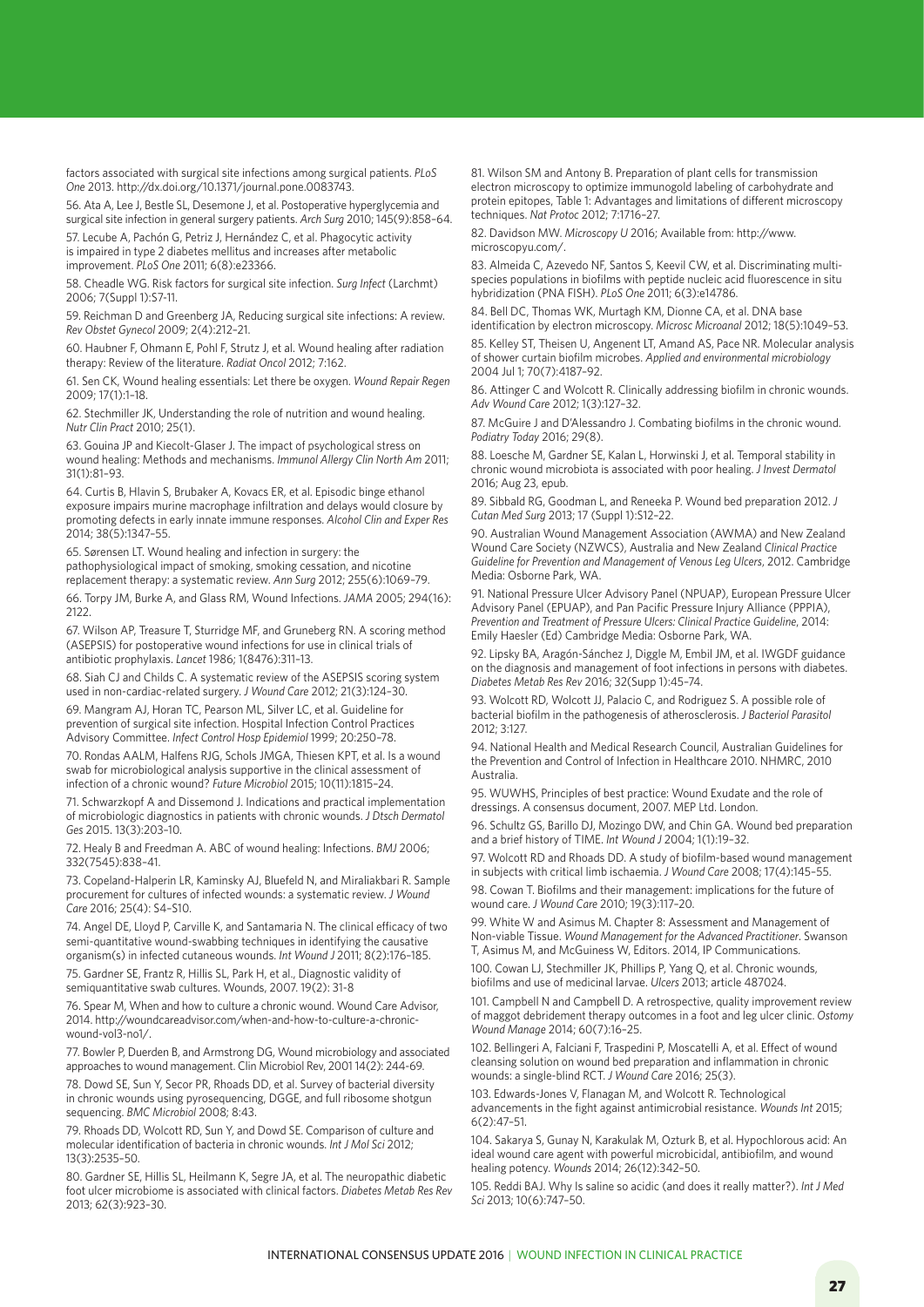106. Yang Q, Larose C, Porta AD, Della Porta AC, Schultz GS, Gibson DJ. A surfactant-based wound dressing can reduce bacterial bioflms in a porcine skin explant model. Int Wound J 2016; doi: 10.1111/iwj.12619.

107. Braun M, McGrath A, and Downie F. *Octenilin® range Made Easy*. Wounds UK 2013; 9(4).

108. Cutting K and Westgate S, The use of cleansing solutions in chronic wounds. *Wounds UK* 2012; 8(4):130–3.

109. Drosou A, Falabella A, and Kirsner RS, Antiseptics on wounds: An area of controversy. *Wounds* 2003; 15(5):149–166.

110. Wound Healing and Management Group, Evidence summary: Wound Infection: Iodophors and Biofilms. *Wound Practice and Research* 2013; 21(2):86–87.

111. Leaper DJ and Durani P. Topical antimicrobial therapy of chronic wounds healing by secondary intention using iodine products. *Int Wound J* 2008; 5(2):361–8.

112. Cooper RA. Inhibition of biofilms by glucose oxidase, lactoperoxidase and guaiacol: the active antibacterial component in an enzyme alginogel. *Int Wound J* 2013; 10(6):630–7.

113. Cooper RA, Bjarnsholt T, and Alhede M. Biofilms in wounds: a review of present knowledge. *J Wound Care* 2014; 23(11):570–80.

114. Suman E, Madhavi R, and Shashidhar Kotian M. Role of bacterial biofilms in chronic non-healing ulcers and effect of subinhibitory concentrations of betadine and hydrogen peroxide on biofilms. *J Hosp Infect* 2009; 73:87–9. 115. Hill K, E., Malic S, McKee R, Rennison T, et al. An in vitro model of chronic wound biofilms to test wound dressings and assess antimicrobial susceptibilities. *J Antimicrob Chemother* 2010; 65:1195–206.

116. Cooper R, Jenkins L, and Hooper S. Inhibition of biofilms of Pseudomonas aeruginosa by Medihoney in vitro. *J Wound Care* 2014; 23(3):93–104.

117. Roberts A, Maddocks SE, and Cooper RA. Manuka honey is bactericidal against Pseudomonas aeruginosa and results in differential expression of oprF and algD. *Microbial Pathogenicity* 2012; 158:3005–13.

118. Majtan J, Bohova J, Horniackova M, Klaudiny J, et al., Anti-biofilm effects of honey against wound pathogens Proteus mirabilis and Enterobacter cloacae. *Phytother Res* 2014; 28(1):69–75

119. Lu J, Turnbull L, Burke CM, Liu M, et al., Manuka-type honeys can eradicate biofilms produced by Staphylococcus aureus strains with different biofilmforming abilities. *Peer J* 2014; 2:e326.

120. Wang R, Starkey M, Hazan R, and Rahme LG, Honey's ability to counter bacterial infections arises from both bactericidal compounds and QS inhibition. Front. Microbiol., 2012.

121. International consensus. Appropriate use of silver dressings in wounds. An expert working group consensus. London: Wounds International, 2012. Available to download from: www.woundsinternational.com

122. Bowler P and Parsons D. Combatting wound biofilm and recalcitrance with novel anti-biofilm Hydrofiber wound dressing. *Wound Medicine* 2016; 14:6-11.

123. AQUACEL® Ag+ Extra Dressing. Instructions for use. ConvaTec Limited, 2016

124. Parsons D. Designing a dressing to address local barriers to wound healing. In: *Next-generation antimicrobial dressings: AQUACEL™ Ag+ Extra and Ribbon*. London. Wounds International 2014 (Suppl). Available to download from www. woundsinternational.com

125. Metcalf D, Parsons D, Bowler P. A next-generation antimicrobial wound dressing: a real-life clinical evaluation in the UK and Ireland. *Journal of wound care* 2016; Mar 2;25(3):132–8.

126. Yang Q, Larose C, Della Porta AC, Schultz GS, Gibson DJ. A surfactantĐ based wound dressing can reduce bacterial biofilms in a porcine skin explant model. *International wound journal.* 2016 May 1.

127. Ashiru-Oredope D, Cookson B, Fry C, and Advisory Committee on Antimicrobial Resistance and Healthcare Associated Infection Professional Education Subgroup, Developing the first national antimicrobial prescribing and stewardship competences. *J Antimicrob Chemother* 2014; 69(11):2886–8.

128. Brennan S and Leaper D. The effect of antiseptics on the healing wound: a study using the rabbit ear chamber. *British Journal of Surgery* 1985; 72(10):780–2. 129. Lineaweaver W, Howard R, Soucy D, McMorris S, et al. Topical antimicrobial toxicity. *Archives of Surgery* 1985; 120(3):267–70.

130. *International consensus: Appropriate use of silver dressings in wounds. An expert working group consensus*. Wounds International 2012. London. Available at: www.woundsinternational.com.

131. Wolcott R. Disrupting the bioflm matrix improves wound healing outcomes. J Wound Care. 2015 Aug 1; 24(8).

132. Paul JC and Pieper BA. Topical metronidazole for the treatment of wound odor: a review of the literature. *Ostomy Wound Manage* 2008; 54(3):18–27.

133. Parenti MA, Hatfield SM, and Leyden JJ. Mupirocin: a topical antibiotic with a unique structure and mechanism of action. *Clin Pharmacokinet* 1987; 6(10):761–70.

134. Heal C, Buettner PG, Cruickshank R, Graham D, et al. Does single application of topical chloramphenicol to high risk sutured wounds reduce incidence of wound infection after minor surgery? Prospective randomised placebo controlled double blind trial. *BMJ* 2009;338:a2812.

135. Fraunfelder FW and Fraunfelder FT. Scientific challenges in postmarketing surveillance of ocular adverse drug reactions. *Am J Ophthalmol* 2007; 143(1):145–9.e2.

136. Høvding G. Acute bacterial conjunctivitis. *Acta Ophthalmol* 2008; 86(1):5–17. 137. Editor. *Factors That Impede Wound Healing*. 2016 August 2016.

138. Rodriguez N, Finnerty C, Calhoun B, Hawkins H, et al. Fungal wound invasion is associated with increased mortality in pediatric burn patients in Surgical Infections. Conference: 32nd Annual Meeting of the Surgical Infection Society 2012: Dallas, TX United States. p.S36.

139. Horvath EE, Murray CK, Vaughan GM, Chung KK, et al. Fungal wound infection (not colonization) is independently associated with mortality in burn patients. *Ann Surg* 2007; 245:978–85.

140. Kalan L, Loesche M, Hodkinson BP, Heilmann K, et al. Redefining the chronic-wound microbiome: fungal communities are prevalent, dynamic, and associated with delayed healing. *mBio* 2016; 7(5):e01058–16.

141. Gürgen M, Excess use of antibiotics in patients with non-healing ulcers. *EWMA Journal* 2014; 14(1):17–22.

142. O'Meara S, Al-Kurdi D, Ologun Y, and Ovington LG. Antibiotics and antiseptics for venous leg ulcers. *Cochrane Database Syst Rev* 2014;(1).

143. *World Health Organization Antimicrobial resistance: global report on surveillance*. WHO, 2014. Geneva, Switzerland.

144. Centers for Disease Control and Prevention. *Antibiotic/Antimicrobial Resistance 2016* [cited August 2016]; Available from: https://www.cdc.gov/ drugresistance/.

145. Kiang TK, Häfeli UO, and Ensom MH. A comprehensive review on the pharmacokinetics of antibiotics in interstitial fluid spaces in humans: Implications on dosing and clinical pharmacokinetic monitoring. *Clin Pharmacokinet* 2014; 53(8):695–730.

146. Hall C, Allen J, and Barlow G. Antibiotic prophylaxis. *Surgery* 2015; 33(11):542–549.

147. Mangoni ML, McDermott AM, and Zasloff M. Antimicrobial peptides and wound healing: biological and therapeutic considerations. *Exp Dermatol* 2016; 25:167–73.

148. Irani V, Guy AJ, Andrew D, Beeson JG, et al., Molecular properties of human IgG subclasses and their implications for designing therapeutic monoclonal antibodies against infectious diseases. *Mol Immunol* 2015; 67:171–82.

149. Fernebro J, Fighting bacterial infections: Future treatment options. *Drug Resistance Updates* 2011; 14:125-139.

150. Lehar SM, Pillow T, Xu M, Staben L, et al. Novel antibody-antibiotic conjugate eliminates intracellular S. aureus. *Nature Protocols* 2015; 527:323–8.

151. Keast D, Swanson T, Carville K, Fletcher J, et al. Ten top tips... Understanding and managing wound biofilm. *Wounds International* 2014; 5(2):1–4.

152. Nakano M and Zuber P. Anaerobic growth of a 'stric anaerobe' (Bacillus subtilis). *Annu Rev Microbiol* 1998; 52:165–90.

153. WOCN, Wound Ostomy and Continence Nurses Society. *Guideline for the Prevention and Management of Pressure Ulcers*. WOCN Clinical Practice Guideline Series. 2010, Mount Laurel, NJ: Wound Ostomy and Continence Nurses Society.

154. Australian Wound Management Association (AWMA), Pan Pacific Clinical Practice Guideline for the Prevention and Management of Pressure Injury. Cambridge Media, 2012. Osborne Park, WA.

155. Wounds Australia, Asepetic Technique White Paper (IN PRESS). 2016.

156. AWMA, Bacterial Impact on Wound Healing: *From Contamination to Infection*. Position Paper 2011; http://www.awma.com.au/publications/ publications.php: AWMA.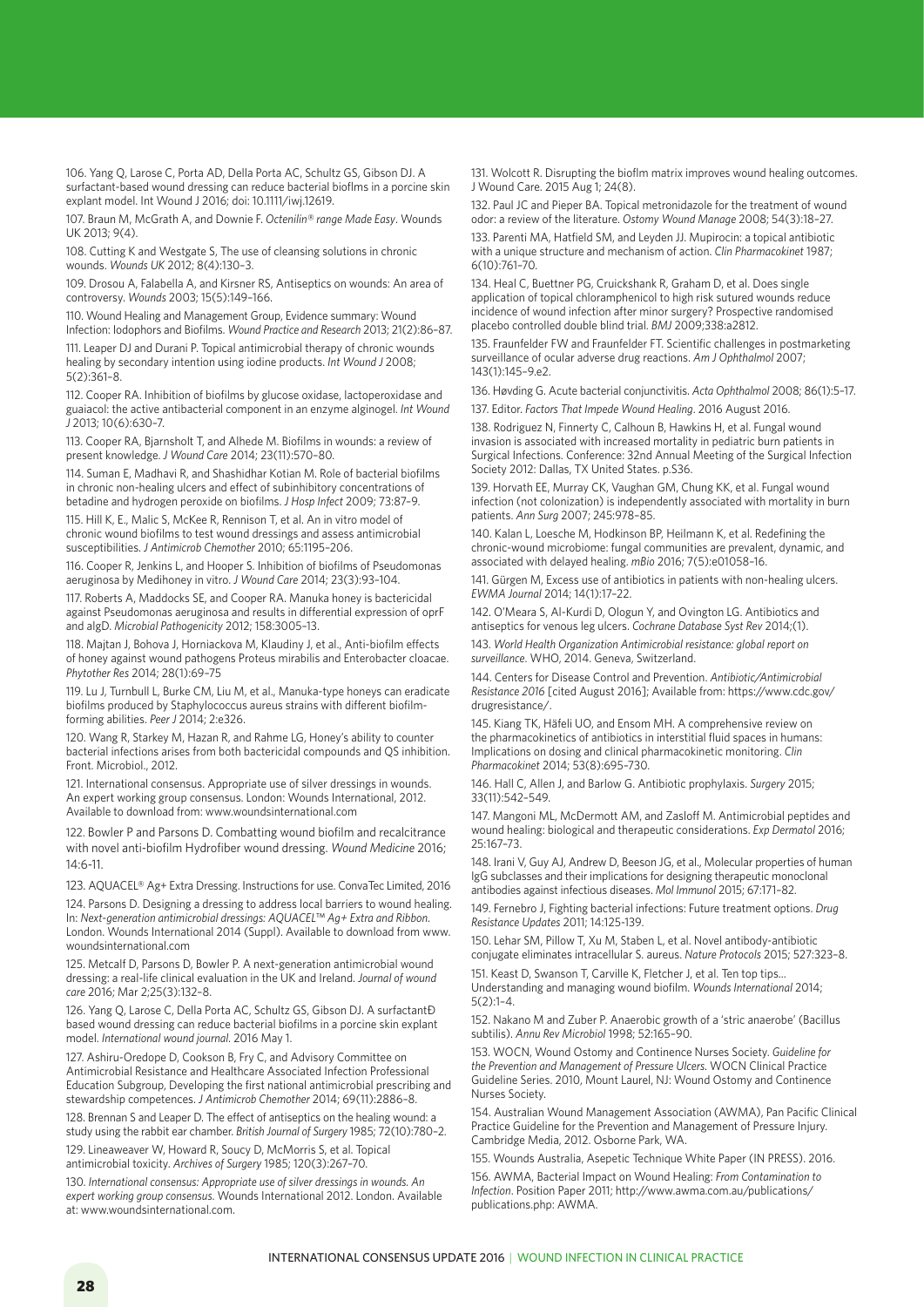157. Baranoski S, Ayello EA. Wound care essentials: Practice principles. Lippincott Williams & Wilkins; 2008.

158. Benbow M, Wound care: ensuring a holistic and collaborative assessment. *British Journal of Community Nursing* 2011; S6–16

159. Wood TK, Knabel SJ, and Kwana BW. Bacterial persister cell formation and dormancy. *Appl Environ Microbiol* 2013; 79(23):7116–21.

160. Dorland's editor. Dorland's Medical Dictionary [2016 August 2016]; Available from: http://www.dorlands.com.

161. Nakagami G, Morohoshi T, Ikeda T, Ohta Y, Sagara H, Huang L, Nagase T, Sugama J, Sanada H. Contribution of quorum sensing to the virulence of Pseudomonas aeruginosa in pressure ulcer infection in rats. *Wound Repair Regen* 2011 Mar 1; 19(2):214–22.

162. Centers for Disease Control and Prevention, Sepsis. 2016, CDC: http:// www.cdc.gov/sepsis/basic/qa.html.

163. Kallstrom G, Are quantitative bacterial wound cultures useful? *J Clin Microbiol* 2014; 52(8): 2753–6.

164. Graham G, Regehr G, and Wright JG. Delphi as a method to establish

consensus for diagnostic criteria. *J Clin Epidemiol* 2003; 56:1150–6.

165. Jones J and Hunter D, Consensus methods for medical and health services research. *BMJ Open* 1995; 311:376–80.

166. Altschuld JW and Thomas PM. Considerations in the application of a modified scree test for Delphi survey data. *Evaluation Review* 1991; 15(2):179–188.

167. Haesler P and Haesler E. Network Playground Online Consensus Process. Network Playground, 2015: https://consensusprocess.com/.

168. Fitch K, Bernstein SJ, Aguilar MD, Burnand B, LaCalle JR. The RAND/UCLA appropriateness method user's manual. RAND Corp 2001. Santa Monica, CA, USA.

169. Coleman S, Nelson EA, Keen J, Wilson L, et al. Developing a pressure ulcer risk factor minimum data set and risk assessment framework. *J Adv Nurs* 2014; 70(10):2339–52.

170. Carville K and Haesler E. Consensus Priorities for Future Pressure Injury Research In Australia. 2015, Australian Wound Management Association, Wound Management Innovation Cooperative Research Centre, and Australian Government Department of Industry and Business. Unpublished.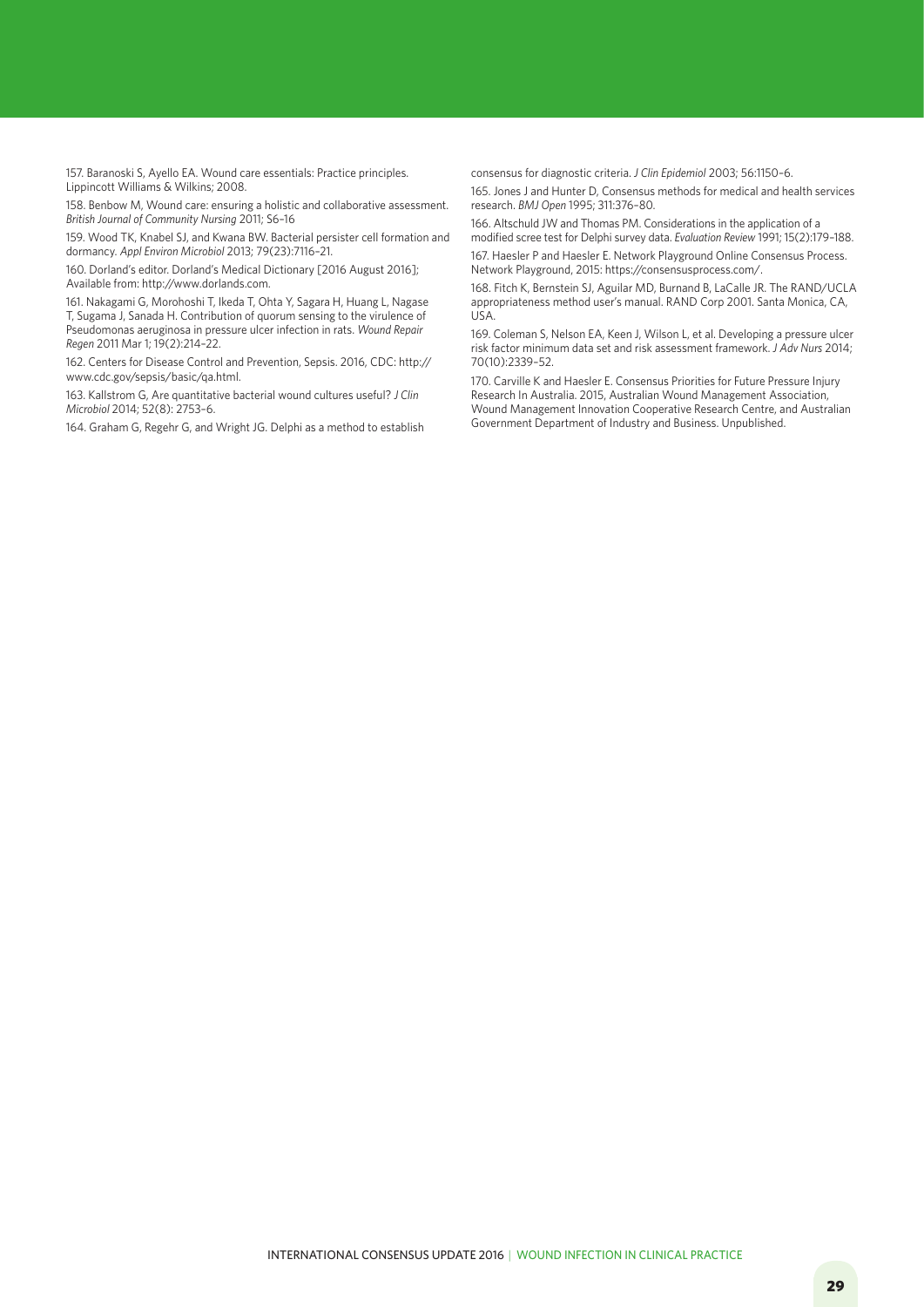### **Appendix 1: Methodology**

#### **Literature search**

This edition of *Wound Infection in Clinical Practice* is underpinned by a targeted literature search to identify relevant research published since the previous edition in 2008. Searches were conducted in four major medical databases: Medline, Embase, CINAHL and the Cochrane Library. Searches were made for research in nine broad fields related to wound infection: diagnosis, systematic/holistic management, topical management, antibiotic therapy, emerging research, terminology, biofilm management, wound cleansing and terminology. Search terms related to wound infection were combined with terms specific to each broad field. The search was limited to articles published in database-listed journals since 2008 in English language.

After identification, references were screened for their relevance to the project and grouped according to the wound infection-related topics for which they provided evidence. References considered to provide high-quality research and/or unique information were reviewed more thoroughly by the IWII experts. Approximately 300 references were identified and reviewed as part of the literature search. Additional references known to the experts were added to those identified in the literature search, including seminal papers from pre-2008.

#### **Delphi process**

In order to make updates to clinical topics for which there is limited or no scientific evidence, the IWII expert group engaged in a Delphi process. The process was designed to elicit consensus from the expert panel through an iterative process involving a number of voting rounds. A sub-group of experts developed the specific statements that were posed to the expert panel for discussion and agreement. These statements emerged from the literature review and early development of this document. The broad areas covered by the statements for consensus voting related to:

- $\blacksquare$  Definitions and terminology
- $\blacksquare$  Clinical indicators of a chronic wound
- $\blacksquare$  Clinical indicators of the presence of biofilm in a wound
- $\blacksquare$  Update and presentation of the wound infection continuum
- $\blacksquare$  Signs and symptoms of wound infection.

The Delphi process was iterative, with three rounds of voting required to reach agreement on the statements on which the expert panel voted. The statements were presented to the expert panel with a brief discussion presenting the background of each issue. This provided every member of the panel with sufficient baseline knowledge to form an opinion. As with a typical Delphi process,<sup>164-166</sup> the expert panellists voted their level of agreement with each presented statement, based on the background discussion and their extensive expertise in the field. A nine-point Likert scale, labelled from 'strongly agree' through to 'strongly disagree', was used for responses. After each voting round, the level of agreement of the entire voting panel was calculated to determine the level of consensus.

For each statement, the expert panel members were required to provide qualitative comments as a rationale for their level of agreement. As with a typical Delphi process,<sup>164-166</sup> these comments were moderated and fed back to the group in subsequent voting rounds. Panel member comments accumulated over the three voting rounds, building up a reasoning summary that presented the opinion in agreement and/or disagreement of each statement.

Votes were cast using a custom designed web interface<sup>167</sup> and the level of consensus was calculated automatically by a computer script<sup>167</sup> based on previously reported methodology<sup>167</sup> that has been validated in the wound care context.<sup>169, 170</sup> Due to the nature of the project, participant anonymity was not possible. However, individual votes and comments provided in feedback remained anonymous to both the moderator and other participants.